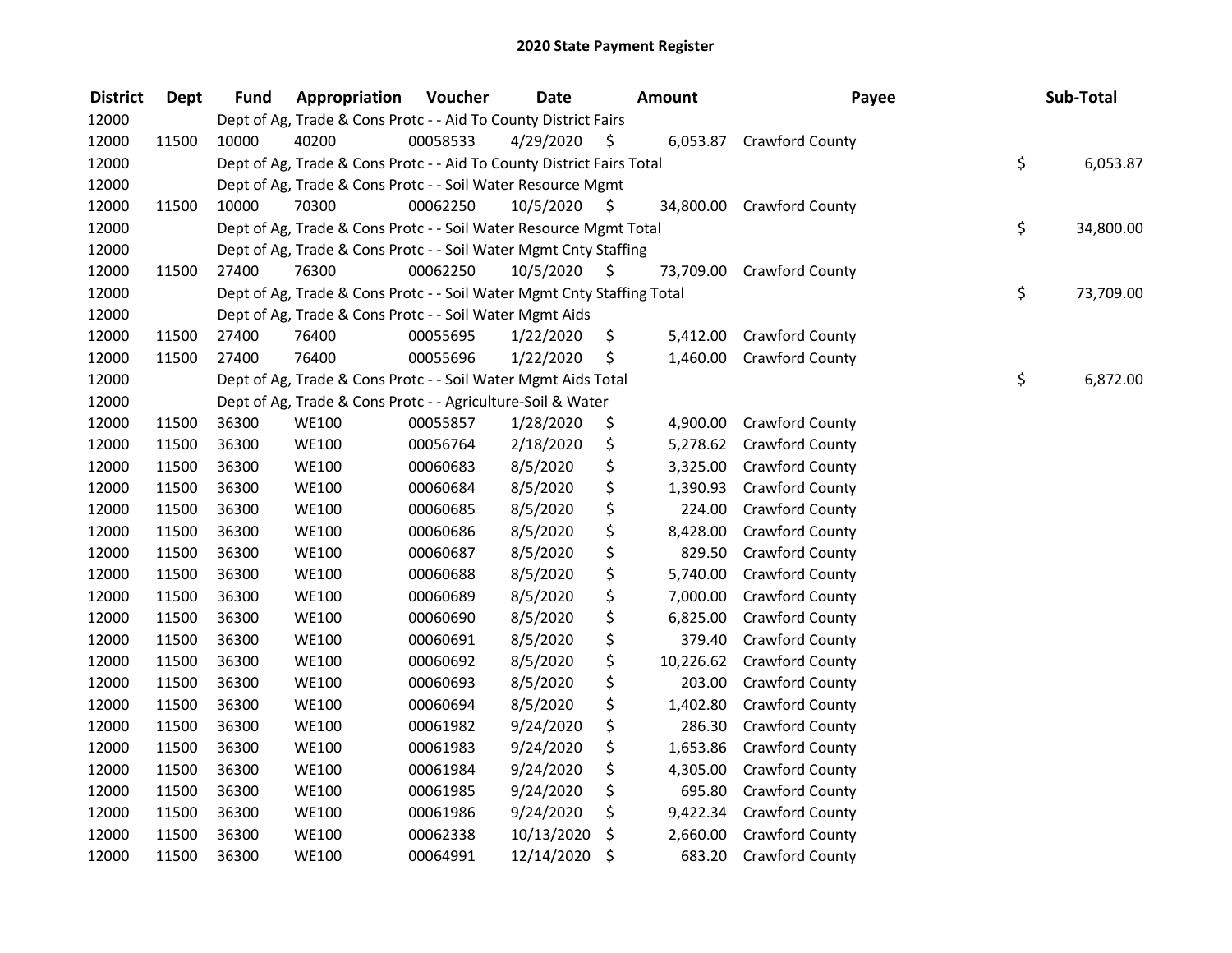| <b>District</b> | <b>Dept</b> | Fund  | Appropriation                                                      | Voucher  | <b>Date</b>   |      | Amount    | Payee                     | Sub-Total        |
|-----------------|-------------|-------|--------------------------------------------------------------------|----------|---------------|------|-----------|---------------------------|------------------|
| 12000           | 11500       | 36300 | <b>WE100</b>                                                       | 00064992 | 12/14/2020 \$ |      | 1,795.50  | <b>Crawford County</b>    |                  |
| 12000           |             |       | Dept of Ag, Trade & Cons Protc - - Agriculture-Soil & Water Total  |          |               |      |           |                           | \$<br>77,654.87  |
| 12000           |             |       | Dept of Safety & Prof Services - - Powts Replacement Rehab         |          |               |      |           |                           |                  |
| 12000           | 16500       | 10000 | 23600                                                              | 00034669 | 3/18/2020     | \$   |           | 10,914.00 Crawford County |                  |
| 12000           | 16500       | 10000 | 23600                                                              | 00035505 | 7/15/2020     | \$   | 67,761.30 | <b>Crawford County</b>    |                  |
| 12000           | 16500       | 10000 | 23600                                                              | 00038091 | 10/13/2020    | \$   | 50,988.00 | <b>Crawford County</b>    |                  |
| 12000           | 16500       | 10000 | 23600                                                              | 00038290 | 11/5/2020     | \$   | 27,408.00 | <b>Crawford County</b>    |                  |
| 12000           | 16500       | 10000 | 23600                                                              | 00038515 | 12/7/2020     | \$   | 14,507.00 | <b>Crawford County</b>    |                  |
| 12000           |             |       | Dept of Safety & Prof Services - - Powts Replacement Rehab Total   |          |               |      |           |                           | \$<br>171,578.30 |
| 12000           |             |       | Dept of Natural Resources - - Taxes & Assessmts-Conserv Fund       |          |               |      |           |                           |                  |
| 12000           | 37000       | 21200 | 16900                                                              | 00385864 | 1/29/2020     | -\$  |           | 1,600.12 Crawford County  |                  |
| 12000           |             |       | Dept of Natural Resources - - Taxes & Assessmts-Conserv Fund Total |          |               |      |           |                           | \$<br>1,600.12   |
| 12000           |             |       | Dept of Natural Resources - - Venison Processing                   |          |               |      |           |                           |                  |
| 12000           | 37000       | 21200 | 54900                                                              | 00396878 | 3/18/2020     | \$   | 1,125.00  | <b>Crawford County</b>    |                  |
| 12000           |             |       | Dept of Natural Resources - - Venison Processing Total             |          |               |      |           |                           | \$<br>1,125.00   |
| 12000           |             |       | Dept of Natural Resources - - Wildlife Damage Claims & Abat        |          |               |      |           |                           |                  |
| 12000           | 37000       | 21200 | 55300                                                              | 00396878 | 3/18/2020     | \$   |           | 729.97 Crawford County    |                  |
| 12000           |             |       | Dept of Natural Resources - - Wildlife Damage Claims & Abat Total  |          |               |      |           |                           | \$<br>729.97     |
| 12000           |             |       | Dept of Natural Resources - - Resaids - County Cons Aids           |          |               |      |           |                           |                  |
| 12000           | 37000       | 21200 | 56300                                                              | 00449812 | 12/4/2020     | \$   | 2,902.00  | <b>Crawford County</b>    |                  |
| 12000           |             |       | Dept of Natural Resources - - Resaids - County Cons Aids Total     |          |               |      |           |                           | \$<br>2,902.00   |
| 12000           |             |       | Dept of Natural Resources - - Resaids - Forest Croplnd & Mfl       |          |               |      |           |                           |                  |
| 12000           | 37000       | 21200 | 56600                                                              | 00436087 | 9/18/2020     | - \$ |           | 20,029.79 Crawford County |                  |
| 12000           |             |       | Dept of Natural Resources - - Resaids - Forest CropInd & Mfl Total |          |               |      |           |                           | \$<br>20,029.79  |
| 12000           |             |       | Dept of Natural Resources - - Resaids - Pymt In Lieu Tax Fed       |          |               |      |           |                           |                  |
| 12000           | 37000       | 21200 | 58400                                                              | 00439057 | 10/1/2020     | -\$  | 3,467.00  | Crawford County           |                  |
| 12000           | 37000       | 21200 | 58400                                                              | 00443353 | 10/22/2020 \$ |      | 546.00    | Crawford County           |                  |
| 12000           |             |       | Dept of Natural Resources - - Resaids - Pymt In Lieu Tax Fed Total |          |               |      |           |                           | \$<br>4,013.00   |
| 12000           |             |       | Dept of Natural Resources - - Ea - Invasive Aqu & Lake Mon         |          |               |      |           |                           |                  |
| 12000           | 37000       | 21200 | 67800                                                              | 00447680 | 11/17/2020 \$ |      |           | 7,358.86 Crawford County  |                  |
| 12000           |             |       | Dept of Natural Resources - - Ea - Invasive Aqu & Lake Mon Total   |          |               |      |           |                           | \$<br>7,358.86   |
| 12000           |             |       | WI Dept of Transportation - - Eldly&Disa Co/Aid Sf                 |          |               |      |           |                           |                  |
| 12000           | 39500       | 21100 | 16800                                                              | 00481662 | 1/16/2020     | \$   | 79,889.00 | <b>Crawford County</b>    |                  |
| 12000           | 39500       | 21100 | 16800                                                              | 00513079 | 4/10/2020     | \$   | 351.00    | Crawford County           |                  |
| 12000           |             |       | WI Dept of Transportation - - Eldly&Disa Co/Aid Sf Total           |          |               |      |           |                           | \$<br>80,240.00  |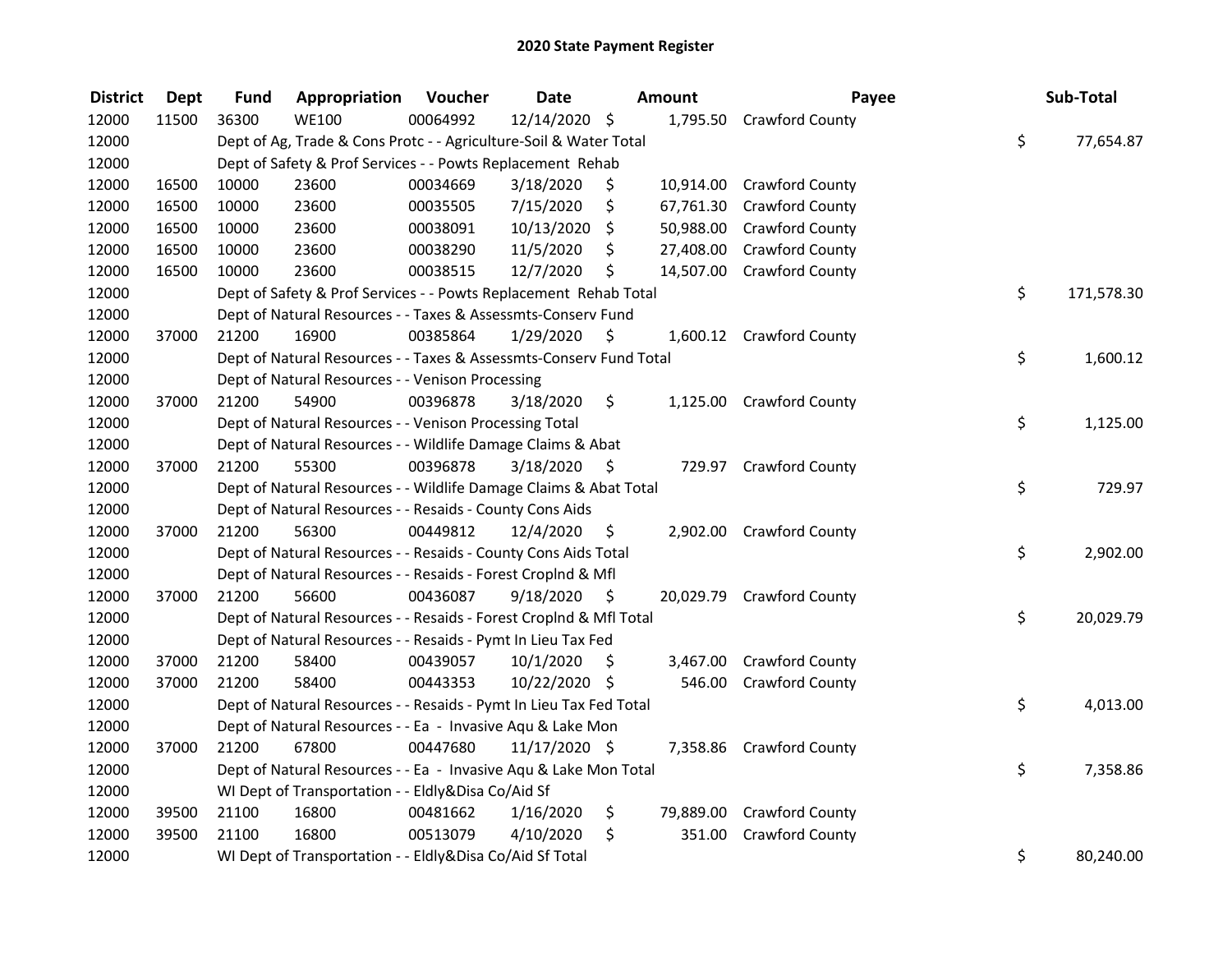| <b>District</b> | <b>Dept</b> | <b>Fund</b> | Appropriation                                            | Voucher  | <b>Date</b> | Amount           | Payee                  | Sub-Total        |
|-----------------|-------------|-------------|----------------------------------------------------------|----------|-------------|------------------|------------------------|------------------|
| 12000           |             |             | WI Dept of Transportation - - Hwy Sfty Loc Aid Ffd       |          |             |                  |                        |                  |
| 12000           | 39500       | 21100       | 18500                                                    | 00558575 | 7/31/2020   | \$<br>5,091.00   | <b>Crawford County</b> |                  |
| 12000           | 39500       | 21100       | 18500                                                    | 00570507 | 8/19/2020   | \$<br>5,311.55   | Crawford County        |                  |
| 12000           | 39500       | 21100       | 18500                                                    | 00592464 | 9/30/2020   | \$<br>4,605.84   | Crawford County        |                  |
| 12000           | 39500       | 21100       | 18500                                                    | 00606840 | 10/28/2020  | \$<br>3,995.33   | Crawford County        |                  |
| 12000           | 39500       | 21100       | 18500                                                    | 00611320 | 11/5/2020   | \$<br>5,080.53   | Crawford County        |                  |
| 12000           |             |             | WI Dept of Transportation - - Hwy Sfty Loc Aid Ffd Total |          |             |                  |                        | \$<br>24,084.25  |
| 12000           |             |             | WI Dept of Transportation - - Trans Aids To Co.-Sf       |          |             |                  |                        |                  |
| 12000           | 39500       | 21100       | 19000                                                    | 00475435 | 1/6/2020    | \$<br>197,810.30 | <b>Crawford County</b> |                  |
| 12000           | 39500       | 21100       | 19000                                                    | 00542282 | 7/6/2020    | \$<br>395,620.60 | <b>Crawford County</b> |                  |
| 12000           | 39500       | 21100       | 19000                                                    | 00585108 | 10/5/2020   | \$<br>197,810.30 | Crawford County        |                  |
| 12000           |             |             | WI Dept of Transportation - - Trans Aids To Co.-Sf Total |          |             |                  |                        | \$<br>791,241.20 |
| 12000           |             |             | WI Dept of Transportation - - Loc Rd Imp Prg St Fd       |          |             |                  |                        |                  |
| 12000           | 39500       | 21100       | 27800                                                    | 00555818 | 7/31/2020   | \$<br>3,564.66   | Crawford County        |                  |
| 12000           | 39500       | 21100       | 27800                                                    | 00603324 | 10/21/2020  | \$<br>76,304.99  | Crawford County        |                  |
| 12000           | 39500       | 21100       | 27800                                                    | 00621838 | 12/2/2020   | \$<br>77,290.82  | Crawford County        |                  |
| 12000           |             |             | WI Dept of Transportation - - Loc Rd Imp Prg St Fd Total |          |             |                  |                        | \$<br>157,160.47 |
| 12000           |             |             | WI Dept of Transportation - - Loc Trns FacI Impffd       |          |             |                  |                        |                  |
| 12000           | 39500       | 21100       | 28600                                                    | 00559460 | 8/3/2020    | \$<br>7,656.73   | <b>Crawford County</b> |                  |
| 12000           | 39500       | 21100       | 28600                                                    | 00559462 | 8/3/2020    | \$<br>5,204.81   | <b>Crawford County</b> |                  |
| 12000           | 39500       | 21100       | 28600                                                    | 00559589 | 8/4/2020    | \$<br>18,294.65  | <b>Crawford County</b> |                  |
| 12000           |             |             | WI Dept of Transportation - - Loc Trns FacI Impffd Total |          |             |                  |                        | \$<br>31,156.19  |
| 12000           |             |             | WI Dept of Transportation - - St Hwy Rehab, Sf           |          |             |                  |                        |                  |
| 12000           | 39500       | 21100       | 36300                                                    | 00577740 | 9/2/2020    | \$<br>30.90      | Crawford County        |                  |
| 12000           |             |             | WI Dept of Transportation - - St Hwy Rehab, Sf Total     |          |             |                  |                        | \$<br>30.90      |
| 12000           |             |             | WI Dept of Transportation - - Hwy Mgmt & Opers Sf        |          |             |                  |                        |                  |
| 12000           | 39500       | 21100       | 36500                                                    | 00484066 | 1/23/2020   | \$<br>1,028.40   | Crawford County        |                  |
| 12000           | 39500       | 21100       | 36500                                                    | 00499504 | 3/5/2020    | \$<br>399.90     | Crawford County        |                  |
| 12000           | 39500       | 21100       | 36500                                                    | 00510758 | 4/3/2020    | \$<br>69.90      | Crawford County        |                  |
| 12000           | 39500       | 21100       | 36500                                                    | 00510774 | 4/3/2020    | \$<br>69.90      | Crawford County        |                  |
| 12000           | 39500       | 21100       | 36500                                                    | 00516337 | 4/17/2020   | \$<br>289.90     | Crawford County        |                  |
| 12000           | 39500       | 21100       | 36500                                                    | 00537959 | 6/17/2020   | \$<br>69.90      | <b>Crawford County</b> |                  |
| 12000           | 39500       | 21100       | 36500                                                    | 00537960 | 6/17/2020   | \$<br>179.90     | Crawford County        |                  |
| 12000           | 39500       | 21100       | 36500                                                    | 00550162 | 7/9/2020    | \$<br>179.90     | Crawford County        |                  |
| 12000           | 39500       | 21100       | 36500                                                    | 00571744 | 8/21/2020   | \$<br>179.90     | Crawford County        |                  |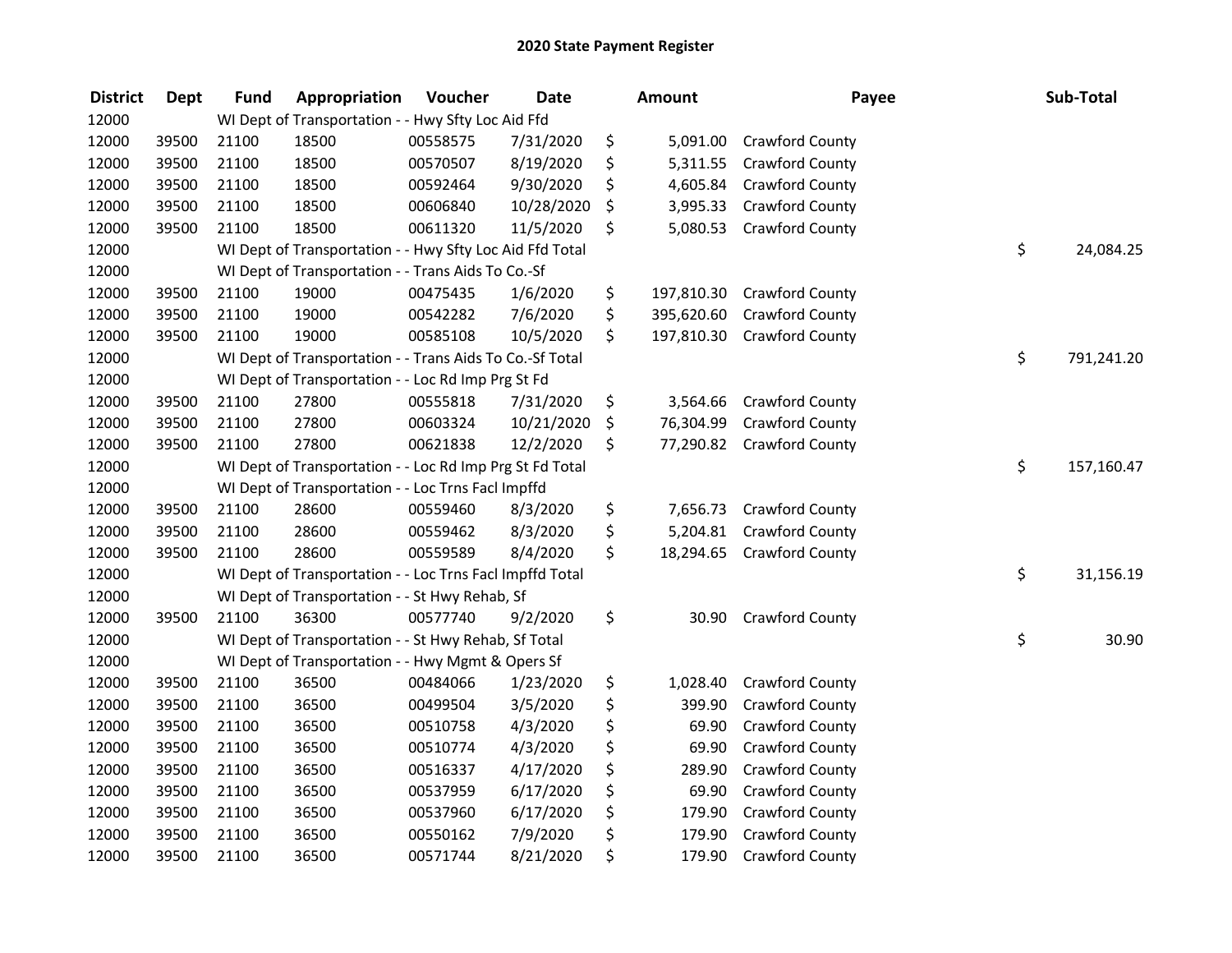| <b>District</b> | <b>Dept</b> | <b>Fund</b> | Appropriation                                           | Voucher  | <b>Date</b> | <b>Amount</b>    | Payee                  | Sub-Total      |
|-----------------|-------------|-------------|---------------------------------------------------------|----------|-------------|------------------|------------------------|----------------|
| 12000           | 39500       | 21100       | 36500                                                   | 00584003 | 9/17/2020   | \$<br>686.01     | Crawford County        |                |
| 12000           | 39500       | 21100       | 36500                                                   | 00603990 | 11/18/2020  | \$<br>1,454.45   | Crawford County        |                |
| 12000           | 39500       | 21100       | 36500                                                   | 00616463 | 11/18/2020  | \$<br>2,159.36   | Crawford County        |                |
| 12000           | 39500       | 21100       | 36500                                                   | 00625054 | 12/9/2020   | \$<br>522.27     | Crawford County        |                |
| 12000           | 39500       | 21100       | 36500                                                   | 00634748 | 12/30/2020  | \$<br>339.90     | Crawford County        |                |
| 12000           |             |             | WI Dept of Transportation - - Hwy Mgmt & Opers Sf Total |          |             |                  |                        | \$<br>7,629.59 |
| 12000           |             |             | WI Dept of Transportation - - Routine Maint Sf          |          |             |                  |                        |                |
| 12000           | 39500       | 21100       | 36800                                                   | 00484066 | 1/23/2020   | \$<br>157,656.78 | <b>Crawford County</b> |                |
| 12000           | 39500       | 21100       | 36800                                                   | 00492539 | 2/20/2020   | \$<br>104,443.53 | Crawford County        |                |
| 12000           | 39500       | 21100       | 36800                                                   | 00492540 | 2/20/2020   | \$<br>4,722.70   | Crawford County        |                |
| 12000           | 39500       | 21100       | 36800                                                   | 00499504 | 3/5/2020    | \$<br>172,583.25 | Crawford County        |                |
| 12000           | 39500       | 21100       | 36800                                                   | 00501659 | 3/11/2020   | \$<br>123,972.10 | Crawford County        |                |
| 12000           | 39500       | 21100       | 36800                                                   | 00509716 | 3/31/2020   | \$<br>2,342.95   | Crawford County        |                |
| 12000           | 39500       | 21100       | 36800                                                   | 00510264 | 4/1/2020    | \$<br>16,080.96  | Crawford County        |                |
| 12000           | 39500       | 21100       | 36800                                                   | 00510758 | 4/3/2020    | \$<br>202.62     | Crawford County        |                |
| 12000           | 39500       | 21100       | 36800                                                   | 00510774 | 4/3/2020    | \$<br>1,127.53   | Crawford County        |                |
| 12000           | 39500       | 21100       | 36800                                                   | 00511807 | 4/8/2020    | \$<br>131,564.13 | Crawford County        |                |
| 12000           | 39500       | 21100       | 36800                                                   | 00516337 | 4/17/2020   | \$<br>8,260.91   | Crawford County        |                |
| 12000           | 39500       | 21100       | 36800                                                   | 00516872 | 4/20/2020   | \$<br>120,549.30 | Crawford County        |                |
| 12000           | 39500       | 21100       | 36800                                                   | 00521919 | 5/4/2020    | \$<br>23,088.00  | Crawford County        |                |
| 12000           | 39500       | 21100       | 36800                                                   | 00526944 | 5/15/2020   | \$<br>117.50     | Crawford County        |                |
| 12000           | 39500       | 21100       | 36800                                                   | 00527567 | 5/18/2020   | \$<br>(117.50)   | Crawford County        |                |
| 12000           | 39500       | 21100       | 36800                                                   | 00527568 | 5/18/2020   | \$<br>69,389.45  | Crawford County        |                |
| 12000           | 39500       | 21100       | 36800                                                   | 00537959 | 6/17/2020   | \$<br>2,260.47   | Crawford County        |                |
| 12000           | 39500       | 21100       | 36800                                                   | 00537960 | 6/17/2020   | \$<br>629.96     | Crawford County        |                |
| 12000           | 39500       | 21100       | 36800                                                   | 00549719 | 7/9/2020    | \$<br>133,445.64 | Crawford County        |                |
| 12000           | 39500       | 21100       | 36800                                                   | 00550162 | 7/9/2020    | \$<br>109.55     | Crawford County        |                |
| 12000           | 39500       | 21100       | 36800                                                   | 00552892 | 7/16/2020   | \$<br>135,265.45 | Crawford County        |                |
| 12000           | 39500       | 21100       | 36800                                                   | 00567032 | 8/17/2020   | \$<br>130,949.66 | Crawford County        |                |
| 12000           | 39500       | 21100       | 36800                                                   | 00571744 | 8/21/2020   | \$<br>2,273.04   | Crawford County        |                |
| 12000           | 39500       | 21100       | 36800                                                   | 00581339 | 9/11/2020   | \$<br>159,688.45 | Crawford County        |                |
| 12000           | 39500       | 21100       | 36800                                                   | 00584003 | 9/17/2020   | \$<br>557.98     | <b>Crawford County</b> |                |
| 12000           | 39500       | 21100       | 36800                                                   | 00591852 | 9/28/2020   | \$<br>15,739.78  | <b>Crawford County</b> |                |
| 12000           | 39500       | 21100       | 36800                                                   | 00596170 | 10/7/2020   | \$<br>195.94     | Crawford County        |                |
| 12000           | 39500       | 21100       | 36800                                                   | 00607801 | 10/29/2020  | \$<br>165,620.31 | <b>Crawford County</b> |                |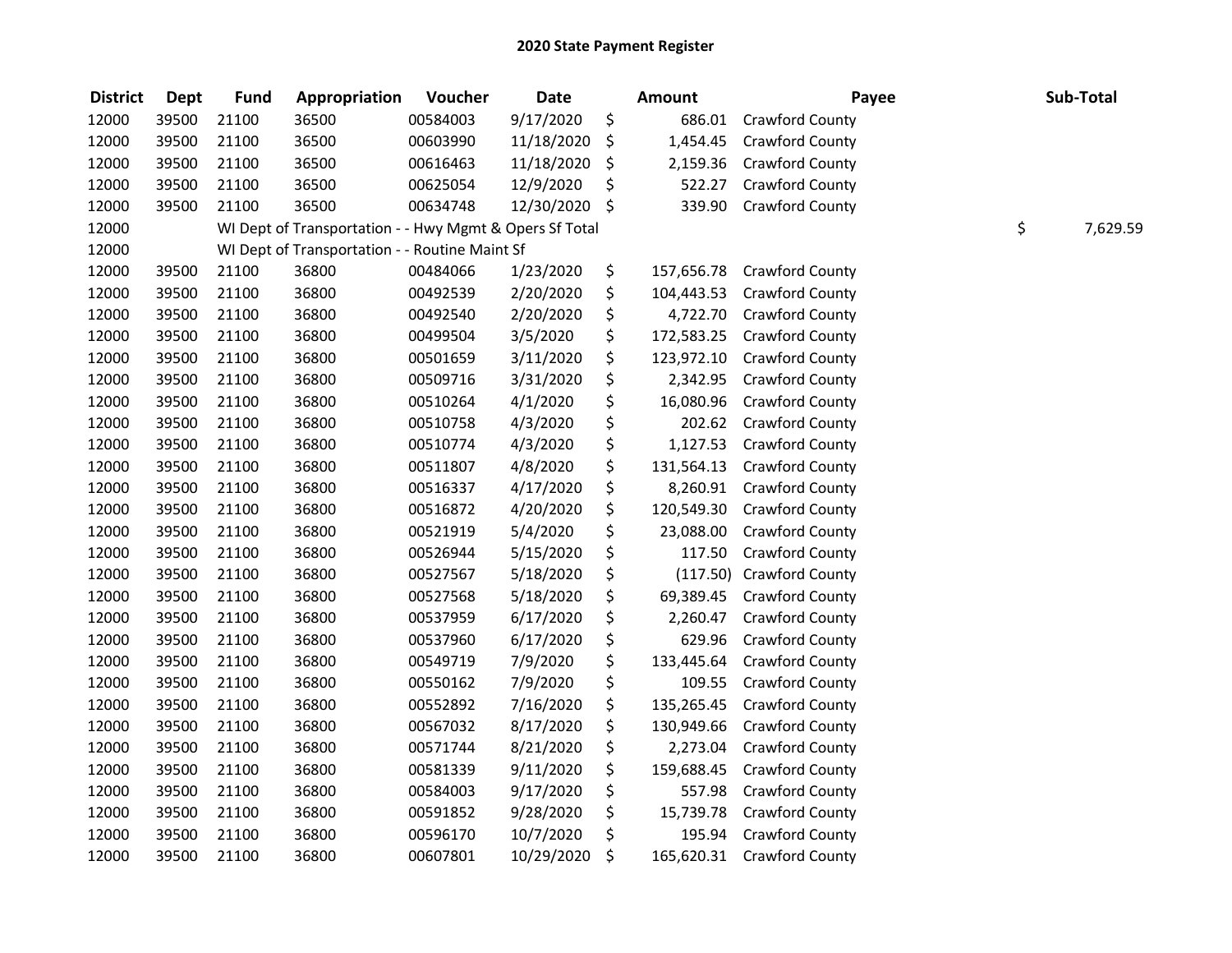| <b>District</b> | <b>Dept</b> | <b>Fund</b> | Appropriation                                                      | Voucher  | <b>Date</b>   | Amount           | Payee                  | Sub-Total          |
|-----------------|-------------|-------------|--------------------------------------------------------------------|----------|---------------|------------------|------------------------|--------------------|
| 12000           | 39500       | 21100       | 36800                                                              | 00607804 | 10/29/2020    | \$<br>143,509.50 | Crawford County        |                    |
| 12000           | 39500       | 21100       | 36800                                                              | 00616463 | 11/18/2020    | \$<br>2,736.44   | Crawford County        |                    |
| 12000           | 39500       | 21100       | 36800                                                              | 00622384 | 12/2/2020     | \$<br>118,786.18 | Crawford County        |                    |
| 12000           | 39500       | 21100       | 36800                                                              | 00625054 | 12/9/2020     | \$<br>1,013.41   | Crawford County        |                    |
| 12000           | 39500       | 21100       | 36800                                                              | 00634748 | 12/30/2020    | \$<br>424.08     | Crawford County        |                    |
| 12000           |             |             | WI Dept of Transportation - - Routine Maint Sf Total               |          |               |                  |                        | \$<br>1,949,190.05 |
| 12000           |             |             | WI Dept of Transportation - - Hwy Mgmt & Opers Lf                  |          |               |                  |                        |                    |
| 12000           | 39500       | 21100       | 37500                                                              | 00634748 | 12/30/2020 \$ | 54.61            | <b>Crawford County</b> |                    |
| 12000           |             |             | WI Dept of Transportation - - Hwy Mgmt & Opers Lf Total            |          |               |                  |                        | \$<br>54.61        |
| 12000           |             |             | WI Dept of Transportation - - Transpor Safety Ff                   |          |               |                  |                        |                    |
| 12000           | 39500       | 21100       | 58200                                                              | 00550193 | 7/24/2020     | \$<br>74.22      | Crawford County        |                    |
| 12000           | 39500       | 21100       | 58200                                                              | 00581272 | 9/11/2020     | \$<br>148.44     | Crawford County        |                    |
| 12000           | 39500       | 21100       | 58200                                                              | 00581274 | 9/15/2020     | \$<br>74.22      | Crawford County        |                    |
| 12000           |             |             | WI Dept of Transportation - - Transpor Safety Ff Total             |          |               |                  |                        | \$<br>296.88       |
| 12000           |             |             | Department of Corrections - - General Program Operations           |          |               |                  |                        |                    |
| 12000           | 41000       | 10000       | 10100                                                              | 00397248 | 12/3/2020     | \$<br>23.00      | <b>Crawford County</b> |                    |
| 12000           |             |             | Department of Corrections - - General Program Operations Total     |          |               |                  |                        | \$<br>23.00        |
| 12000           |             |             | Department of Corrections - - Corrections Contracts And Agre       |          |               |                  |                        |                    |
| 12000           | 41000       | 10000       | 11400                                                              | 00335993 | 1/21/2020     | \$<br>8,182.14   | <b>Crawford County</b> |                    |
| 12000           | 41000       | 10000       | 11400                                                              | 00335999 | 1/21/2020     | \$<br>1,823.00   | <b>Crawford County</b> |                    |
| 12000           | 41000       | 10000       | 11400                                                              | 00342484 | 2/19/2020     | \$<br>5,074.93   | Crawford County        |                    |
| 12000           | 41000       | 10000       | 11400                                                              | 00348406 | 3/18/2020     | \$<br>1,119.42   | Crawford County        |                    |
| 12000           | 41000       | 10000       | 11400                                                              | 00354014 | 4/16/2020     | \$<br>1,385.26   | Crawford County        |                    |
| 12000           | 41000       | 10000       | 11400                                                              | 00359792 | 5/22/2020     | \$<br>257.30     | Crawford County        |                    |
| 12000           | 41000       | 10000       | 11400                                                              | 00360185 | 5/18/2020     | \$<br>1,093.80   | Crawford County        |                    |
| 12000           | 41000       | 10000       | 11400                                                              | 00365463 | 6/23/2020     | \$<br>4,065.34   | Crawford County        |                    |
| 12000           | 41000       | 10000       | 11400                                                              | 00366250 | 6/17/2020     | \$<br>692.74     | Crawford County        |                    |
| 12000           | 41000       | 10000       | 11400                                                              | 00373989 | 7/23/2020     | \$<br>4,631.40   | Crawford County        |                    |
| 12000           | 41000       | 10000       | 11400                                                              | 00377880 | 8/31/2020     | \$<br>51.46      | Crawford County        |                    |
| 12000           | 41000       | 10000       | 11400                                                              | 00379157 | 8/21/2020     | \$<br>154.38     | Crawford County        |                    |
| 12000           | 41000       | 10000       | 11400                                                              | 00383577 | 9/16/2020     | \$<br>1,595.26   | <b>Crawford County</b> |                    |
| 12000           | 41000       | 10000       | 11400                                                              | 00389657 | 10/20/2020    | \$<br>939.20     | Crawford County        |                    |
| 12000           | 41000       | 10000       | 11400                                                              | 00395330 | 11/19/2020    | \$<br>1,750.08   | Crawford County        |                    |
| 12000           | 41000       | 10000       | 11400                                                              | 00400621 | 12/21/2020    | \$<br>3,268.26   | Crawford County        |                    |
| 12000           |             |             | Department of Corrections - - Corrections Contracts And Agre Total |          |               |                  |                        | \$<br>36,083.97    |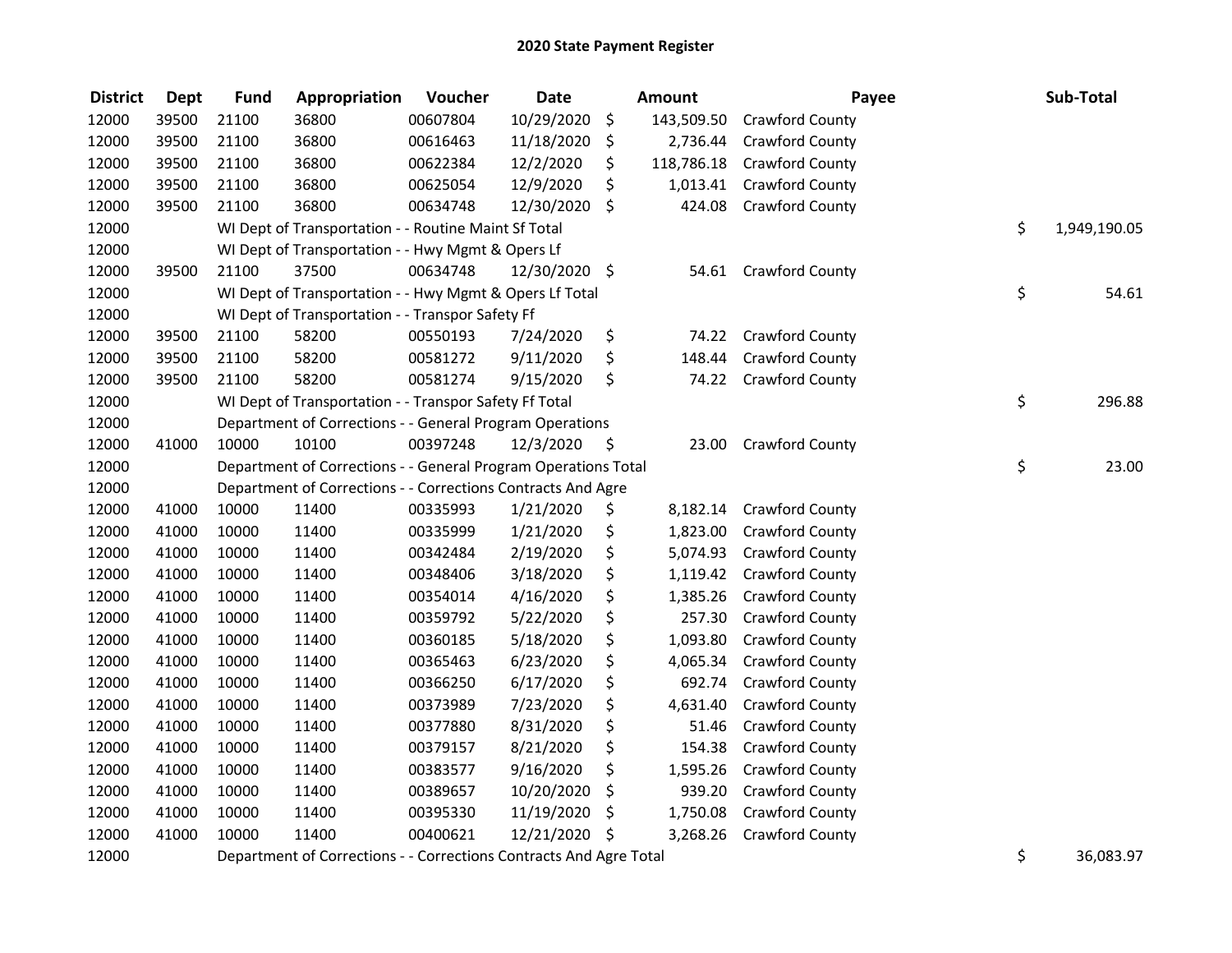| <b>District</b> | <b>Dept</b> | <b>Fund</b> | Appropriation                                                          | Voucher  | <b>Date</b>    |         | Amount     | Payee                                                                                                         | Sub-Total          |
|-----------------|-------------|-------------|------------------------------------------------------------------------|----------|----------------|---------|------------|---------------------------------------------------------------------------------------------------------------|--------------------|
| 12000           |             |             |                                                                        |          |                |         |            | Department of Corrections - - Reimbursing Counties For Probation, Extended Supervision And Parole Holds       |                    |
| 12000           | 41000       | 10000       | 11600                                                                  | 00392703 | 11/5/2020      | $\zeta$ |            | 7,080.00 Crawford County                                                                                      |                    |
| 12000           |             |             |                                                                        |          |                |         |            | Department of Corrections - - Reimbursing Counties For Probation, Extended Supervision And Parole Holds Total | \$<br>7,080.00     |
| 12000           |             |             | Child Abuse & Neglect Prev Bd - - General Aids                         |          |                |         |            |                                                                                                               |                    |
| 12000           | 43300       | 10000       | 99000                                                                  | 00002356 | 4/24/2020      | \$      |            | 4,102.04 Crawford County                                                                                      |                    |
| 12000           |             |             | Child Abuse & Neglect Prev Bd - - General Aids Total                   |          |                |         |            |                                                                                                               | \$<br>4,102.04     |
| 12000           |             |             | Department of Health Services - - State/Federal Aids                   |          |                |         |            |                                                                                                               |                    |
| 12000           | 43500       | 10000       | 00000                                                                  | 92007    | $1/1/2020$ \$  |         |            | 85,383.00 Crawford County                                                                                     |                    |
| 12000           | 43500       | 10000       | 00000                                                                  | 92008    | $2/1/2020$ \$  |         | 39,030.00  | <b>Crawford County</b>                                                                                        |                    |
| 12000           | 43500       | 10000       | 00000                                                                  | 92010    | $4/1/2020$ \$  |         | 176,398.00 | <b>Crawford County</b>                                                                                        |                    |
| 12000           | 43500       | 10000       | 00000                                                                  | 92011    | $5/1/2020$ \$  |         | 146,009.00 | <b>Crawford County</b>                                                                                        |                    |
| 12000           | 43500       | 10000       | 00000                                                                  | 92012    | $6/1/2020$ \$  |         | 44,455.00  | <b>Crawford County</b>                                                                                        |                    |
| 12000           | 43500       | 10000       | 00000                                                                  | 92013    | $6/1/2020$ \$  |         | 197.00     | <b>Crawford County</b>                                                                                        |                    |
| 12000           | 43500       | 10000       | 00000                                                                  | 92100    | $7/1/2020$ \$  |         | 284,935.00 | <b>Crawford County</b>                                                                                        |                    |
| 12000           | 43500       | 10000       | 00000                                                                  | 92101    | $8/1/2020$ \$  |         | 193,366.00 | <b>Crawford County</b>                                                                                        |                    |
| 12000           | 43500       | 10000       | 00000                                                                  | 92102    | $9/1/2020$ \$  |         | 149,414.00 | <b>Crawford County</b>                                                                                        |                    |
| 12000           | 43500       | 10000       | 00000                                                                  | 92103    | 10/1/2020 \$   |         | 196,717.00 | <b>Crawford County</b>                                                                                        |                    |
| 12000           | 43500       | 10000       | 00000                                                                  | 92104    | $11/1/2020$ \$ |         | 123,229.00 | Crawford County                                                                                               |                    |
| 12000           | 43500       | 10000       | 00000                                                                  | 92105    | 12/1/2020 \$   |         | 142,743.00 | <b>Crawford County</b>                                                                                        |                    |
| 12000           |             |             | Department of Health Services - - State/Federal Aids Total             |          |                |         |            |                                                                                                               | \$<br>1,581,876.00 |
| 12000           |             |             | Department of Health Services - - Public Health Dispensaries And       |          |                |         |            |                                                                                                               |                    |
| 12000           | 43500       | 10000       | 10700                                                                  | 00355521 | 5/8/2020       | \$      | 47.25      | <b>Crawford County</b>                                                                                        |                    |
| 12000           | 43500       | 10000       | 10700                                                                  | 00375750 | 8/31/2020      | \$      | 188.80     | <b>Crawford County</b>                                                                                        |                    |
| 12000           |             |             | Department of Health Services - - Public Health Dispensaries And Total |          |                |         |            |                                                                                                               | \$<br>236.05       |
| 12000           |             |             | Department of Health Services - - General Program Operations           |          |                |         |            |                                                                                                               |                    |
| 12000           | 43500       | 10000       | 40100                                                                  | 00344575 | 2/26/2020      | \$      | 1.50       | <b>Crawford County</b>                                                                                        |                    |
| 12000           | 43500       | 10000       | 40100                                                                  | 00377036 | 9/9/2020       | \$      | 1.50       | <b>Crawford County</b>                                                                                        |                    |
| 12000           |             |             | Department of Health Services - - General Program Operations Total     |          |                |         |            |                                                                                                               | \$<br>3.00         |
| 12000           |             |             | Department of Health Services - - Medical Assistance State Admin       |          |                |         |            |                                                                                                               |                    |
| 12000           | 43500       | 10000       | 44000                                                                  | 00344575 | 2/26/2020      | \$      | 1.50       | <b>Crawford County</b>                                                                                        |                    |
| 12000           | 43500       | 10000       | 44000                                                                  | 00377036 | 9/9/2020       | \$      | 1.50       | <b>Crawford County</b>                                                                                        |                    |
| 12000           |             |             | Department of Health Services - - Medical Assistance State Admin Total |          |                |         |            |                                                                                                               | \$<br>3.00         |
| 12000           |             |             | Dept of Children and Families - - Fees For Administrative Servic       |          |                |         |            |                                                                                                               |                    |
| 12000           | 43700       | 10000       | 23100                                                                  | 00065088 | 1/27/2020      | \$      | 55.00      | <b>Crawford County</b>                                                                                        |                    |
| 12000           | 43700       | 10000       | 23100                                                                  | 00069701 | 5/1/2020       | \$      | 65.00      | <b>Crawford County</b>                                                                                        |                    |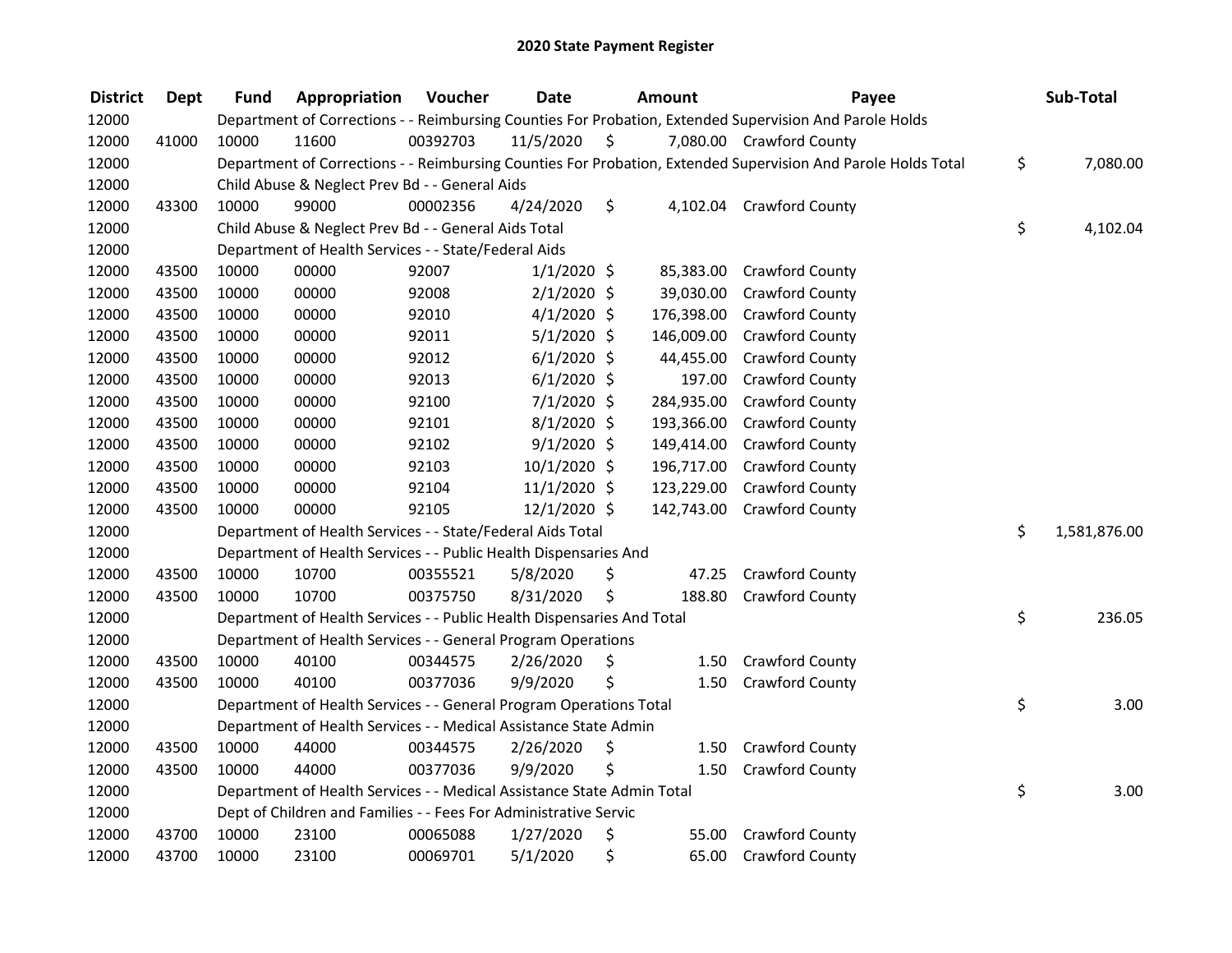| <b>District</b> | <b>Dept</b> | <b>Fund</b> | Appropriation                                                          | Voucher  | <b>Date</b>   | <b>Amount</b>    | Payee                  | Sub-Total          |
|-----------------|-------------|-------------|------------------------------------------------------------------------|----------|---------------|------------------|------------------------|--------------------|
| 12000           | 43700       | 10000       | 23100                                                                  | 00072993 | 7/23/2020     | \$<br>25.00      | Crawford County        |                    |
| 12000           | 43700       | 10000       | 23100                                                                  | 00076508 | 10/22/2020 \$ | 10.00            | Crawford County        |                    |
| 12000           |             |             | Dept of Children and Families - - Fees For Administrative Servic Total |          |               |                  |                        | \$<br>155.00       |
| 12000           |             |             | Dept of Children and Families - - Child Care Block Grant - Ops         |          |               |                  |                        |                    |
| 12000           | 43700       | 10000       | 24500                                                                  | 00067497 | 3/19/2020     | \$<br>6.25       | <b>Crawford County</b> |                    |
| 12000           |             |             | Dept of Children and Families - - Child Care Block Grant - Ops Total   |          |               |                  |                        | \$<br>6.25         |
| 12000           |             |             | Dept of Children and Families - - General Aids                         |          |               |                  |                        |                    |
| 12000           | 43700       | 10000       | 99000                                                                  | 00064489 | 1/6/2020      | \$<br>5,314.55   | <b>Crawford County</b> |                    |
| 12000           | 43700       | 10000       | 99000                                                                  | 00065340 | 1/30/2020     | \$<br>57,529.27  | <b>Crawford County</b> |                    |
| 12000           | 43700       | 10000       | 99000                                                                  | 00065639 | 2/5/2020      | \$<br>6,798.27   | Crawford County        |                    |
| 12000           | 43700       | 10000       | 99000                                                                  | 00065776 | 2/10/2020     | \$<br>10.00      | Crawford County        |                    |
| 12000           | 43700       | 10000       | 99000                                                                  | 00065794 | 2/11/2020     | \$<br>261.36     | Crawford County        |                    |
| 12000           | 43700       | 10000       | 99000                                                                  | 00066837 | 3/5/2020      | \$<br>104,413.62 | Crawford County        |                    |
| 12000           | 43700       | 10000       | 99000                                                                  | 00066909 | 3/5/2020      | \$<br>618.16     | <b>Crawford County</b> |                    |
| 12000           | 43700       | 10000       | 99000                                                                  | 00068241 | 4/6/2020      | \$<br>113,764.97 | Crawford County        |                    |
| 12000           | 43700       | 10000       | 99000                                                                  | 00069352 | 4/30/2020     | \$<br>64,196.99  | Crawford County        |                    |
| 12000           | 43700       | 10000       | 99000                                                                  | 00069885 | 5/5/2020      | \$<br>56,009.74  | Crawford County        |                    |
| 12000           | 43700       | 10000       | 99000                                                                  | 00070030 | 5/8/2020      | \$<br>1,950.00   | Crawford County        |                    |
| 12000           | 43700       | 10000       | 99000                                                                  | 00070849 | 6/5/2020      | \$<br>10,284.48  | Crawford County        |                    |
| 12000           | 43700       | 10000       | 99000                                                                  | 00072303 | 7/6/2020      | \$<br>18,501.27  | Crawford County        |                    |
| 12000           | 43700       | 10000       | 99000                                                                  | 00073310 | 7/30/2020     | \$<br>53,846.44  | Crawford County        |                    |
| 12000           | 43700       | 10000       | 99000                                                                  | 00073544 | 8/5/2020      | \$<br>6,981.25   | Crawford County        |                    |
| 12000           | 43700       | 10000       | 99000                                                                  | 00073863 | 8/12/2020     | \$<br>11,311.00  | Crawford County        |                    |
| 12000           | 43700       | 10000       | 99000                                                                  | 00074653 | 9/8/2020      | \$<br>9,514.21   | Crawford County        |                    |
| 12000           | 43700       | 10000       | 99000                                                                  | 00074775 | 9/10/2020     | \$<br>432,021.18 | Crawford County        |                    |
| 12000           | 43700       | 10000       | 99000                                                                  | 00075073 | 9/17/2020     | \$<br>1,045.00   | Crawford County        |                    |
| 12000           | 43700       | 10000       | 99000                                                                  | 00075197 | 9/18/2020     | \$<br>11,368.92  | <b>Crawford County</b> |                    |
| 12000           | 43700       | 10000       | 99000                                                                  | 00075892 | 10/5/2020     | \$<br>89,918.22  | Crawford County        |                    |
| 12000           | 43700       | 10000       | 99000                                                                  | 00076785 | 10/30/2020    | \$<br>56,088.34  | Crawford County        |                    |
| 12000           | 43700       | 10000       | 99000                                                                  | 00077012 | 11/5/2020     | \$<br>40,156.26  | <b>Crawford County</b> |                    |
| 12000           | 43700       | 10000       | 99000                                                                  | 00077144 | 11/6/2020     | \$<br>4,408.00   | Crawford County        |                    |
| 12000           | 43700       | 10000       | 99000                                                                  | 00077240 | 11/10/2020    | \$<br>925.00     | Crawford County        |                    |
| 12000           | 43700       | 10000       | 99000                                                                  | 00078145 | 12/4/2020     | \$<br>490.00     | Crawford County        |                    |
| 12000           | 43700       | 10000       | 99000                                                                  | 00078231 | 12/7/2020     | \$<br>16,484.41  | Crawford County        |                    |
| 12000           |             |             | Dept of Children and Families - - General Aids Total                   |          |               |                  |                        | \$<br>1,174,210.91 |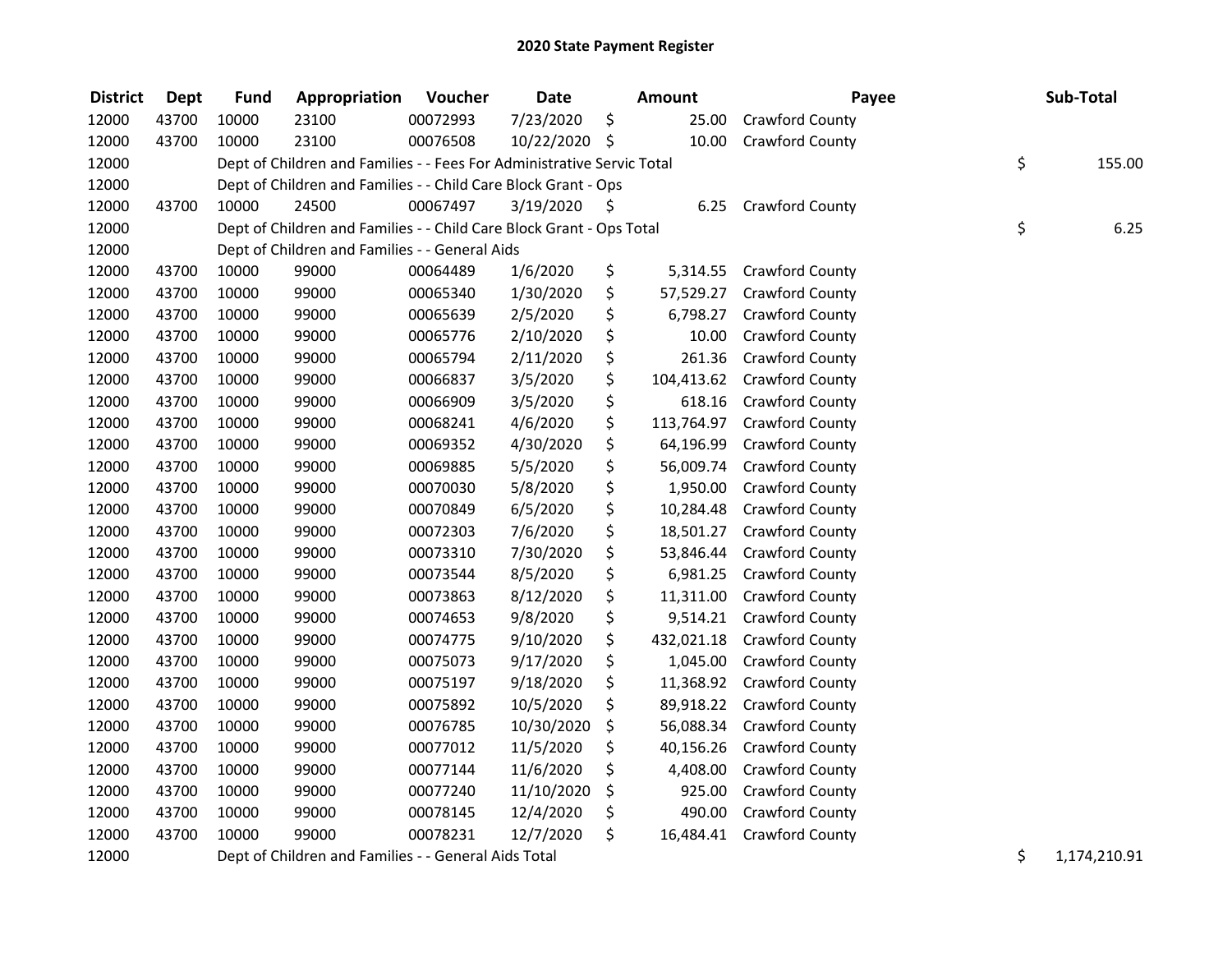| <b>District</b> | <b>Dept</b> | <b>Fund</b> | Appropriation                                                         | Voucher  | <b>Date</b>   | Amount       | Payee                  | Sub-Total      |
|-----------------|-------------|-------------|-----------------------------------------------------------------------|----------|---------------|--------------|------------------------|----------------|
| 12000           |             |             | Dept of Workforce Development - - Auxiliary Services                  |          |               |              |                        |                |
| 12000           | 44500       | 10000       | 13000                                                                 | 00304247 | 11/3/2020     | \$<br>5.00   | Crawford County        |                |
| 12000           | 44500       | 10000       | 13000                                                                 | 00307378 | 12/2/2020     | \$<br>10.00  | Crawford County        |                |
| 12000           |             |             | Dept of Workforce Development - - Auxiliary Services Total            |          |               |              |                        | \$<br>15.00    |
| 12000           |             |             | Dept of Workforce Development - - Ui Admin Fed                        |          |               |              |                        |                |
| 12000           | 44500       | 10000       | 15100                                                                 | 00270863 | 2/4/2020      | \$<br>20.00  | Crawford County        |                |
| 12000           | 44500       | 10000       | 15100                                                                 | 00275593 | 3/3/2020      | \$<br>10.00  | Crawford County        |                |
| 12000           | 44500       | 10000       | 15100                                                                 | 00280577 | 4/2/2020      | \$<br>10.00  | Crawford County        |                |
| 12000           | 44500       | 10000       | 15100                                                                 | 00284474 | 5/4/2020      | \$<br>15.00  | <b>Crawford County</b> |                |
| 12000           | 44500       | 10000       | 15100                                                                 | 00290142 | 7/2/2020      | \$<br>10.00  | <b>Crawford County</b> |                |
| 12000           | 44500       | 10000       | 15100                                                                 | 00296615 | 9/2/2020      | \$<br>5.00   | <b>Crawford County</b> |                |
| 12000           | 44500       | 10000       | 15100                                                                 | 00300286 | 10/2/2020     | \$<br>10.00  | Crawford County        |                |
| 12000           |             |             | Dept of Workforce Development - - Ui Admin Fed Total                  |          |               |              |                        | \$<br>80.00    |
| 12000           |             |             | Dept of Workforce Development - - Title Ib Aids State GPR             |          |               |              |                        |                |
| 12000           | 44500       | 10000       | 50900                                                                 | 00265458 | 1/6/2020      | \$<br>3.19   | Crawford County        |                |
| 12000           | 44500       | 10000       | 50900                                                                 | 00275849 | 3/12/2020     | \$<br>3.19   | Crawford County        |                |
| 12000           |             |             | Dept of Workforce Development - - Title Ib Aids State GPR Total       |          |               |              |                        | \$<br>6.38     |
| 12000           |             |             | Dept of Workforce Development - - Title Ib Aids Federal Prf           |          |               |              |                        |                |
| 12000           | 44500       | 10000       | 54400                                                                 | 00265458 | 1/6/2020      | \$<br>11.81  | <b>Crawford County</b> |                |
| 12000           | 44500       | 10000       | 54400                                                                 | 00275849 | 3/12/2020     | \$<br>11.81  | <b>Crawford County</b> |                |
| 12000           |             |             | Dept of Workforce Development - - Title Ib Aids Federal Prf Total     |          |               |              |                        | \$<br>23.62    |
| 12000           |             |             | Dept of Workforce Development - - Wc Ops Uninsured Emplyr Admin       |          |               |              |                        |                |
| 12000           | 44500       | 22700       | 17700                                                                 | 00287434 | 6/3/2020      | \$<br>5.00   | Crawford County        |                |
| 12000           | 44500       | 22700       | 17700                                                                 | 00287435 | 6/3/2020      | \$<br>15.00  | Crawford County        |                |
| 12000           | 44500       | 22700       | 17700                                                                 | 00291158 | 7/14/2020     | \$<br>5.00   | Crawford County        |                |
| 12000           | 44500       | 22700       | 17700                                                                 | 00296949 | 9/3/2020      | \$<br>5.00   | Crawford County        |                |
| 12000           |             |             | Dept of Workforce Development - - Wc Ops Uninsured Emplyr Admin Total |          |               |              |                        | \$<br>30.00    |
| 12000           |             |             | Department of Justice - - Crime Laboratories, Dna                     |          |               |              |                        |                |
| 12000           | 45500       | 10000       | 22100                                                                 | 00085810 | 7/16/2020     | \$<br>610.00 | <b>Crawford County</b> |                |
| 12000           |             |             | Department of Justice - - Crime Laboratories, Dna Total               |          |               |              |                        | \$<br>610.00   |
| 12000           |             |             | Department of Justice - - Law Enforcement Train, Local                |          |               |              |                        |                |
| 12000           | 45500       | 10000       | 23100                                                                 | 00091115 | 11/30/2020 \$ | 4,800.00     | <b>Crawford County</b> |                |
| 12000           |             |             | Department of Justice - - Law Enforcement Train, Local Total          |          |               |              |                        | \$<br>4,800.00 |
| 12000           |             |             | Department of Justice - - Federal Aid, Local Assistance               |          |               |              |                        |                |
| 12000           | 45500       | 10000       | 25100                                                                 | 00080592 | 2/27/2020     | \$           | 521.88 Crawford County |                |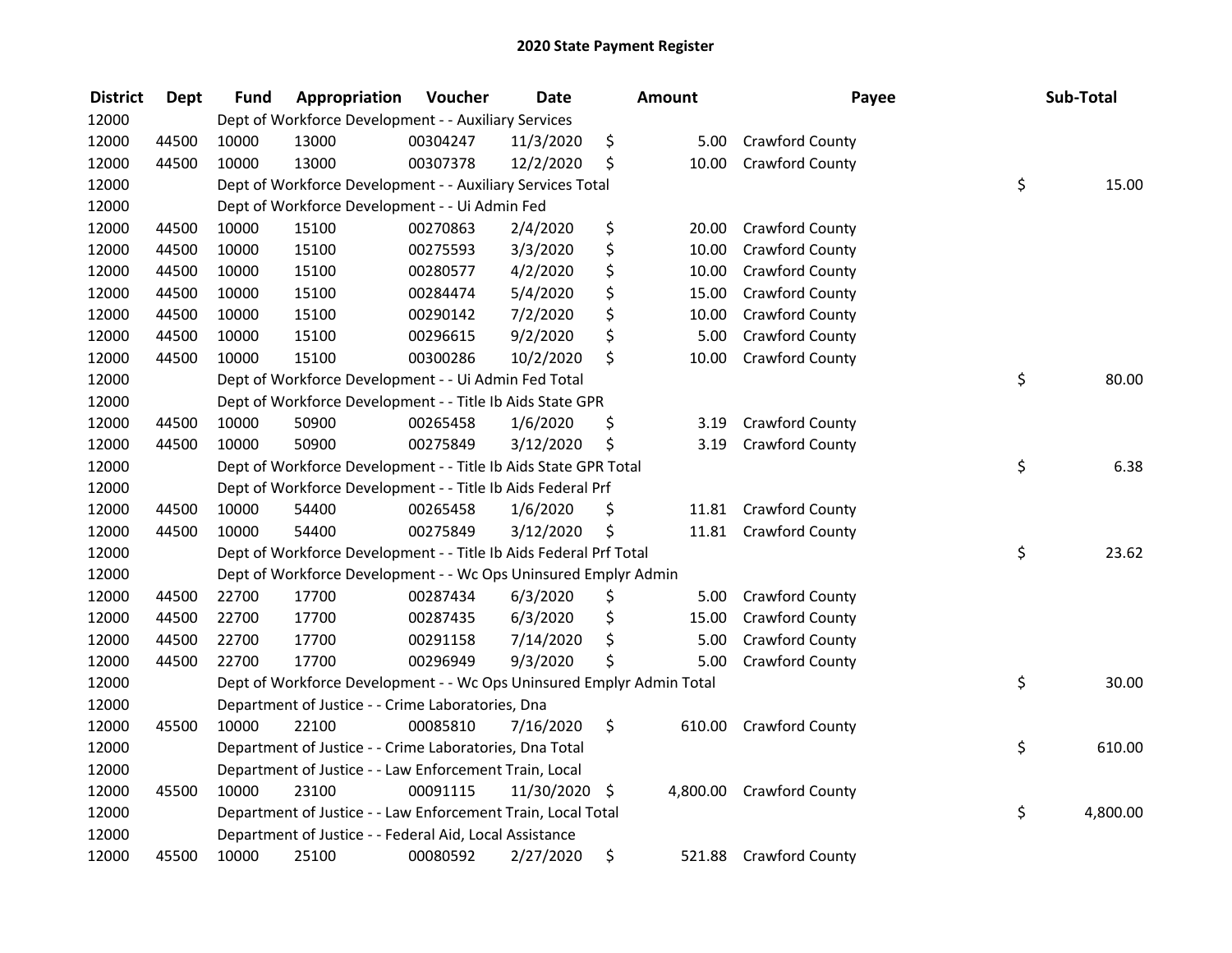| <b>District</b> | <b>Dept</b> | <b>Fund</b> | Appropriation                                                          | <b>Voucher</b> | <b>Date</b> |    | <b>Amount</b> | Payee                     | Sub-Total        |
|-----------------|-------------|-------------|------------------------------------------------------------------------|----------------|-------------|----|---------------|---------------------------|------------------|
| 12000           | 45500       | 10000       | 25100                                                                  | 00083497       | 5/18/2020   | \$ | 461.24        | Crawford County           |                  |
| 12000           | 45500       | 10000       | 25100                                                                  | 00084250       | 6/1/2020    | \$ | 2,396.80      | <b>Crawford County</b>    |                  |
| 12000           |             |             | Department of Justice - - Federal Aid, Local Assistance Total          |                |             |    |               |                           | \$<br>3,379.92   |
| 12000           |             |             | Department of Justice - - Alt Prosecution Alcohol Drugs                |                |             |    |               |                           |                  |
| 12000           | 45500       | 10000       | 27100                                                                  | 00083303       | 5/7/2020    | \$ |               | 28,849.65 Crawford County |                  |
| 12000           | 45500       | 10000       | 27100                                                                  | 00086603       | 7/31/2020   | \$ |               | 17,129.32 Crawford County |                  |
| 12000           |             |             | Department of Justice - - Alt Prosecution Alcohol Drugs Total          |                |             |    |               |                           | \$<br>45,978.97  |
| 12000           |             |             | Department of Justice - - Alternatives To Incarceration                |                |             |    |               |                           |                  |
| 12000           | 45500       | 10000       | 28700                                                                  | 00079925       | 2/25/2020   | \$ |               | 17,357.97 Crawford County |                  |
| 12000           |             |             | Department of Justice - - Alternatives To Incarceration Total          |                |             |    |               |                           | \$<br>17,357.97  |
| 12000           |             |             | Department of Justice - - Crime Victim Witness Assist                  |                |             |    |               |                           |                  |
| 12000           | 45500       | 10000       | 53200                                                                  | 00086013       | 7/16/2020   | \$ |               | 13,609.91 Crawford County |                  |
| 12000           |             |             | Department of Justice - - Crime Victim Witness Assist Total            |                |             |    |               |                           | \$<br>13,609.91  |
| 12000           |             |             | Department of Justice - - County Reimb Victim-Witness                  |                |             |    |               |                           |                  |
| 12000           | 45500       | 10000       | 53900                                                                  | 00080466       | 2/25/2020   | \$ |               | 14,490.78 Crawford County |                  |
| 12000           |             |             | Department of Justice - - County Reimb Victim-Witness Total            |                |             |    |               |                           | \$<br>14,490.78  |
| 12000           |             |             | Department of Military Affairs - - Disaster Recovery Aid               |                |             |    |               |                           |                  |
| 12000           | 46500       | 10000       | 30500                                                                  | 00071702       | 1/10/2020   | \$ |               | 10,967.97 Crawford County |                  |
| 12000           |             |             | Department of Military Affairs - - Disaster Recovery Aid Total         |                |             |    |               |                           | \$<br>10,967.97  |
| 12000           |             |             | Department of Military Affairs - - Emergency Response Equipment        |                |             |    |               |                           |                  |
| 12000           | 46500       | 10000       | 30800                                                                  | 00072096       | 1/17/2020   | Ŝ. | 7,475.13      | <b>Crawford County</b>    |                  |
| 12000           |             |             | Department of Military Affairs - - Emergency Response Equipment Total  |                |             |    |               |                           | \$<br>7,475.13   |
| 12000           |             |             | Department of Military Affairs - - Local Emer Planning Grants          |                |             |    |               |                           |                  |
| 12000           | 46500       | 10000       | 33700                                                                  | 00074607       | 2/28/2020   | \$ |               | 6,550.76 Crawford County  |                  |
| 12000           |             |             | Department of Military Affairs - - Local Emer Planning Grants Total    |                |             |    |               |                           | \$<br>6,550.76   |
| 12000           |             |             | Department of Military Affairs - - Federal Aid, Local Assistance       |                |             |    |               |                           |                  |
| 12000           | 46500       | 10000       | 34200                                                                  | 00071636       | 1/8/2020    | \$ | 6,883.71      | <b>Crawford County</b>    |                  |
| 12000           | 46500       | 10000       | 34200                                                                  | 00071702       | 1/10/2020   | \$ | 123,216.08    | <b>Crawford County</b>    |                  |
| 12000           | 46500       | 10000       | 34200                                                                  | 00083067       | 9/18/2020   | S  | 1,822.98      | <b>Crawford County</b>    |                  |
| 12000           |             |             | Department of Military Affairs - - Federal Aid, Local Assistance Total |                |             |    |               |                           | \$<br>131,922.77 |
| 12000           |             |             | Department of Veterans Affairs - - County Grants                       |                |             |    |               |                           |                  |
| 12000           | 48500       | 58200       | 26700                                                                  | 00077441       | 2/24/2020   | \$ |               | 8,500.00 Crawford County  |                  |
| 12000           |             |             | Department of Veterans Affairs - - County Grants Total                 |                |             |    |               |                           | \$<br>8,500.00   |
| 12000           |             |             | Department of Veterans Affairs - - Veterans Transportation Grant       |                |             |    |               |                           |                  |
| 12000           | 48500       | 58200       | 28000                                                                  | 00086978       | 12/9/2020   | \$ |               | 2,552.35 Crawford County  |                  |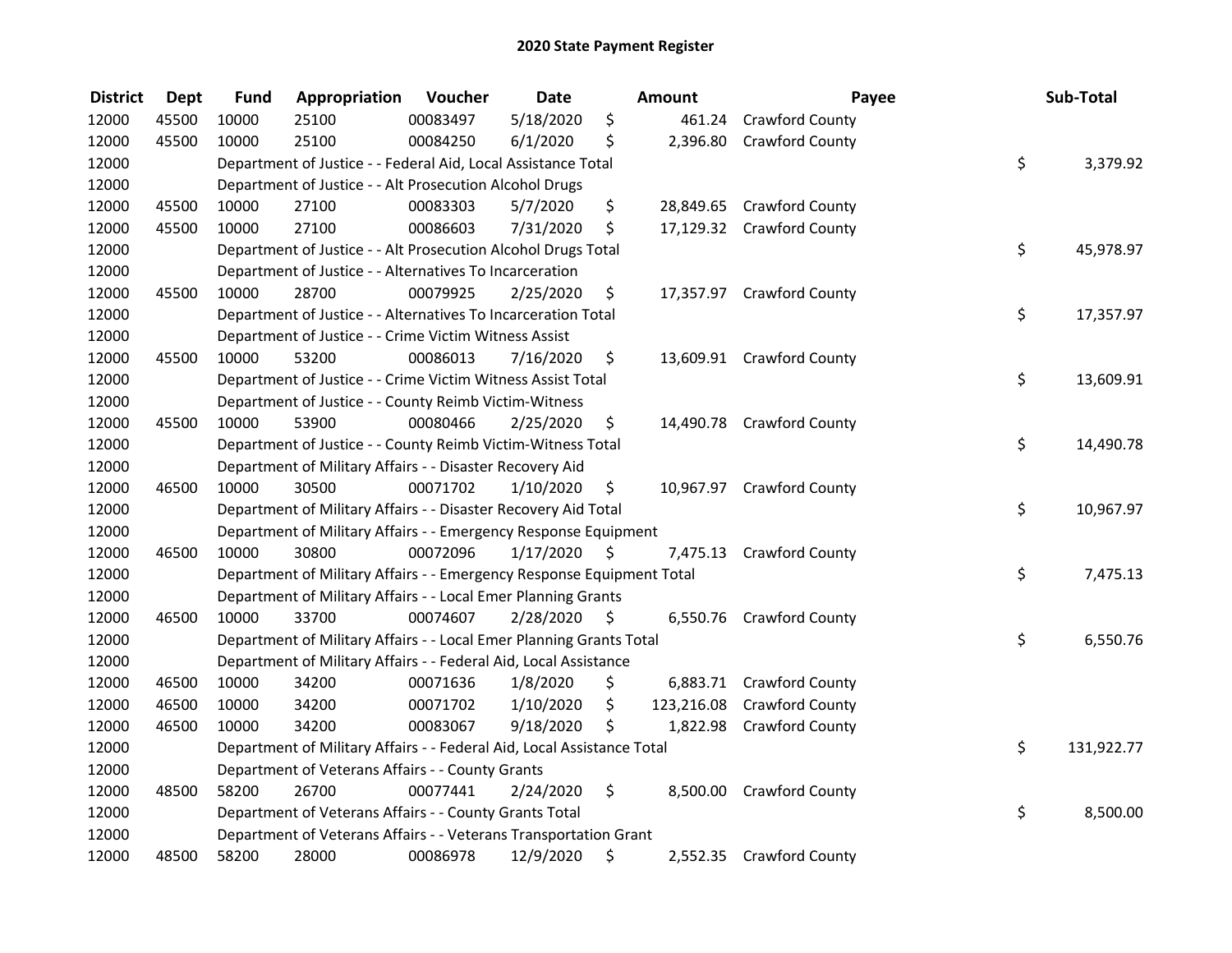| <b>District</b> | <b>Dept</b> | <b>Fund</b> | Appropriation                                                          | Voucher  | <b>Date</b>   | <b>Amount</b>    | Payee                      | Sub-Total        |
|-----------------|-------------|-------------|------------------------------------------------------------------------|----------|---------------|------------------|----------------------------|------------------|
| 12000           |             |             | Department of Veterans Affairs - - Veterans Transportation Grant Total |          |               |                  |                            | \$<br>2,552.35   |
| 12000           |             |             | Department of Administration - - Federal Aid                           |          |               |                  |                            |                  |
| 12000           | 50500       | 10000       | 14200                                                                  | 00126591 | 8/12/2020     | \$<br>16,279.86  | <b>Crawford County</b>     |                  |
| 12000           | 50500       | 10000       | 14200                                                                  | 00129768 | 10/2/2020     | \$<br>61,314.26  | <b>Crawford County</b>     |                  |
| 12000           | 50500       | 10000       | 14200                                                                  | 00132098 | 11/13/2020    | \$<br>4,123.74   | <b>Crawford County</b>     |                  |
| 12000           | 50500       | 10000       | 14200                                                                  | 00134282 | 12/10/2020    | \$<br>305,621.79 | <b>Crawford County</b>     |                  |
| 12000           | 50500       | 10000       | 14200                                                                  | 00136156 | 12/17/2020 \$ | 28,761.48        | <b>Crawford County</b>     |                  |
| 12000           |             |             | Department of Administration - - Federal Aid Total                     |          |               |                  |                            | \$<br>416,101.13 |
| 12000           |             |             | Department of Administration - - Federal Aid, Local Assistance         |          |               |                  |                            |                  |
| 12000           | 50500       | 10000       | 74300                                                                  | 00128084 | 9/4/2020      | \$               | 166,441.33 Crawford County |                  |
| 12000           |             |             | Department of Administration - - Federal Aid, Local Assistance Total   |          |               |                  |                            | \$<br>166,441.33 |
| 12000           |             |             | Department of Administration - - Low-Income Assistance Grants          |          |               |                  |                            |                  |
| 12000           | 50500       | 23500       | 37100                                                                  | 00117625 | 2/18/2020     | \$<br>13,824.00  | <b>Crawford County</b>     |                  |
| 12000           | 50500       | 23500       | 37100                                                                  | 00118364 | 3/2/2020      | \$<br>7,560.75   | <b>Crawford County</b>     |                  |
| 12000           | 50500       | 23500       | 37100                                                                  | 00120280 | 3/31/2020     | \$<br>8,909.39   | <b>Crawford County</b>     |                  |
| 12000           | 50500       | 23500       | 37100                                                                  | 00121847 | 4/29/2020     | \$<br>1,868.86   | Crawford County            |                  |
| 12000           | 50500       | 23500       | 37100                                                                  | 00124753 | 6/30/2020     | \$<br>6,685.98   | Crawford County            |                  |
| 12000           | 50500       | 23500       | 37100                                                                  | 00126112 | 7/29/2020     | \$<br>4,951.02   | Crawford County            |                  |
| 12000           | 50500       | 23500       | 37100                                                                  | 00133628 | 12/1/2020     | \$<br>7,489.69   | <b>Crawford County</b>     |                  |
| 12000           | 50500       | 23500       | 37100                                                                  | 00137483 | 12/29/2020    | \$<br>8,030.63   | <b>Crawford County</b>     |                  |
| 12000           |             |             | Department of Administration - - Low-Income Assistance Grants Total    |          |               |                  |                            | \$<br>59,320.32  |
| 12000           |             |             | Department of Administration - - Land Information Program; Loca        |          |               |                  |                            |                  |
| 12000           | 50500       | 26900       | 17300                                                                  | 00117295 | 2/13/2020     | \$<br>1,000.00   | <b>Crawford County</b>     |                  |
| 12000           | 50500       | 26900       | 17300                                                                  | 00119415 | 4/2/2020      | \$<br>77,424.00  | Crawford County            |                  |
| 12000           | 50500       | 26900       | 17300                                                                  | 00123231 | 6/2/2020      | \$<br>20,000.00  | <b>Crawford County</b>     |                  |
| 12000           |             |             | Department of Administration - - Land Information Program; Loca Total  |          |               |                  |                            | \$<br>98,424.00  |
| 12000           |             |             | Commissioners of Public Lands - - Federal Aid -- Flood Control         |          |               |                  |                            |                  |
| 12000           | 50700       | 10000       | 13000                                                                  | 00003263 | 9/10/2020     | \$               | 1,411.50 Crawford County   |                  |
| 12000           |             |             | Commissioners of Public Lands - - Federal Aid -- Flood Control Total   |          |               |                  |                            | \$<br>1,411.50   |
| 12000           |             |             | Elections Commission - - 2018 Hava Election Security                   |          |               |                  |                            |                  |
| 12000           | 51000       | 22000       | 18200                                                                  | 00004936 | 12/9/2020     | \$               | 3,229.04 Crawford County   |                  |
| 12000           |             |             | Elections Commission - - 2018 Hava Election Security Total             |          |               |                  |                            | \$<br>3,229.04   |
| 12000           |             |             | Dept of Employee Trust Funds - - General Operations                    |          |               |                  |                            |                  |
| 12000           | 51500       | 47100       | 17600                                                                  | 00019827 | 3/6/2020      | \$<br>1,000.00   | <b>Crawford County</b>     |                  |
| 12000           |             |             | Dept of Employee Trust Funds - - General Operations Total              |          |               |                  |                            | \$<br>1,000.00   |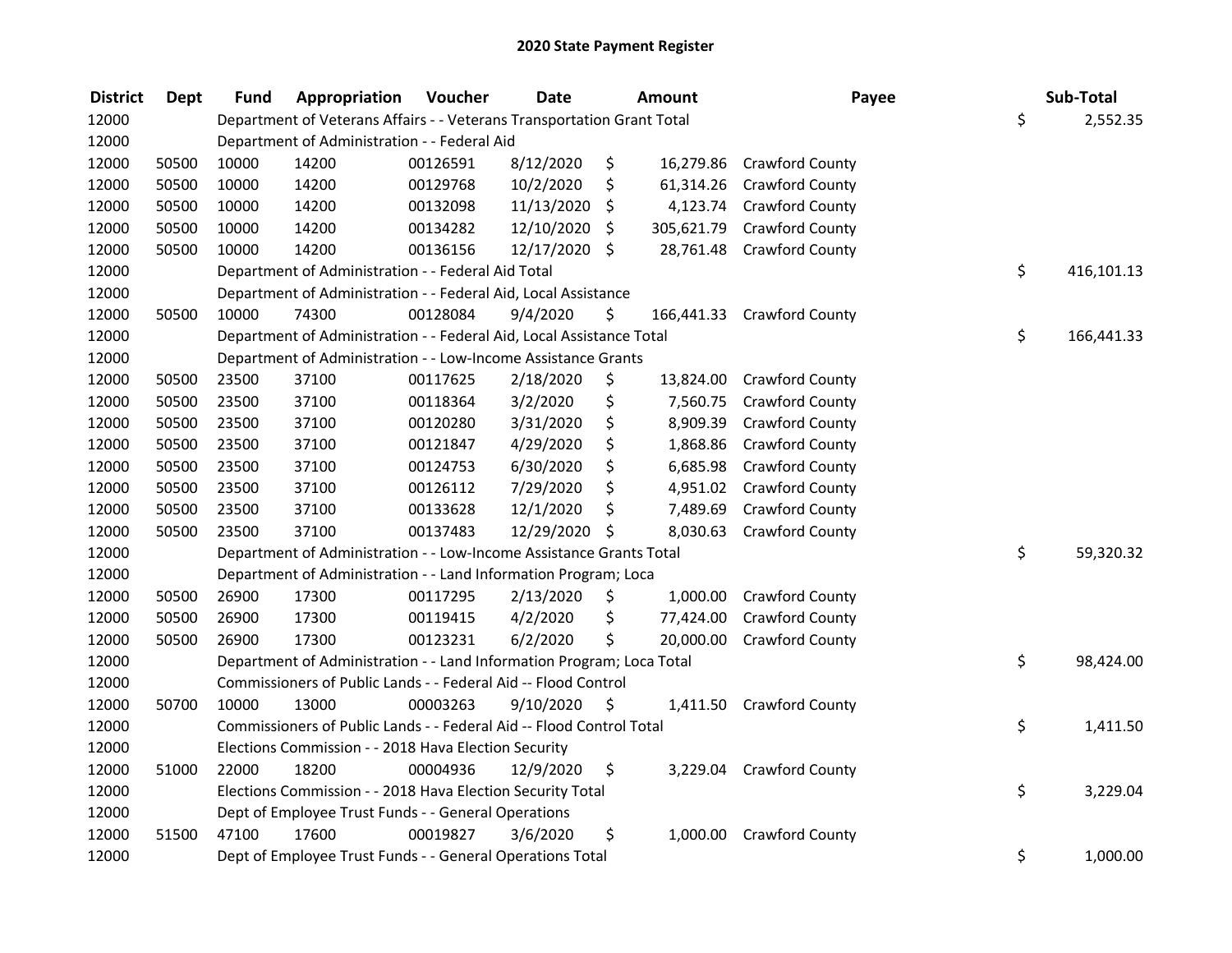| <b>District</b> | <b>Dept</b> | <b>Fund</b> | Appropriation                                                    | Voucher  | <b>Date</b>   |         | Amount     | Payee                                                                                                   | Sub-Total        |
|-----------------|-------------|-------------|------------------------------------------------------------------|----------|---------------|---------|------------|---------------------------------------------------------------------------------------------------------|------------------|
| 12000           |             |             |                                                                  |          |               |         |            | Public Defender Board - - Transcript, Discovery and Records Provided to the Public Defender Board       |                  |
| 12000           | 55000       | 10000       | 10600                                                            | 00238114 | 3/13/2020     | \$      |            | 9.25 Crawford County                                                                                    |                  |
| 12000           |             |             |                                                                  |          |               |         |            | Public Defender Board - - Transcript, Discovery and Records Provided to the Public Defender Board Total | \$<br>9.25       |
| 12000           |             |             | Department of Revenue - - Warrants and Satisfactions             |          |               |         |            |                                                                                                         |                  |
| 12000           | 56600       | 10000       | 10100                                                            | 00161096 | 3/13/2020     | \$      |            | 195.00 Crawford County                                                                                  |                  |
| 12000           | 56600       | 10000       | 10100                                                            | 00163560 | 3/11/2020     | \$      | 210.50     | <b>Crawford County</b>                                                                                  |                  |
| 12000           | 56600       | 10000       | 10100                                                            | 00164388 | 4/9/2020      | \$      | 210.50     | <b>Crawford County</b>                                                                                  |                  |
| 12000           | 56600       | 10000       | 10100                                                            | 00173387 | 6/26/2020     | \$      | 210.50     | <b>Crawford County</b>                                                                                  |                  |
| 12000           | 56600       | 10000       | 10100                                                            | 00175085 | 7/22/2020     | \$      | 210.50     | <b>Crawford County</b>                                                                                  |                  |
| 12000           | 56600       | 10000       | 10100                                                            | 00177939 | 8/14/2020     | \$      | 235.00     | <b>Crawford County</b>                                                                                  |                  |
| 12000           | 56600       | 10000       | 10100                                                            | 00181674 | 10/14/2020    | \$      | 210.50     | Crawford County                                                                                         |                  |
| 12000           |             |             | Department of Revenue - - Warrants and Satisfactions Total       |          |               |         |            |                                                                                                         | \$<br>1,482.50   |
| 12000           |             |             | Circuit Courts - - Circuit Court Costs                           |          |               |         |            |                                                                                                         |                  |
| 12000           | 62500       | 10000       | 10500                                                            | 00001940 | 7/17/2020     | \$      |            | 54,621.00 Crawford County                                                                               |                  |
| 12000           |             |             | Circuit Courts - - Circuit Court Costs Total                     |          |               |         |            |                                                                                                         | \$<br>54,621.00  |
| 12000           |             |             | Circuit Courts - - Court Interpreters                            |          |               |         |            |                                                                                                         |                  |
| 12000           | 62500       | 10000       | 12100                                                            | 00001746 | 1/17/2020     | \$      |            | 26,676.00 Crawford County                                                                               |                  |
| 12000           |             |             | Circuit Courts - - Court Interpreters Total                      |          |               |         |            |                                                                                                         | \$<br>26,676.00  |
| 12000           |             |             | Supreme Court - - Federal Aid                                    |          |               |         |            |                                                                                                         |                  |
| 12000           | 68000       | 10000       | 24100                                                            | 00011324 | 11/4/2020     | \$      | 1,539.96   | <b>Crawford County</b>                                                                                  |                  |
| 12000           |             |             | Supreme Court - - Federal Aid Total                              |          |               |         |            |                                                                                                         | \$<br>1,539.96   |
| 12000           |             |             | Shared Revenue and Tax Relief - - County And Municipal Aid       |          |               |         |            |                                                                                                         |                  |
| 12000           | 83500       | 10000       | 10500                                                            | 00067767 | 7/27/2020     | -\$     |            | 127,483.52 Crawford County                                                                              |                  |
| 12000           | 83500       | 10000       | 10500                                                            | 00071731 | 11/16/2020 \$ |         | 722,406.62 | <b>Crawford County</b>                                                                                  |                  |
| 12000           |             |             | Shared Revenue and Tax Relief - - County And Municipal Aid Total |          |               |         |            |                                                                                                         | \$<br>849,890.14 |
| 12000           |             |             | Shared Revenue and Tax Relief - - Exempt Computer Aid            |          |               |         |            |                                                                                                         |                  |
| 12000           | 83500       | 10000       | 10900                                                            | 00064584 | 7/27/2020     | \$      |            | 11,024.43 Crawford County                                                                               |                  |
| 12000           |             |             | Shared Revenue and Tax Relief - - Exempt Computer Aid Total      |          |               |         |            |                                                                                                         | \$<br>11,024.43  |
| 12000           |             |             | Shared Revenue and Tax Relief - - Utility Aid                    |          |               |         |            |                                                                                                         |                  |
| 12000           | 83500       | 10000       | 11000                                                            | 00067767 | 7/27/2020     | \$      |            | 6,521.87 Crawford County                                                                                |                  |
| 12000           | 83500       | 10000       | 11000                                                            | 00071731 | 11/16/2020    | $\zeta$ | 38,463.49  | <b>Crawford County</b>                                                                                  |                  |
| 12000           |             |             | Shared Revenue and Tax Relief - - Utility Aid Total              |          |               |         |            |                                                                                                         | \$<br>44,985.36  |
| 12000           |             |             | Shared Revenue and Tax Relief - - Personal Property Aid          |          |               |         |            |                                                                                                         |                  |
| 12000           | 83500       | 10000       | 11100                                                            | 00059947 | 5/4/2020      | \$      |            | 28,866.76 Crawford County                                                                               |                  |
| 12000           |             |             | Shared Revenue and Tax Relief - - Personal Property Aid Total    |          |               |         |            |                                                                                                         | \$<br>28,866.76  |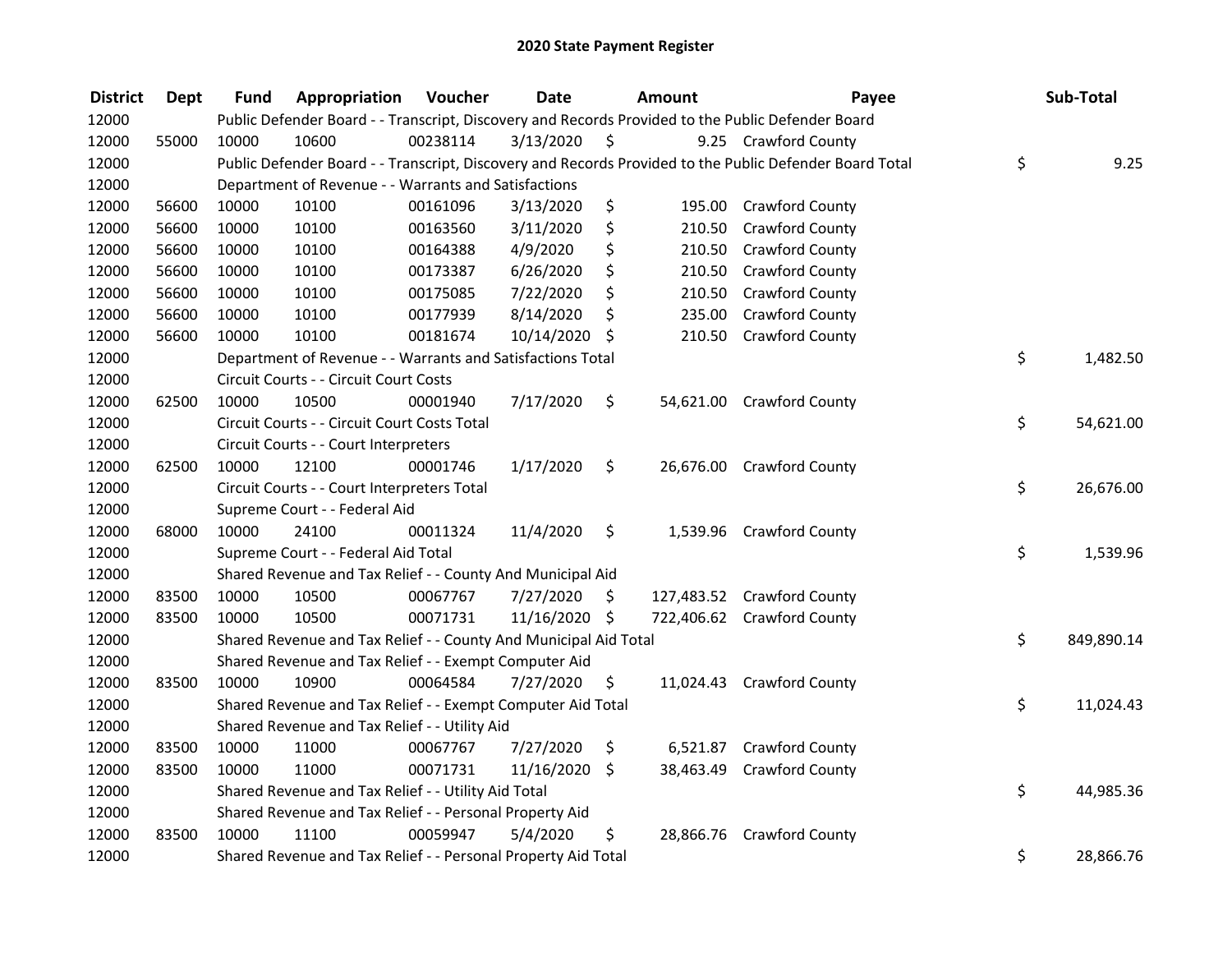| <b>District</b>    | Dept  | <b>Fund</b> | Appropriation                                                         | <b>Voucher</b> | Date      |    | Amount     | Payee                        | Sub-Total     |
|--------------------|-------|-------------|-----------------------------------------------------------------------|----------------|-----------|----|------------|------------------------------|---------------|
| 12000              |       |             | Shared Revenue and Tax Relief - - School Lvy Tx/First Dollar Cr       |                |           |    |            |                              |               |
| 12000              | 83500 | 10000       | 30200                                                                 | 00063916       | 7/27/2020 |    |            | 605,569.16 Crawford County   |               |
| 12000              | 83500 | 10000       | 30200                                                                 | 00067307       | 7/27/2020 | S. |            | 2,212,774.55 Crawford County |               |
| 12000              |       |             | Shared Revenue and Tax Relief - - School Lvy Tx/First Dollar Cr Total |                |           |    |            |                              | 2,818,343.71  |
| 12000              |       |             | Shared Revenue and Tax Relief - - Lottery & Gaming Credit             |                |           |    |            |                              |               |
| 12000              | 83500 | 52100       | 36300                                                                 | 00055639       | 3/23/2020 |    | 909.386.54 | <b>Crawford County</b>       |               |
| 12000              |       |             | Shared Revenue and Tax Relief - - Lottery & Gaming Credit Total       |                |           |    |            |                              | 909,386.54    |
| <b>12000 Total</b> |       |             |                                                                       |                |           |    |            |                              | 12,014,394.64 |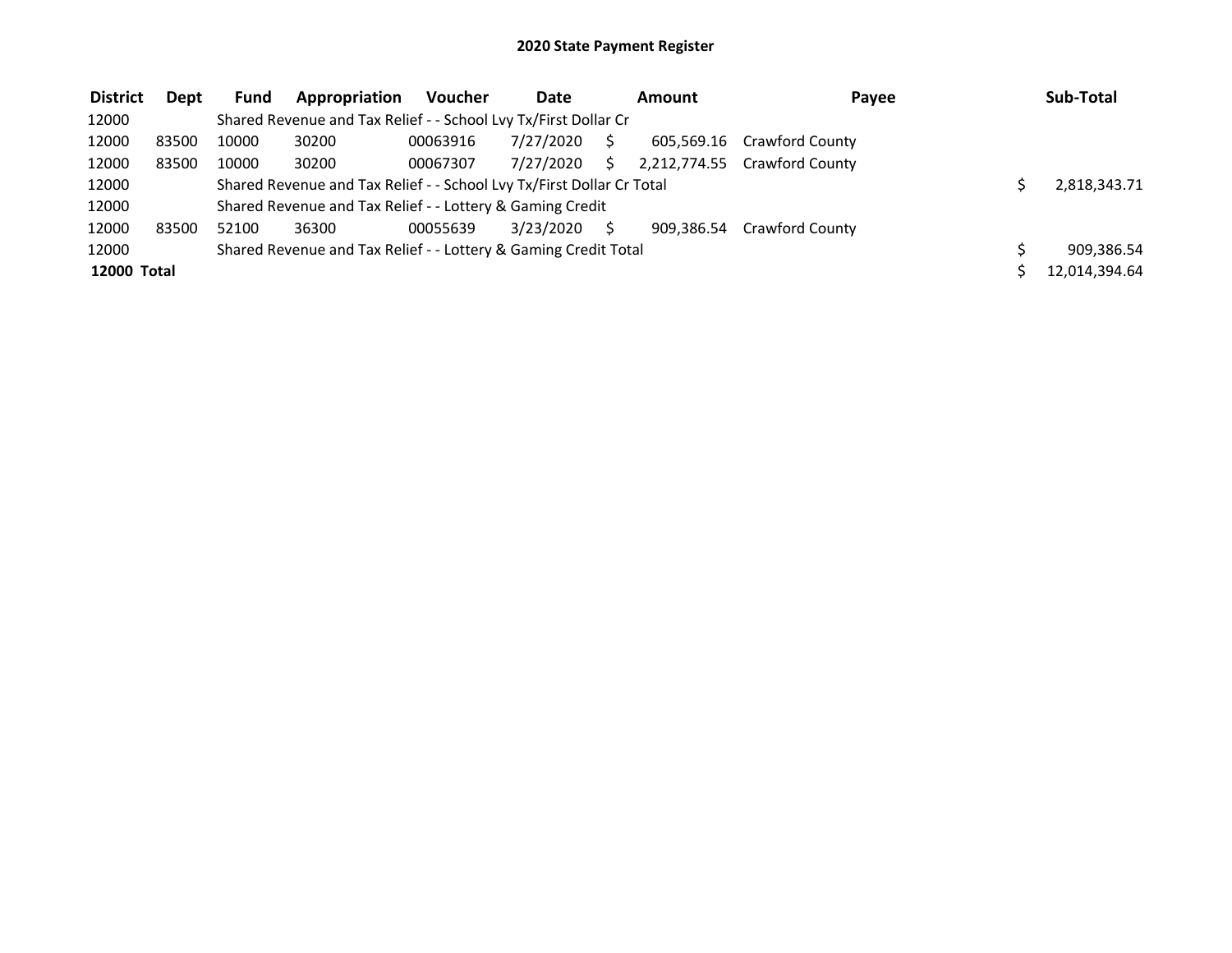| <b>District</b> | <b>Dept</b> | Fund  | Appropriation                                                          | Voucher  | <b>Date</b>   |      | <b>Amount</b> | Payee                        | Sub-Total       |
|-----------------|-------------|-------|------------------------------------------------------------------------|----------|---------------|------|---------------|------------------------------|-----------------|
| 12002           |             |       | Dept of Safety & Prof Services - - Fire Dues Distribution              |          |               |      |               |                              |                 |
| 12002           | 16500       | 10000 | 22500                                                                  | 00035853 | 7/20/2020     | \$   |               | 5,039.70 Town Of Bridgeport  |                 |
| 12002           |             |       | Dept of Safety & Prof Services - - Fire Dues Distribution Total        |          |               |      |               |                              | \$<br>5,039.70  |
| 12002           |             |       | Dept of Natural Resources - - Aids In Lieu Of Taxes - Gener            |          |               |      |               |                              |                 |
| 12002           | 37000       | 10000 | 50300                                                                  | 00387110 | 2/3/2020      | \$   |               | 4,954.39 Town Of Bridgeport  |                 |
| 12002           | 37000       | 10000 | 50300                                                                  | 00387111 | 2/3/2020      | \$   | 7,102.93      | Town Of Bridgeport           |                 |
| 12002           | 37000       | 10000 | 50300                                                                  | 00404397 | 4/21/2020     | \$   |               | 103.18 Town Of Bridgeport    |                 |
| 12002           |             |       | Dept of Natural Resources - - Aids In Lieu Of Taxes - Gener Total      |          |               |      |               |                              | \$<br>12,160.50 |
| 12002           |             |       | Dept of Natural Resources - - Resaids - Cnty Forst, Cl & Mfl           |          |               |      |               |                              |                 |
| 12002           | 37000       | 21200 | 57100                                                                  | 00416901 | 6/18/2020     | - \$ |               | 104.44 Town Of Bridgeport    |                 |
| 12002           |             |       | Dept of Natural Resources - - Resaids - Cnty Forst, Cl & Mfl Total     |          |               |      |               |                              | \$<br>104.44    |
| 12002           |             |       | WI Dept of Transportation - - Trns Aids To Mnc.-Sf                     |          |               |      |               |                              |                 |
| 12002           | 39500       | 21100 | 19100                                                                  | 00475791 | 1/6/2020      | \$   |               | 13,291.11 Town Of Bridgeport |                 |
| 12002           | 39500       | 21100 | 19100                                                                  | 00505646 | 4/6/2020      | \$   |               | 13,291.11 Town Of Bridgeport |                 |
| 12002           | 39500       | 21100 | 19100                                                                  | 00542638 | 7/6/2020      | \$   |               | 13,291.11 Town Of Bridgeport |                 |
| 12002           | 39500       | 21100 | 19100                                                                  | 00585464 | 10/5/2020     | \$   |               | 13,291.11 Town Of Bridgeport |                 |
| 12002           |             |       | WI Dept of Transportation - - Trns Aids To Mnc.-Sf Total               |          |               |      |               |                              | \$<br>53,164.44 |
| 12002           |             |       | Department of Military Affairs - - Disaster Recovery Aid               |          |               |      |               |                              |                 |
| 12002           | 46500       | 10000 | 30500                                                                  | 00072709 | 1/27/2020     | \$   |               | 2,021.86 Town Of Bridgeport  |                 |
| 12002           |             |       | Department of Military Affairs - - Disaster Recovery Aid Total         |          |               |      |               |                              | \$<br>2,021.86  |
| 12002           |             |       | Department of Military Affairs - - Federal Aid, Local Assistance       |          |               |      |               |                              |                 |
| 12002           | 46500       | 10000 | 34200                                                                  | 00072709 | 1/27/2020     | - \$ |               | 12,131.12 Town Of Bridgeport |                 |
| 12002           |             |       | Department of Military Affairs - - Federal Aid, Local Assistance Total |          |               |      |               |                              | \$<br>12,131.12 |
| 12002           |             |       | Department of Administration - - Federal Aid                           |          |               |      |               |                              |                 |
| 12002           | 50500       | 10000 | 14200                                                                  | 00134283 | 12/10/2020 \$ |      |               | 2,909.34 Town Of Bridgeport  |                 |
| 12002           |             |       | Department of Administration - - Federal Aid Total                     |          |               |      |               |                              | \$<br>2,909.34  |
| 12002           |             |       | Elections Commission - - 2018 Hava Election Security                   |          |               |      |               |                              |                 |
| 12002           | 51000       | 22000 | 18200                                                                  | 00004045 | 8/4/2020      | \$   |               | 887.50 Town Of Bridgeport    |                 |
| 12002           |             |       | Elections Commission - - 2018 Hava Election Security Total             |          |               |      |               |                              | \$<br>887.50    |
| 12002           |             |       | Shared Revenue and Tax Relief - - County And Municipal Aid             |          |               |      |               |                              |                 |
| 12002           | 83500       | 10000 | 10500                                                                  | 00067746 | 7/27/2020     | \$   |               | 1,613.81 Town Of Bridgeport  |                 |
| 12002           | 83500       | 10000 | 10500                                                                  | 00071710 | 11/16/2020 \$ |      |               | 9,144.89 Town Of Bridgeport  |                 |
| 12002           |             |       | Shared Revenue and Tax Relief - - County And Municipal Aid Total       |          |               |      |               |                              | \$<br>10,758.70 |
| 12002           |             |       | Shared Revenue and Tax Relief - - Exempt Computer Aid                  |          |               |      |               |                              |                 |
| 12002           | 83500       | 10000 | 10900                                                                  | 00064926 | 7/27/2020     | \$   | 421.94        | Town Of Bridgeport           |                 |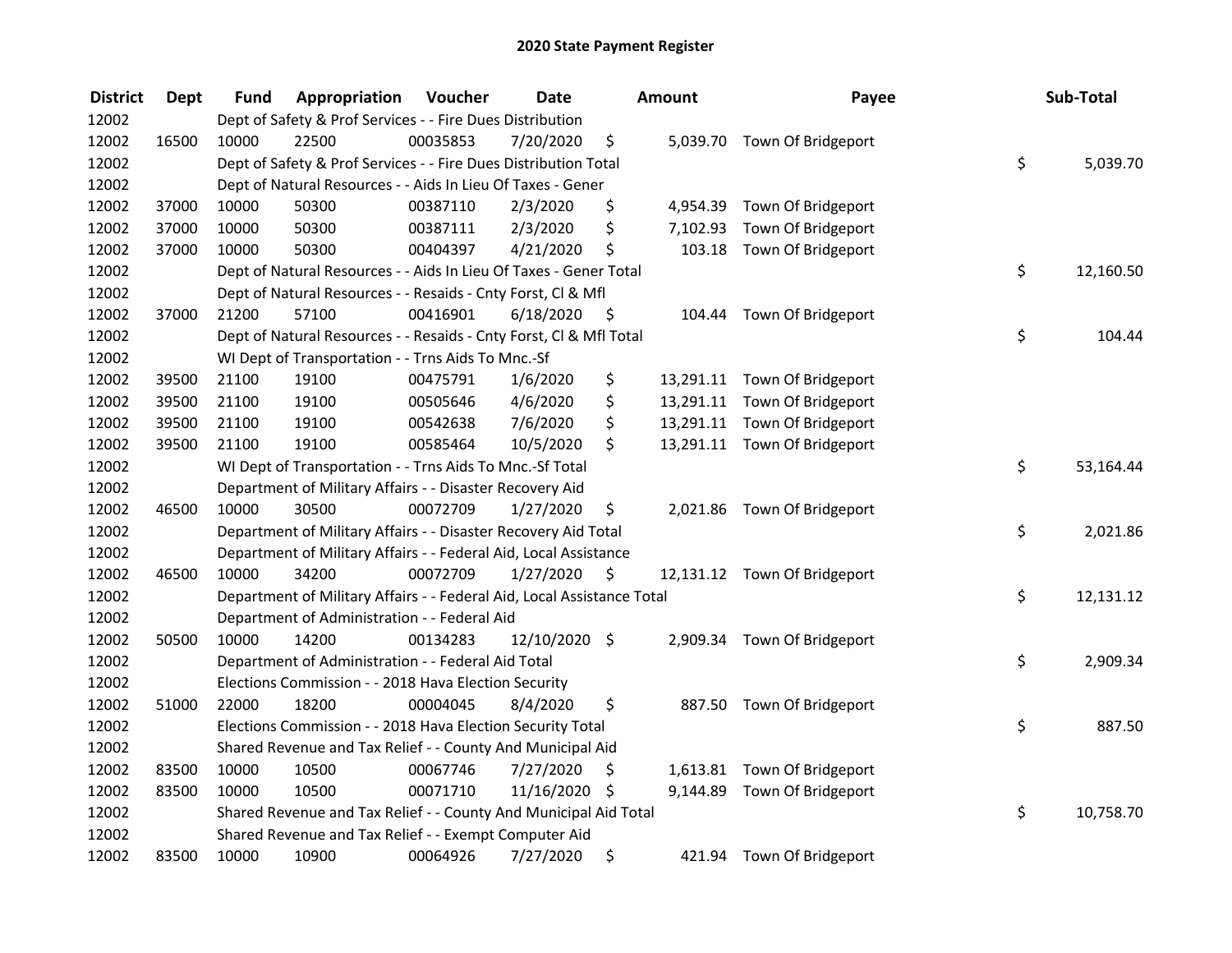| <b>District</b> | Dept  | <b>Fund</b> | Appropriation                                                   | <b>Voucher</b> | Date            |    | Amount   | Payee              |     | Sub-Total  |
|-----------------|-------|-------------|-----------------------------------------------------------------|----------------|-----------------|----|----------|--------------------|-----|------------|
| 12002           |       |             | Shared Revenue and Tax Relief - - Exempt Computer Aid Total     |                |                 |    |          |                    | \$, | 421.94     |
| 12002           |       |             | Shared Revenue and Tax Relief - - Utility Aid                   |                |                 |    |          |                    |     |            |
| 12002           | 83500 | 10000       | 11000                                                           | 00067746       | 7/27/2020       | S  | 197.64   | Town Of Bridgeport |     |            |
| 12002           | 83500 | 10000       | 11000                                                           | 00071710       | $11/16/2020$ \$ |    | 1,143.95 | Town Of Bridgeport |     |            |
| 12002           |       |             | Shared Revenue and Tax Relief - - Utility Aid Total             |                |                 |    |          |                    |     | 1,341.59   |
| 12002           |       |             | Shared Revenue and Tax Relief - - Personal Property Aid         |                |                 |    |          |                    |     |            |
| 12002           | 83500 | 10000       | 11100                                                           | 00060294       | 5/4/2020        | Ś. | 1.348.29 | Town Of Bridgeport |     |            |
| 12002           |       |             | Shared Revenue and Tax Relief - - Personal Property Aid Total   |                |                 |    |          |                    | \$  | 1,348.29   |
| 12002           |       |             | Shared Revenue and Tax Relief - - Lottery & Gaming Credit       |                |                 |    |          |                    |     |            |
| 12002           | 83500 | 52100       | 36300                                                           | 00055229       | 3/23/2020       | S. | 6.345.41 | Town Of Bridgeport |     |            |
| 12002           |       |             | Shared Revenue and Tax Relief - - Lottery & Gaming Credit Total |                |                 |    |          |                    |     | 6,345.41   |
| 12002 Total     |       |             |                                                                 |                |                 |    |          |                    |     | 108,634.83 |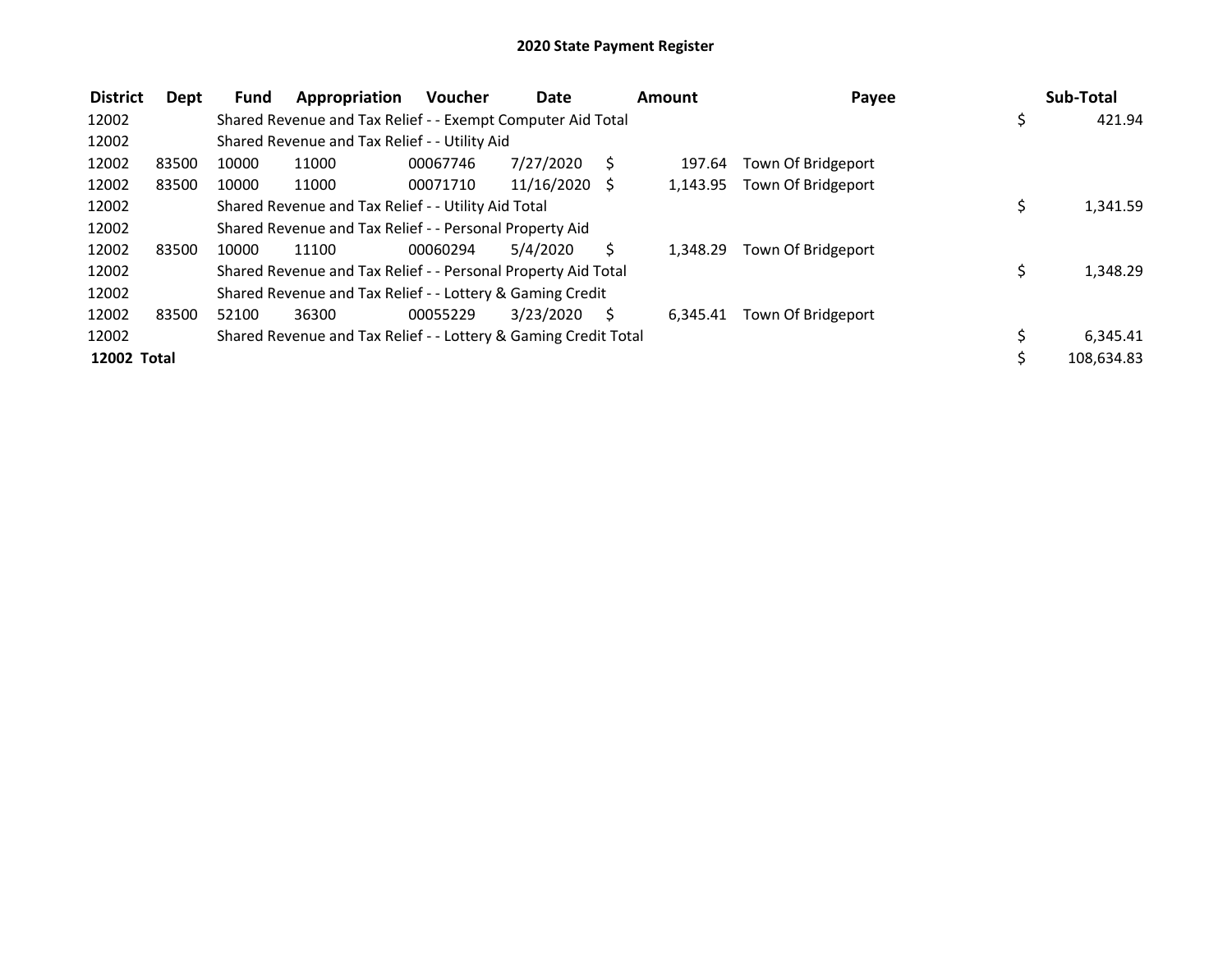| <b>District</b> | <b>Dept</b> | Fund  | Appropriation                                                          | Voucher  | <b>Date</b>   |      | <b>Amount</b> | Payee                      | Sub-Total        |
|-----------------|-------------|-------|------------------------------------------------------------------------|----------|---------------|------|---------------|----------------------------|------------------|
| 12004           |             |       | Dept of Safety & Prof Services - - Fire Dues Distribution              |          |               |      |               |                            |                  |
| 12004           | 16500       | 10000 | 22500                                                                  | 00035854 | 7/20/2020     | \$   |               | 2,979.80 Town Of Clayton   |                  |
| 12004           |             |       | Dept of Safety & Prof Services - - Fire Dues Distribution Total        |          |               |      |               |                            | \$<br>2,979.80   |
| 12004           |             |       | Dept of Natural Resources - - Aids In Lieu Of Taxes - Gener            |          |               |      |               |                            |                  |
| 12004           | 37000       | 10000 | 50300                                                                  | 00388186 | 2/4/2020      | \$   |               | 32.11 Town Of Clayton      |                  |
| 12004           |             |       | Dept of Natural Resources - - Aids In Lieu Of Taxes - Gener Total      |          |               |      |               |                            | \$<br>32.11      |
| 12004           |             |       | Dept of Natural Resources - - Resaids - Cnty Forst, Cl & Mfl           |          |               |      |               |                            |                  |
| 12004           | 37000       | 21200 | 57100                                                                  | 00416902 | 6/18/2020     | - \$ |               | 1,882.84 Town Of Clayton   |                  |
| 12004           |             |       | Dept of Natural Resources - - Resaids - Cnty Forst, Cl & Mfl Total     |          |               |      |               |                            | \$<br>1,882.84   |
| 12004           |             |       | WI Dept of Transportation - - Trns Aids To Mnc.-Sf                     |          |               |      |               |                            |                  |
| 12004           | 39500       | 21100 | 19100                                                                  | 00475792 | 1/6/2020      | \$   |               | 59,675.31 Town Of Clayton  |                  |
| 12004           | 39500       | 21100 | 19100                                                                  | 00505647 | 4/6/2020      | \$   |               | 59,675.31 Town Of Clayton  |                  |
| 12004           | 39500       | 21100 | 19100                                                                  | 00542639 | 7/6/2020      | \$   |               | 59,675.31 Town Of Clayton  |                  |
| 12004           | 39500       | 21100 | 19100                                                                  | 00585465 | 10/5/2020     | \$   |               | 59,675.31 Town Of Clayton  |                  |
| 12004           |             |       | WI Dept of Transportation - - Trns Aids To Mnc.-Sf Total               |          |               |      |               |                            | \$<br>238,701.24 |
| 12004           |             |       | Department of Military Affairs - - Disaster Recovery Aid               |          |               |      |               |                            |                  |
| 12004           | 46500       | 10000 | 30500                                                                  | 00073764 | 2/10/2020     | \$   | 4,194.10      | Town Of Clayton            |                  |
| 12004           | 46500       | 10000 | 30500                                                                  | 00073827 | 2/11/2020     | \$   | 14,278.79     | Town Of Clayton            |                  |
| 12004           | 46500       | 10000 | 30500                                                                  | 00076097 | 4/6/2020      | \$   | 4,055.16      | Town Of Clayton            |                  |
| 12004           | 46500       | 10000 | 30500                                                                  | 00080157 | 7/8/2020      | \$   | 7,648.34      | Town Of Clayton            |                  |
| 12004           | 46500       | 10000 | 30500                                                                  | 00080994 | 7/30/2020     | \$   |               | 2,060.45 Town Of Clayton   |                  |
| 12004           |             |       | Department of Military Affairs - - Disaster Recovery Aid Total         |          |               |      |               |                            | \$<br>32,236.84  |
| 12004           |             |       | Department of Military Affairs - - Federal Aid, Local Assistance       |          |               |      |               |                            |                  |
| 12004           | 46500       | 10000 | 34200                                                                  | 00073764 | 2/10/2020     | \$   | 25,164.60     | Town Of Clayton            |                  |
| 12004           | 46500       | 10000 | 34200                                                                  | 00073827 | 2/11/2020     | \$   |               | 122,366.35 Town Of Clayton |                  |
| 12004           | 46500       | 10000 | 34200                                                                  | 00080157 | 7/8/2020      | \$   |               | 45,890.02 Town Of Clayton  |                  |
| 12004           |             |       | Department of Military Affairs - - Federal Aid, Local Assistance Total |          |               |      |               |                            | \$<br>193,420.97 |
| 12004           |             |       | Shared Revenue and Tax Relief - - County And Municipal Aid             |          |               |      |               |                            |                  |
| 12004           | 83500       | 10000 | 10500                                                                  | 00067747 | 7/27/2020     | \$   | 5,495.05      | Town Of Clayton            |                  |
| 12004           | 83500       | 10000 | 10500                                                                  | 00071711 | 11/16/2020 \$ |      |               | 31,138.64 Town Of Clayton  |                  |
| 12004           |             |       | Shared Revenue and Tax Relief - - County And Municipal Aid Total       |          |               |      |               |                            | \$<br>36,633.69  |
| 12004           |             |       | Shared Revenue and Tax Relief - - Exempt Computer Aid                  |          |               |      |               |                            |                  |
| 12004           | 83500       | 10000 | 10900                                                                  | 00064927 | 7/27/2020     | \$   | 5.19          | Town Of Clayton            |                  |
| 12004           |             |       | Shared Revenue and Tax Relief - - Exempt Computer Aid Total            |          |               |      |               |                            | \$<br>5.19       |
| 12004           |             |       | Shared Revenue and Tax Relief - - Utility Aid                          |          |               |      |               |                            |                  |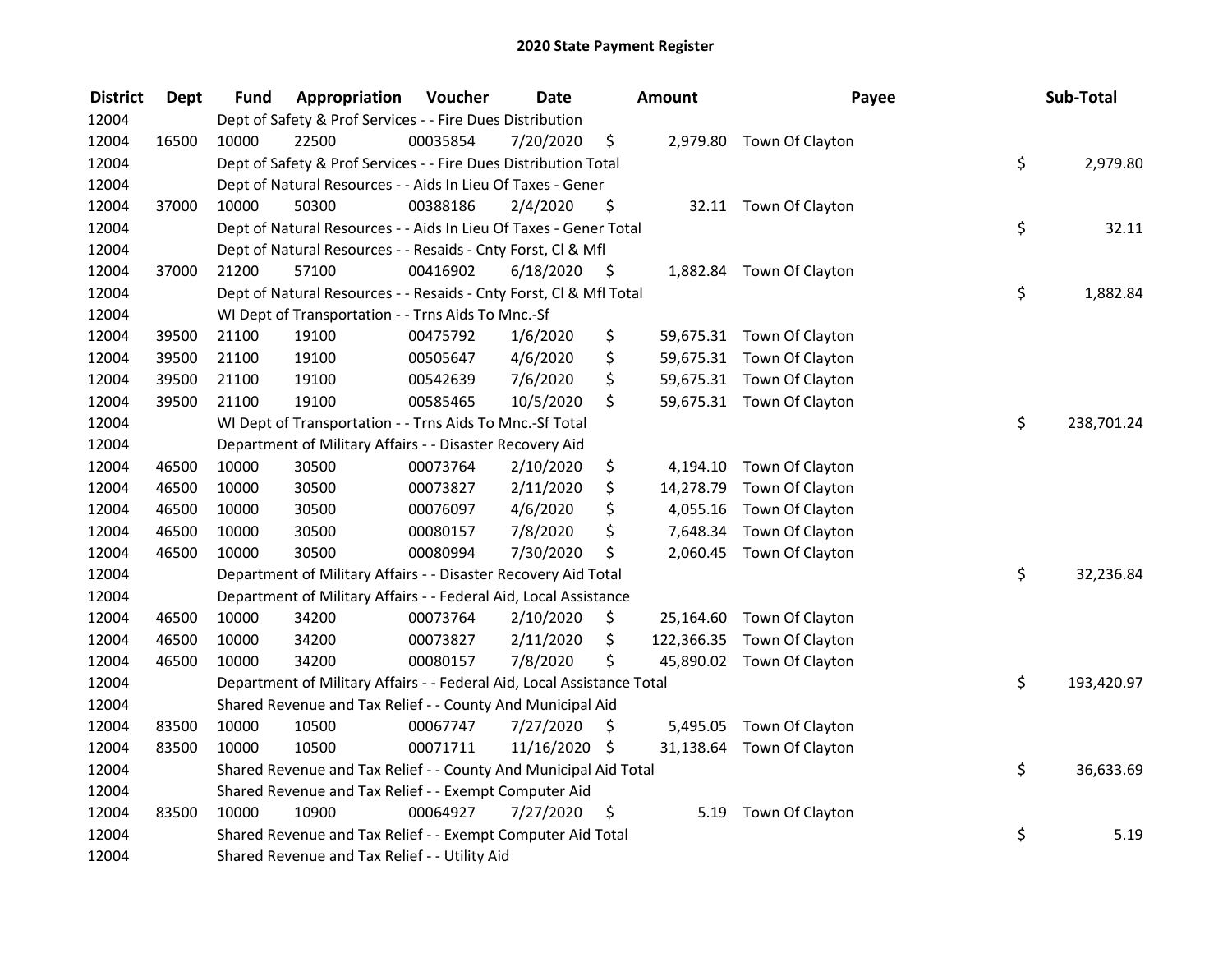| <b>District</b> | <b>Dept</b> | Fund  | Appropriation                                                 | <b>Voucher</b> | Date       | Amount | Pavee           | Sub-Total  |
|-----------------|-------------|-------|---------------------------------------------------------------|----------------|------------|--------|-----------------|------------|
| 12004           | 83500       | 10000 | 11000                                                         | 00067747       | 7/27/2020  | 30.28  | Town Of Clayton |            |
| 12004           | 83500       | 10000 | 11000                                                         | 00071711       | 11/16/2020 | 175.99 | Town Of Clayton |            |
| 12004           |             |       | Shared Revenue and Tax Relief - - Utility Aid Total           |                |            |        |                 | 206.27     |
| 12004           |             |       | Shared Revenue and Tax Relief - - Personal Property Aid       |                |            |        |                 |            |
| 12004           | 83500       | 10000 | 11100                                                         | 00060295       | 5/4/2020   | 336.64 | Town Of Clayton |            |
| 12004           |             |       | Shared Revenue and Tax Relief - - Personal Property Aid Total |                |            |        |                 | 336.64     |
| 12004 Total     |             |       |                                                               |                |            |        |                 | 506.435.59 |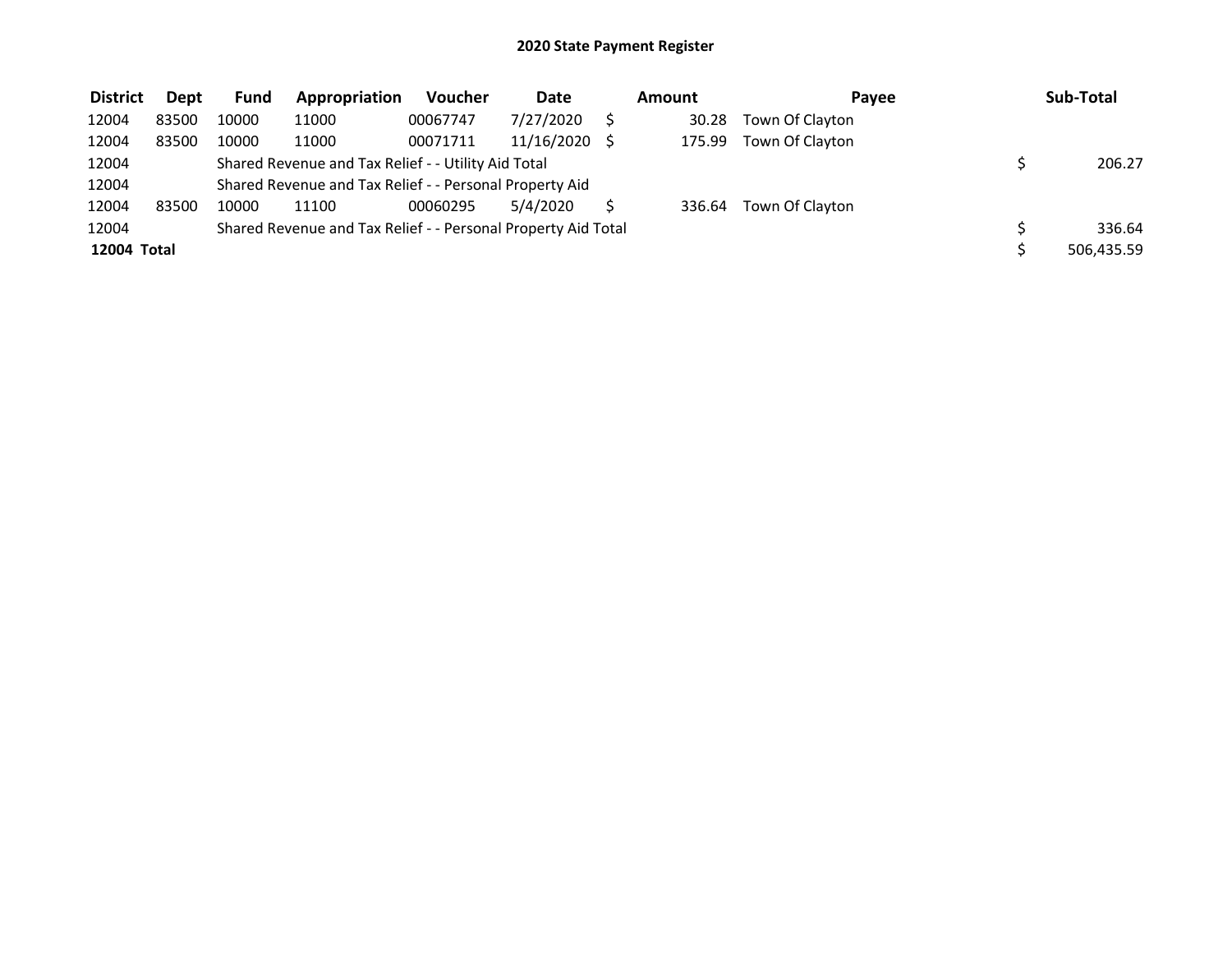| <b>District</b> | <b>Dept</b> | Fund  | Appropriation                                                      | Voucher  | <b>Date</b>   |      | Amount   | Payee                     | Sub-Total        |
|-----------------|-------------|-------|--------------------------------------------------------------------|----------|---------------|------|----------|---------------------------|------------------|
| 12006           |             |       | Dept of Safety & Prof Services - - Fire Dues Distribution          |          |               |      |          |                           |                  |
| 12006           | 16500       | 10000 | 22500                                                              | 00035855 | 7/20/2020     | \$   |          | 2,839.74 Town Of Eastman  |                  |
| 12006           |             |       | Dept of Safety & Prof Services - - Fire Dues Distribution Total    |          |               |      |          |                           | \$<br>2,839.74   |
| 12006           |             |       | Dept of Natural Resources - - Aids In Lieu Of Taxes - Gener        |          |               |      |          |                           |                  |
| 12006           | 37000       | 10000 | 50300                                                              | 00388187 | 2/4/2020      | \$   |          | 11,716.75 Town Of Eastman |                  |
| 12006           | 37000       | 10000 | 50300                                                              | 00388188 | 2/4/2020      | \$   | 4,520.68 | Town Of Eastman           |                  |
| 12006           | 37000       | 10000 | 50300                                                              | 00404735 | 4/21/2020     | \$   |          | 20.56 Town Of Eastman     |                  |
| 12006           |             |       | Dept of Natural Resources - - Aids In Lieu Of Taxes - Gener Total  |          |               |      |          |                           | \$<br>16,257.99  |
| 12006           |             |       | Dept of Natural Resources - - Resaids - Cnty Forst, CI & Mfl       |          |               |      |          |                           |                  |
| 12006           | 37000       | 21200 | 57100                                                              | 00416903 | 6/18/2020     | - \$ |          | 1,271.14 Town Of Eastman  |                  |
| 12006           |             |       | Dept of Natural Resources - - Resaids - Cnty Forst, Cl & Mfl Total |          |               |      |          |                           | \$<br>1,271.14   |
| 12006           |             |       | Dept of Natural Resources - - Aids In Lieu Of Taxes - Sum S        |          |               |      |          |                           |                  |
| 12006           | 37000       | 21200 | 57900                                                              | 00404736 | 4/21/2020     | -\$  |          | 28.35 Town Of Eastman     |                  |
| 12006           |             |       | Dept of Natural Resources - - Aids In Lieu Of Taxes - Sum S Total  |          |               |      |          |                           | \$<br>28.35      |
| 12006           |             |       | Dept of Natural Resources - - Fin Asst For Responsible Units       |          |               |      |          |                           |                  |
| 12006           | 37000       | 27400 | 67000                                                              | 00413275 | 5/29/2020     | \$   |          | 1,529.88 Town Of Eastman  |                  |
| 12006           |             |       | Dept of Natural Resources - - Fin Asst For Responsible Units Total |          |               |      |          |                           | \$<br>1,529.88   |
| 12006           |             |       | WI Dept of Transportation - - Disastr Damag Aid Sf                 |          |               |      |          |                           |                  |
| 12006           | 39500       | 21100 | 17400                                                              | 00594108 | 10/2/2020     | \$   |          | 12,029.43 Town Of Eastman |                  |
| 12006           |             |       | WI Dept of Transportation - - Disastr Damag Aid Sf Total           |          |               |      |          |                           | \$<br>12,029.43  |
| 12006           |             |       | WI Dept of Transportation - - Trns Aids To Mnc.-Sf                 |          |               |      |          |                           |                  |
| 12006           | 39500       | 21100 | 19100                                                              | 00475793 | 1/6/2020      | \$   |          | 50,391.90 Town Of Eastman |                  |
| 12006           | 39500       | 21100 | 19100                                                              | 00505648 | 4/6/2020      | \$   |          | 50,391.90 Town Of Eastman |                  |
| 12006           | 39500       | 21100 | 19100                                                              | 00542640 | 7/6/2020      | \$   |          | 50,391.90 Town Of Eastman |                  |
| 12006           | 39500       | 21100 | 19100                                                              | 00585466 | 10/5/2020     | \$   |          | 50,391.90 Town Of Eastman |                  |
| 12006           |             |       | WI Dept of Transportation - - Trns Aids To Mnc.-Sf Total           |          |               |      |          |                           | \$<br>201,567.60 |
| 12006           |             |       | Department of Administration - - Federal Aid                       |          |               |      |          |                           |                  |
| 12006           | 50500       | 10000 | 14200                                                              | 00134284 | 12/10/2020 \$ |      |          | 1,642.59 Town Of Eastman  |                  |
| 12006           |             |       | Department of Administration - - Federal Aid Total                 |          |               |      |          |                           | \$<br>1,642.59   |
| 12006           |             |       | Elections Commission - - 2018 Hava Election Security               |          |               |      |          |                           |                  |
| 12006           | 51000       | 22000 | 18200                                                              | 00003988 | 7/30/2020     | \$   |          | 703.80 Town Of Eastman    |                  |
| 12006           |             |       | Elections Commission - - 2018 Hava Election Security Total         |          |               |      |          |                           | \$<br>703.80     |
| 12006           |             |       | Shared Revenue and Tax Relief - - County And Municipal Aid         |          |               |      |          |                           |                  |
| 12006           | 83500       | 10000 | 10500                                                              | 00067748 | 7/27/2020     | \$   | 5,511.19 | Town Of Eastman           |                  |
| 12006           | 83500       | 10000 | 10500                                                              | 00071712 | 11/16/2020    | \$   |          | 31,230.09 Town Of Eastman |                  |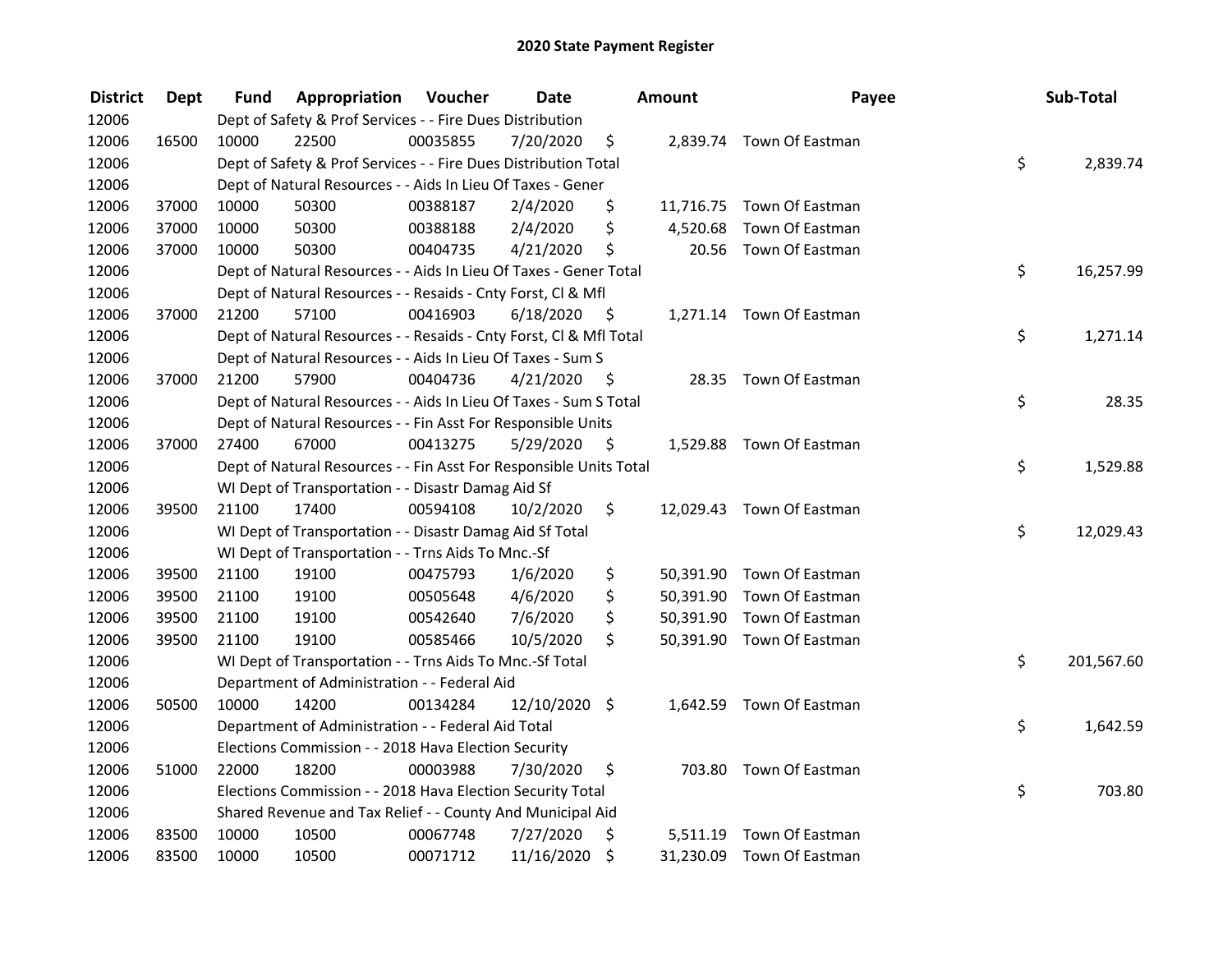| <b>District</b>    | Dept  | <b>Fund</b> | Appropriation                                                    | <b>Voucher</b> | Date            | Amount       |        | Payee           | Sub-Total       |
|--------------------|-------|-------------|------------------------------------------------------------------|----------------|-----------------|--------------|--------|-----------------|-----------------|
| 12006              |       |             | Shared Revenue and Tax Relief - - County And Municipal Aid Total |                |                 |              |        |                 | \$<br>36,741.28 |
| 12006              |       |             | Shared Revenue and Tax Relief - - Exempt Computer Aid            |                |                 |              |        |                 |                 |
| 12006              | 83500 | 10000       | 10900                                                            | 00064928       | 7/27/2020       | <sub>S</sub> | 4.16   | Town Of Eastman |                 |
| 12006              |       |             | Shared Revenue and Tax Relief - - Exempt Computer Aid Total      |                |                 |              |        |                 | 4.16            |
| 12006              |       |             | Shared Revenue and Tax Relief - - Utility Aid                    |                |                 |              |        |                 |                 |
| 12006              | 83500 | 10000       | 11000                                                            | 00067748       | 7/27/2020       | S            | 49.96  | Town Of Eastman |                 |
| 12006              | 83500 | 10000       | 11000                                                            | 00071712       | $11/16/2020$ \$ |              | 290.43 | Town Of Eastman |                 |
| 12006              |       |             | Shared Revenue and Tax Relief - - Utility Aid Total              |                |                 |              |        |                 | \$<br>340.39    |
| 12006              |       |             | Shared Revenue and Tax Relief - - Personal Property Aid          |                |                 |              |        |                 |                 |
| 12006              | 83500 | 10000       | 11100                                                            | 00060296       | 5/4/2020        | Ś            | 46.78  | Town Of Eastman |                 |
| 12006              |       |             | Shared Revenue and Tax Relief - - Personal Property Aid Total    |                |                 |              |        |                 | 46.78           |
| <b>12006 Total</b> |       |             |                                                                  |                |                 |              |        |                 | 275,003.13      |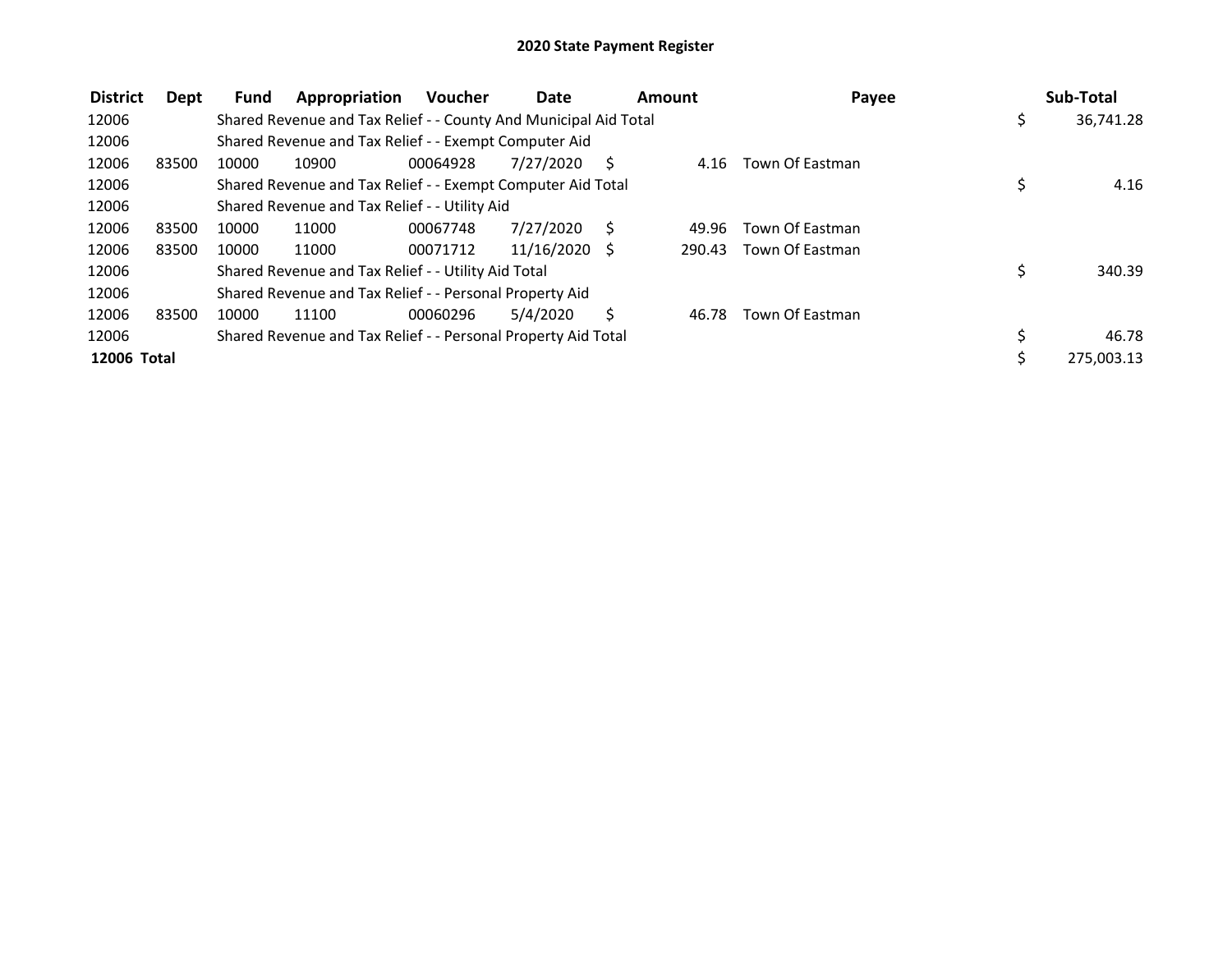| <b>District</b> | <b>Dept</b> | Fund  | Appropriation                                                          | Voucher  | <b>Date</b>   |      | <b>Amount</b> | Payee                     | Sub-Total        |
|-----------------|-------------|-------|------------------------------------------------------------------------|----------|---------------|------|---------------|---------------------------|------------------|
| 12008           |             |       | Dept of Safety & Prof Services - - Fire Dues Distribution              |          |               |      |               |                           |                  |
| 12008           | 16500       | 10000 | 22500                                                                  | 00035856 | 7/20/2020     | \$   |               | 2,935.24 Town Of Freeman  |                  |
| 12008           |             |       | Dept of Safety & Prof Services - - Fire Dues Distribution Total        |          |               |      |               |                           | \$<br>2,935.24   |
| 12008           |             |       | Dept of Natural Resources - - Aids In Lieu Of Taxes - Gener            |          |               |      |               |                           |                  |
| 12008           | 37000       | 10000 | 50300                                                                  | 00388189 | 2/4/2020      | \$   |               | 16,706.46 Town Of Freeman |                  |
| 12008           | 37000       | 10000 | 50300                                                                  | 00388190 | 2/4/2020      | \$   |               | 3,356.48 Town Of Freeman  |                  |
| 12008           | 37000       | 10000 | 50300                                                                  | 00388191 | 2/4/2020      | \$   |               | 63,215.56 Town Of Freeman |                  |
| 12008           | 37000       | 10000 | 50300                                                                  | 00388192 | 2/4/2020      | \$   |               | 1,973.78 Town Of Freeman  |                  |
| 12008           | 37000       | 10000 | 50300                                                                  | 00404767 | 4/21/2020     | \$   |               | 1,036.95 Town Of Freeman  |                  |
| 12008           |             |       | Dept of Natural Resources - - Aids In Lieu Of Taxes - Gener Total      |          |               |      |               |                           | \$<br>86,289.23  |
| 12008           |             |       | Dept of Natural Resources - - Resaids - Cnty Forst, CI & Mfl           |          |               |      |               |                           |                  |
| 12008           | 37000       | 21200 | 57100                                                                  | 00416904 | 6/18/2020     | - \$ |               | 1,502.56 Town Of Freeman  |                  |
| 12008           |             |       | Dept of Natural Resources - - Resaids - Cnty Forst, CI & Mfl Total     |          |               |      |               |                           | \$<br>1,502.56   |
| 12008           |             |       | Dept of Natural Resources - - Fin Asst For Responsible Units           |          |               |      |               |                           |                  |
| 12008           | 37000       | 27400 | 67000                                                                  | 00413041 | 5/29/2020     | \$   | 893.69        | Town Of Freeman           |                  |
| 12008           |             |       | Dept of Natural Resources - - Fin Asst For Responsible Units Total     |          |               |      |               |                           | \$<br>893.69     |
| 12008           |             |       | WI Dept of Transportation - - Trns Aids To Mnc.-Sf                     |          |               |      |               |                           |                  |
| 12008           | 39500       | 21100 | 19100                                                                  | 00475794 | 1/6/2020      | \$   |               | 55,917.27 Town Of Freeman |                  |
| 12008           | 39500       | 21100 | 19100                                                                  | 00505649 | 4/6/2020      | \$   |               | 55,917.27 Town Of Freeman |                  |
| 12008           | 39500       | 21100 | 19100                                                                  | 00542641 | 7/6/2020      | \$   |               | 55,917.27 Town Of Freeman |                  |
| 12008           | 39500       | 21100 | 19100                                                                  | 00585467 | 10/5/2020     | \$   |               | 55,917.27 Town Of Freeman |                  |
| 12008           |             |       | WI Dept of Transportation - - Trns Aids To Mnc.-Sf Total               |          |               |      |               |                           | \$<br>223,669.08 |
| 12008           |             |       | WI Dept of Transportation - - Loc Rd Imp Prg St Fd                     |          |               |      |               |                           |                  |
| 12008           | 39500       | 21100 | 27800                                                                  | 00633810 | 12/28/2020 \$ |      |               | 31,523.14 Town Of Freeman |                  |
| 12008           |             |       | WI Dept of Transportation - - Loc Rd Imp Prg St Fd Total               |          |               |      |               |                           | \$<br>31,523.14  |
| 12008           |             |       | Department of Military Affairs - - Disaster Recovery Aid               |          |               |      |               |                           |                  |
| 12008           | 46500       | 10000 | 30500                                                                  | 00077519 | 5/12/2020     | \$   |               | 1,600.40 Town Of Freeman  |                  |
| 12008           |             |       | Department of Military Affairs - - Disaster Recovery Aid Total         |          |               |      |               |                           | \$<br>1,600.40   |
| 12008           |             |       | Department of Military Affairs - - Federal Aid, Local Assistance       |          |               |      |               |                           |                  |
| 12008           | 46500       | 10000 | 34200                                                                  | 00077519 | 5/12/2020     | - \$ |               | 9,602.39 Town Of Freeman  |                  |
| 12008           |             |       | Department of Military Affairs - - Federal Aid, Local Assistance Total |          |               |      |               |                           | \$<br>9,602.39   |
| 12008           |             |       | Department of Administration - - Federal Aid                           |          |               |      |               |                           |                  |
| 12008           | 50500       | 10000 | 14200                                                                  | 00134285 | 12/10/2020 \$ |      |               | 8,202.66 Town Of Freeman  |                  |
| 12008           |             |       | Department of Administration - - Federal Aid Total                     |          |               |      |               |                           | \$<br>8,202.66   |
| 12008           |             |       | Shared Revenue and Tax Relief - - County And Municipal Aid             |          |               |      |               |                           |                  |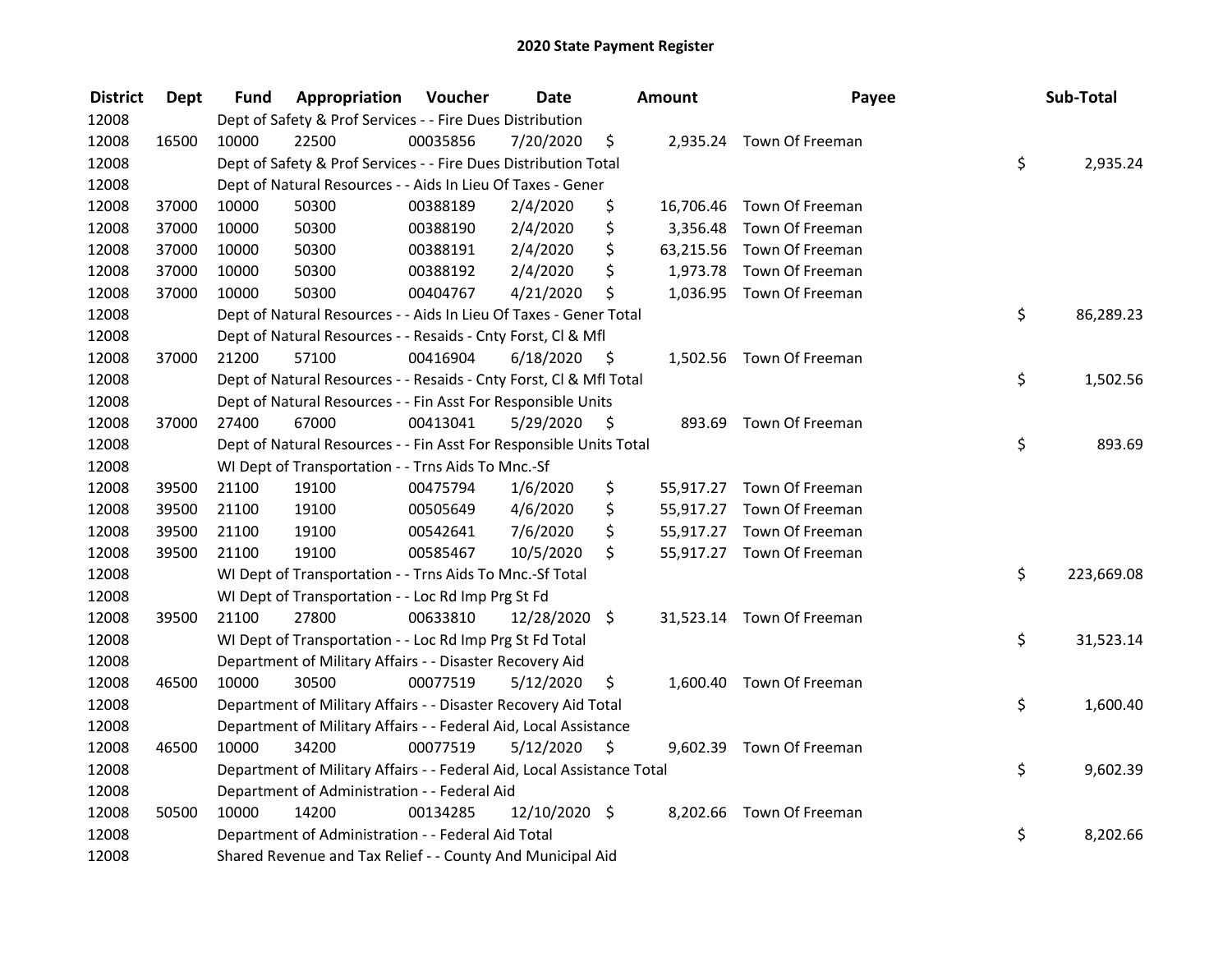| <b>District</b>    | Dept  | <b>Fund</b> | Appropriation                                                    | <b>Voucher</b> | Date       | Amount |           | Pavee           | Sub-Total  |
|--------------------|-------|-------------|------------------------------------------------------------------|----------------|------------|--------|-----------|-----------------|------------|
| 12008              | 83500 | 10000       | 10500                                                            | 00067749       | 7/27/2020  |        | 4.404.59  | Town Of Freeman |            |
| 12008              | 83500 | 10000       | 10500                                                            | 00071713       | 11/16/2020 |        | 24.962.84 | Town Of Freeman |            |
| 12008              |       |             | Shared Revenue and Tax Relief - - County And Municipal Aid Total |                |            |        |           |                 | 29,367.43  |
| 12008              |       |             | Shared Revenue and Tax Relief - - Personal Property Aid          |                |            |        |           |                 |            |
| 12008              | 83500 | 10000       | 11100                                                            | 00060297       | 5/4/2020   |        | 47.46     | Town Of Freeman |            |
| 12008              |       |             | Shared Revenue and Tax Relief - - Personal Property Aid Total    |                |            |        |           |                 | 47.46      |
| <b>12008 Total</b> |       |             |                                                                  |                |            |        |           |                 | 395,633.28 |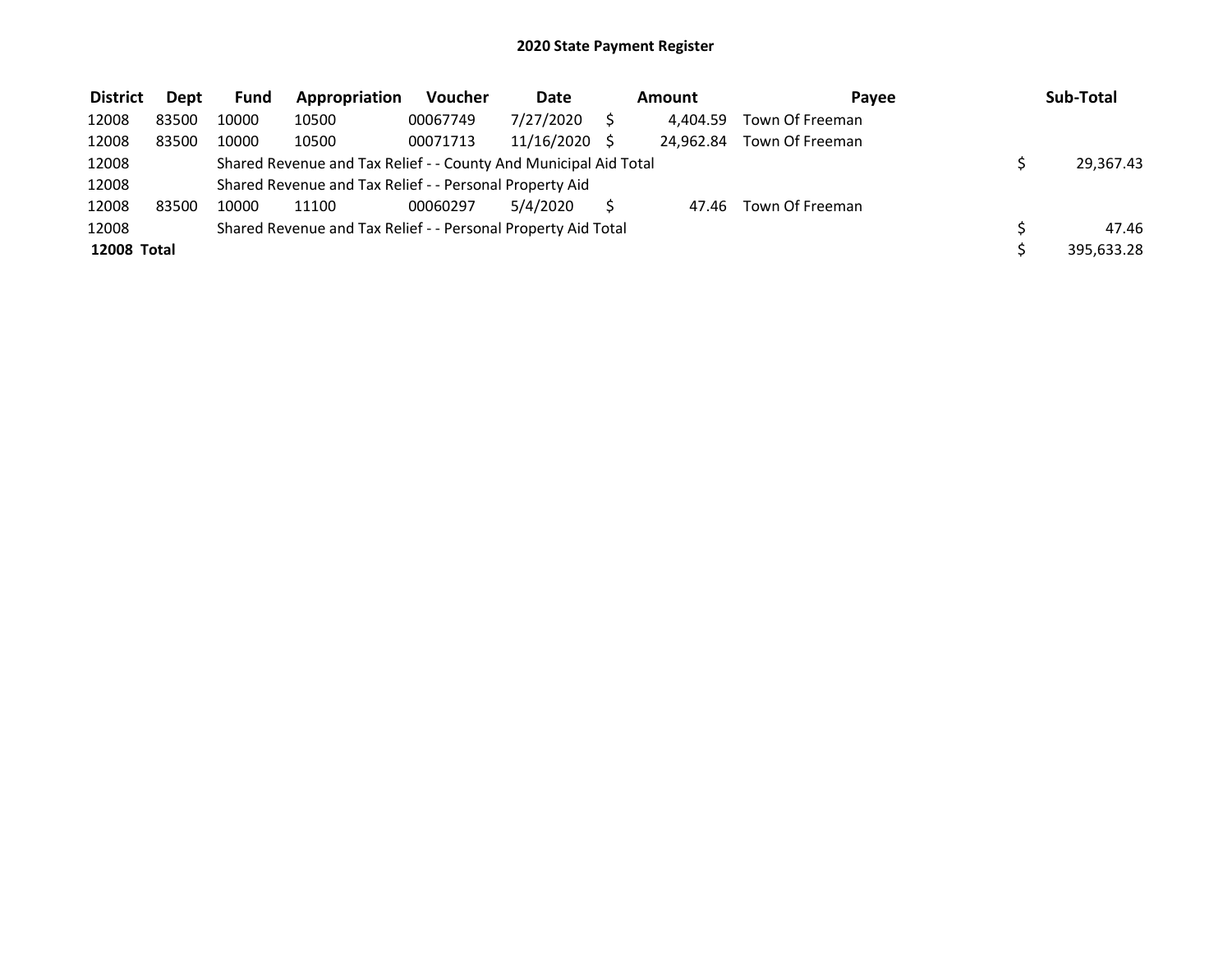| <b>District</b>    | <b>Dept</b> | <b>Fund</b> | Appropriation                                                      | Voucher  | <b>Date</b>   |      | Amount    |                       | Payee | Sub-Total  |
|--------------------|-------------|-------------|--------------------------------------------------------------------|----------|---------------|------|-----------|-----------------------|-------|------------|
| 12010              |             |             | Dept of Safety & Prof Services - - Fire Dues Distribution          |          |               |      |           |                       |       |            |
| 12010              | 16500       | 10000       | 22500                                                              | 00035857 | 7/20/2020     | \$   |           | 915.54 Haney, Town of |       |            |
| 12010              |             |             | Dept of Safety & Prof Services - - Fire Dues Distribution Total    |          |               |      |           |                       | \$    | 915.54     |
| 12010              |             |             | Dept of Natural Resources - - Aids In Lieu Of Taxes - Gener        |          |               |      |           |                       |       |            |
| 12010              | 37000       | 10000       | 50300                                                              | 00387172 | 2/3/2020      | \$   | 16,023.23 | Haney, Town of        |       |            |
| 12010              | 37000       | 10000       | 50300                                                              | 00387173 | 2/3/2020      | \$   | 7,587.81  | Haney, Town of        |       |            |
| 12010              |             |             | Dept of Natural Resources - - Aids In Lieu Of Taxes - Gener Total  |          |               |      |           |                       | \$    | 23,611.04  |
| 12010              |             |             | Dept of Natural Resources - - Resaids - Cnty Forst, Cl & Mfl       |          |               |      |           |                       |       |            |
| 12010              | 37000       | 21200       | 57100                                                              | 00416905 | 6/18/2020     | - \$ | 493.90    | Haney, Town of        |       |            |
| 12010              |             |             | Dept of Natural Resources - - Resaids - Cnty Forst, Cl & Mfl Total |          |               |      |           |                       | \$    | 493.90     |
| 12010              |             |             | WI Dept of Transportation - - Trns Aids To Mnc.-Sf                 |          |               |      |           |                       |       |            |
| 12010              | 39500       | 21100       | 19100                                                              | 00475795 | 1/6/2020      | \$   | 27,048.69 | Haney, Town of        |       |            |
| 12010              | 39500       | 21100       | 19100                                                              | 00505650 | 4/6/2020      | \$   | 27,048.69 | Haney, Town of        |       |            |
| 12010              | 39500       | 21100       | 19100                                                              | 00542642 | 7/6/2020      | \$   | 27,048.69 | Haney, Town of        |       |            |
| 12010              | 39500       | 21100       | 19100                                                              | 00585468 | 10/5/2020     | \$   | 27,048.69 | Haney, Town of        |       |            |
| 12010              |             |             | WI Dept of Transportation - - Trns Aids To Mnc.-Sf Total           |          |               |      |           |                       | \$    | 108,194.76 |
| 12010              |             |             | Department of Administration - - Federal Aid                       |          |               |      |           |                       |       |            |
| 12010              | 50500       | 10000       | 14200                                                              | 00134286 | 12/10/2020 \$ |      |           | 645.72 Haney, Town of |       |            |
| 12010              |             |             | Department of Administration - - Federal Aid Total                 |          |               |      |           |                       | \$    | 645.72     |
| 12010              |             |             | Elections Commission - - 2018 Hava Election Security               |          |               |      |           |                       |       |            |
| 12010              | 51000       | 22000       | 18200                                                              | 00004601 | 9/18/2020     | \$   | 399.10    | Haney, Town of        |       |            |
| 12010              |             |             | Elections Commission - - 2018 Hava Election Security Total         |          |               |      |           |                       | \$    | 399.10     |
| 12010              |             |             | Shared Revenue and Tax Relief - - County And Municipal Aid         |          |               |      |           |                       |       |            |
| 12010              | 83500       | 10000       | 10500                                                              | 00067750 | 7/27/2020     | \$   | 6,637.43  | Haney, Town of        |       |            |
| 12010              | 83500       | 10000       | 10500                                                              | 00071714 | 11/16/2020    | \$   | 37,612.09 | Haney, Town of        |       |            |
| 12010              |             |             | Shared Revenue and Tax Relief - - County And Municipal Aid Total   |          |               |      |           |                       | \$    | 44,249.52  |
| 12010              |             |             | Shared Revenue and Tax Relief - - Exempt Computer Aid              |          |               |      |           |                       |       |            |
| 12010              | 83500       | 10000       | 10900                                                              | 00064929 | 7/27/2020     | \$   | 5.19      | Haney, Town of        |       |            |
| 12010              |             |             | Shared Revenue and Tax Relief - - Exempt Computer Aid Total        |          |               |      |           |                       | \$    | 5.19       |
| 12010              |             |             | Shared Revenue and Tax Relief - - Personal Property Aid            |          |               |      |           |                       |       |            |
| 12010              | 83500       | 10000       | 11100                                                              | 00060298 | 5/4/2020      | \$   | 30.75     | Haney, Town of        |       |            |
| 12010              |             |             | Shared Revenue and Tax Relief - - Personal Property Aid Total      |          |               |      |           |                       | \$    | 30.75      |
| <b>12010 Total</b> |             |             |                                                                    |          |               |      |           |                       | \$    | 178,545.52 |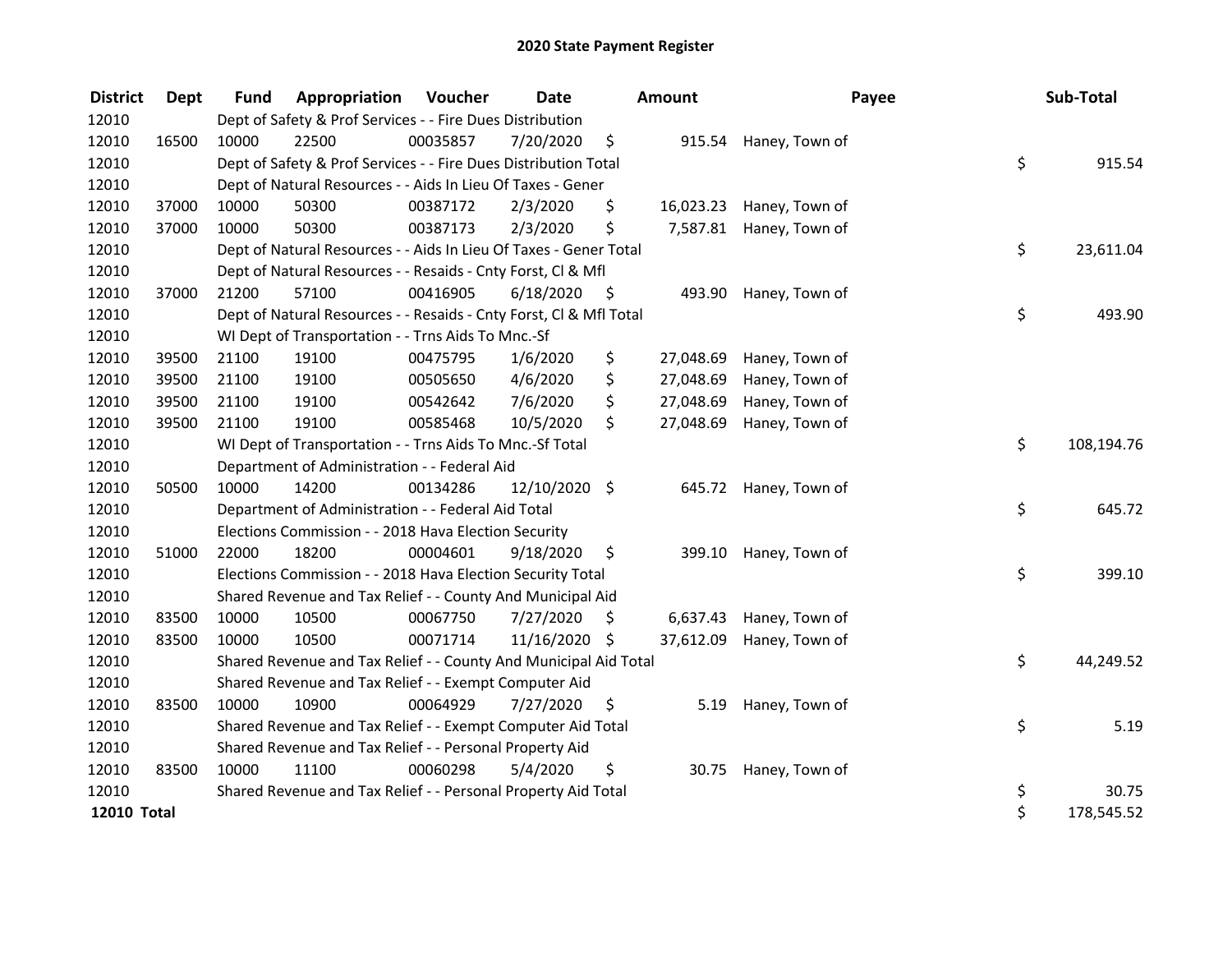| <b>District</b> | <b>Dept</b> | Fund  | Appropriation                                                      | Voucher  | <b>Date</b>   |      | <b>Amount</b> | Payee                      | Sub-Total        |
|-----------------|-------------|-------|--------------------------------------------------------------------|----------|---------------|------|---------------|----------------------------|------------------|
| 12012           |             |       | Dept of Safety & Prof Services - - Fire Dues Distribution          |          |               |      |               |                            |                  |
| 12012           | 16500       | 10000 | 22500                                                              | 00035858 | 7/20/2020     | \$   |               | 1,500.75 Town Of Marietta  |                  |
| 12012           |             |       | Dept of Safety & Prof Services - - Fire Dues Distribution Total    |          |               |      |               |                            | \$<br>1,500.75   |
| 12012           |             |       | Dept of Natural Resources - - Aids In Lieu Of Taxes - Gener        |          |               |      |               |                            |                  |
| 12012           | 37000       | 10000 | 50300                                                              | 00388196 | 2/4/2020      | \$   |               | 16,389.50 Town Of Marietta |                  |
| 12012           | 37000       | 10000 | 50300                                                              | 00388197 | 2/4/2020      | \$   | 82,048.20     | Town Of Marietta           |                  |
| 12012           | 37000       | 10000 | 50300                                                              | 00404857 | 4/21/2020     | \$   | 20.91         | Town Of Marietta           |                  |
| 12012           | 37000       | 10000 | 50300                                                              | 00404860 | 4/21/2020     | \$   |               | 422.80 Town Of Marietta    |                  |
| 12012           |             |       | Dept of Natural Resources - - Aids In Lieu Of Taxes - Gener Total  |          |               |      |               |                            | \$<br>98,881.41  |
| 12012           |             |       | Dept of Natural Resources - - Resaids - Cnty Forst, Cl & Mfl       |          |               |      |               |                            |                  |
| 12012           | 37000       | 21200 | 57100                                                              | 00416906 | 6/18/2020     | - \$ |               | 437.22 Town Of Marietta    |                  |
| 12012           |             |       | Dept of Natural Resources - - Resaids - Cnty Forst, Cl & Mfl Total |          |               |      |               |                            | \$<br>437.22     |
| 12012           |             |       | Dept of Natural Resources - - Aids In Lieu Of Taxes - Sum S        |          |               |      |               |                            |                  |
| 12012           | 37000       | 21200 | 57900                                                              | 00404858 | 4/21/2020     | \$.  |               | 35.92 Town Of Marietta     |                  |
| 12012           | 37000       | 21200 | 57900                                                              | 00404859 | 4/21/2020     | \$   | 3.67          | Town Of Marietta           |                  |
| 12012           |             |       | Dept of Natural Resources - - Aids In Lieu Of Taxes - Sum S Total  |          |               |      |               |                            | \$<br>39.59      |
| 12012           |             |       | Dept of Natural Resources - - Fin Asst For Responsible Units       |          |               |      |               |                            |                  |
| 12012           | 37000       | 27400 | 67000                                                              | 00412851 | 5/29/2020     | -\$  |               | 2,319.22 Town Of Marietta  |                  |
| 12012           |             |       | Dept of Natural Resources - - Fin Asst For Responsible Units Total |          |               |      |               |                            | \$<br>2,319.22   |
| 12012           |             |       | WI Dept of Transportation - - Trns Aids To Mnc.-Sf                 |          |               |      |               |                            |                  |
| 12012           | 39500       | 21100 | 19100                                                              | 00475796 | 1/6/2020      | \$   |               | 39,505.41 Town Of Marietta |                  |
| 12012           | 39500       | 21100 | 19100                                                              | 00505651 | 4/6/2020      | \$   |               | 39,505.41 Town Of Marietta |                  |
| 12012           | 39500       | 21100 | 19100                                                              | 00542643 | 7/6/2020      | \$   |               | 39,505.41 Town Of Marietta |                  |
| 12012           | 39500       | 21100 | 19100                                                              | 00585469 | 10/5/2020     | \$   |               | 39,505.41 Town Of Marietta |                  |
| 12012           |             |       | WI Dept of Transportation - - Trns Aids To Mnc.-Sf Total           |          |               |      |               |                            | \$<br>158,021.64 |
| 12012           |             |       | Department of Administration - - Federal Aid                       |          |               |      |               |                            |                  |
| 12012           | 50500       | 10000 | 14200                                                              | 00134287 | 12/10/2020 \$ |      |               | 7,550.00 Town Of Marietta  |                  |
| 12012           |             |       | Department of Administration - - Federal Aid Total                 |          |               |      |               |                            | \$<br>7,550.00   |
| 12012           |             |       | Shared Revenue and Tax Relief - - County And Municipal Aid         |          |               |      |               |                            |                  |
| 12012           | 83500       | 10000 | 10500                                                              | 00067751 | 7/27/2020     | \$   | 6,086.30      | Town Of Marietta           |                  |
| 12012           | 83500       | 10000 | 10500                                                              | 00071715 | 11/16/2020 \$ |      |               | 34,489.04 Town Of Marietta |                  |
| 12012           |             |       | Shared Revenue and Tax Relief - - County And Municipal Aid Total   |          |               |      |               |                            | \$<br>40,575.34  |
| 12012           |             |       | Shared Revenue and Tax Relief - - Exempt Computer Aid              |          |               |      |               |                            |                  |
| 12012           | 83500       | 10000 | 10900                                                              | 00064930 | 7/27/2020     | \$.  | 14.55         | Town Of Marietta           |                  |
| 12012           |             |       | Shared Revenue and Tax Relief - - Exempt Computer Aid Total        |          |               |      |               |                            | \$<br>14.55      |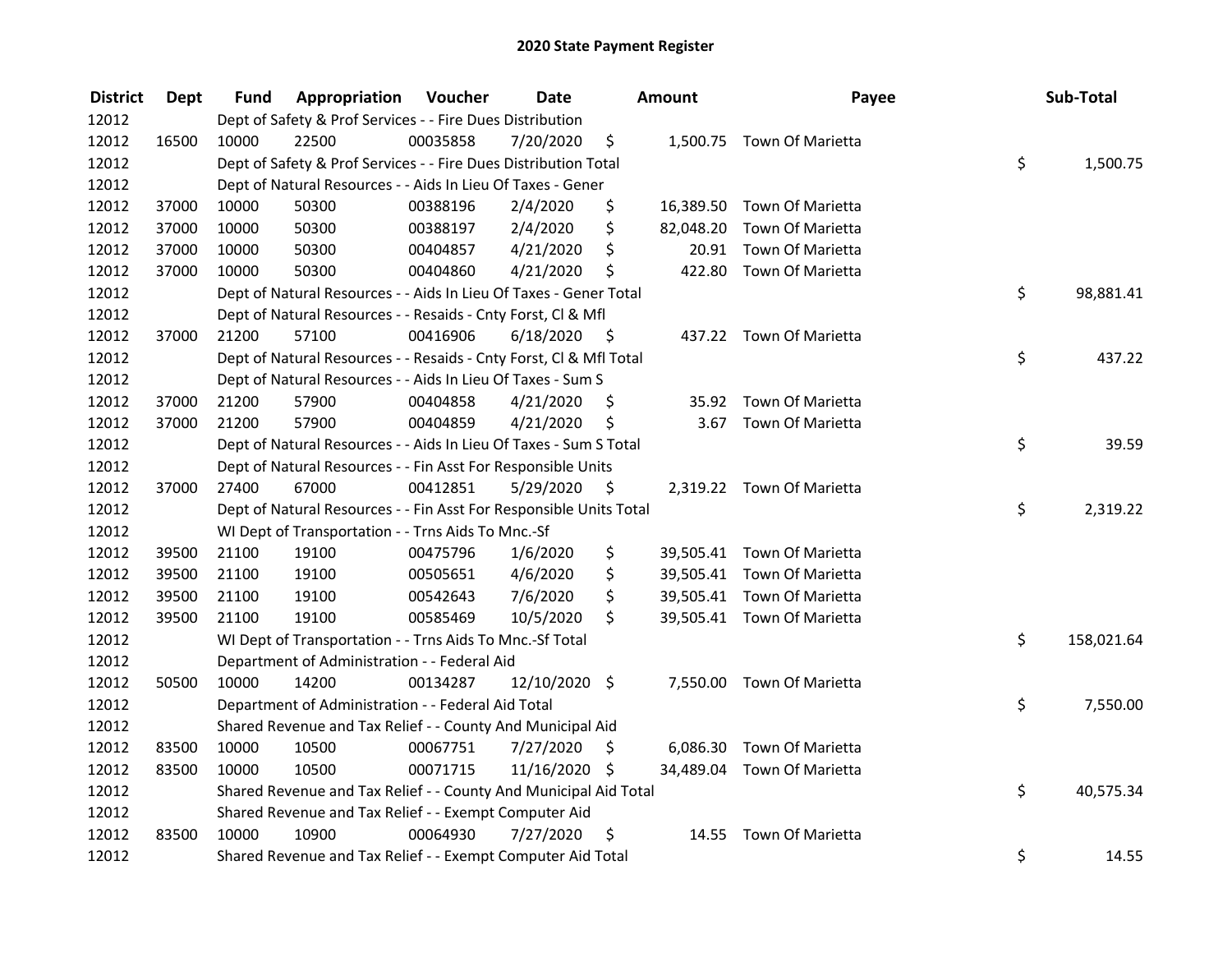| <b>District</b>    | <b>Dept</b> | <b>Fund</b> | Appropriation                                                 | <b>Voucher</b> | <b>Date</b> | Amount | Payee            | Sub-Total  |
|--------------------|-------------|-------------|---------------------------------------------------------------|----------------|-------------|--------|------------------|------------|
| 12012              |             |             | Shared Revenue and Tax Relief - - Utility Aid                 |                |             |        |                  |            |
| 12012              | 83500       | 10000       | 11000                                                         | 00067751       | 7/27/2020   | 57.48  | Town Of Marietta |            |
| 12012              | 83500       | 10000       | 11000                                                         | 00071715       | 11/16/2020  | 334.16 | Town Of Marietta |            |
| 12012              |             |             | Shared Revenue and Tax Relief - - Utility Aid Total           |                |             |        |                  | 391.64     |
| 12012              |             |             | Shared Revenue and Tax Relief - - Personal Property Aid       |                |             |        |                  |            |
| 12012              | 83500       | 10000       | 11100                                                         | 00060299       | 5/4/2020    | 3.99   | Town Of Marietta |            |
| 12012              |             |             | Shared Revenue and Tax Relief - - Personal Property Aid Total |                |             |        |                  | 3.99       |
| <b>12012 Total</b> |             |             |                                                               |                |             |        |                  | 309,735.35 |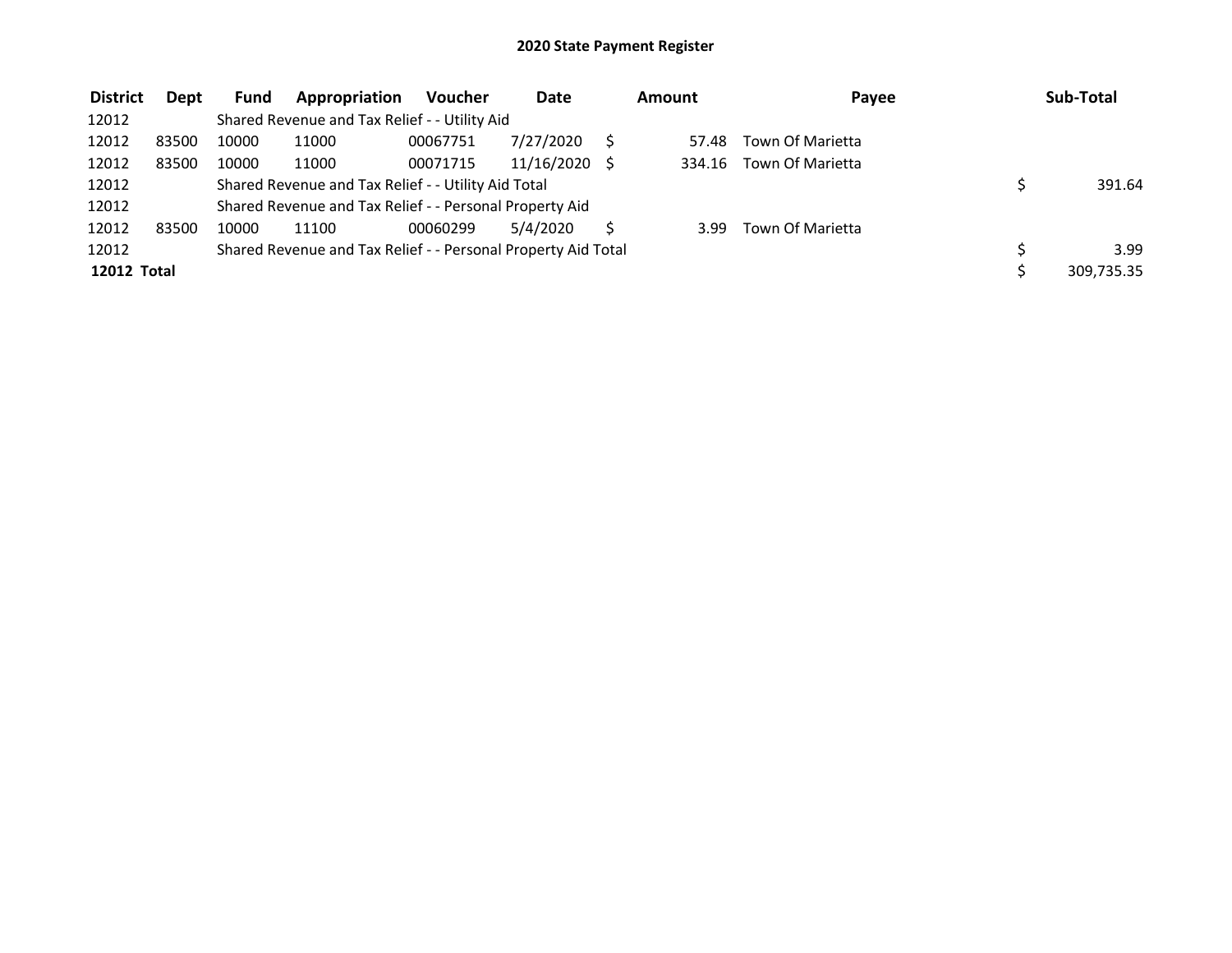| <b>District</b> | <b>Dept</b> | Fund  | Appropriation                                                          | Voucher  | <b>Date</b>   |      | Amount | Payee                              | Sub-Total       |
|-----------------|-------------|-------|------------------------------------------------------------------------|----------|---------------|------|--------|------------------------------------|-----------------|
| 12014           |             |       | Dept of Safety & Prof Services - - Fire Dues Distribution              |          |               |      |        |                                    |                 |
| 12014           | 16500       | 10000 | 22500                                                                  | 00035859 | 7/20/2020     | \$   |        | 2,654.86 Town Of Prairie Du Chien  |                 |
| 12014           |             |       | Dept of Safety & Prof Services - - Fire Dues Distribution Total        |          |               |      |        |                                    | \$<br>2,654.86  |
| 12014           |             |       | Dept of Natural Resources - - Aids In Lieu Of Taxes - Gener            |          |               |      |        |                                    |                 |
| 12014           | 37000       | 10000 | 50300                                                                  | 00387113 | 2/3/2020      | \$   |        | 11,945.51 Town Of Prairie Du Chien |                 |
| 12014           | 37000       | 10000 | 50300                                                                  | 00387114 | 2/3/2020      | \$   | 7.21   | Town Of Prairie Du Chien           |                 |
| 12014           |             |       | Dept of Natural Resources - - Aids In Lieu Of Taxes - Gener Total      |          |               |      |        |                                    | \$<br>11,952.72 |
| 12014           |             |       | Dept of Natural Resources - - Resaids - Cnty Forst, Cl & Mfl           |          |               |      |        |                                    |                 |
| 12014           | 37000       | 21200 | 57100                                                                  | 00416907 | 6/18/2020     | - \$ |        | 402.80 Town Of Prairie Du Chien    |                 |
| 12014           |             |       | Dept of Natural Resources - - Resaids - Cnty Forst, Cl & Mfl Total     |          |               |      |        |                                    | \$<br>402.80    |
| 12014           |             |       | Dept of Natural Resources - - Aids In Lieu Of Taxes - Sum S            |          |               |      |        |                                    |                 |
| 12014           | 37000       | 21200 | 57900                                                                  | 00404423 | 4/21/2020     | \$   |        | 10.14 Town Of Prairie Du Chien     |                 |
| 12014           |             |       | Dept of Natural Resources - - Aids In Lieu Of Taxes - Sum S Total      |          |               |      |        |                                    | \$<br>10.14     |
| 12014           |             |       | WI Dept of Transportation - - Trns Aids To Mnc.-Sf                     |          |               |      |        |                                    |                 |
| 12014           | 39500       | 21100 | 19100                                                                  | 00475797 | 1/6/2020      | \$   |        | 22,896.45 Town Of Prairie Du Chien |                 |
| 12014           | 39500       | 21100 | 19100                                                                  | 00505652 | 4/6/2020      | \$   |        | 22,896.45 Town Of Prairie Du Chien |                 |
| 12014           | 39500       | 21100 | 19100                                                                  | 00542644 | 7/6/2020      | \$   |        | 22,896.45 Town Of Prairie Du Chien |                 |
| 12014           | 39500       | 21100 | 19100                                                                  | 00585470 | 10/5/2020     | \$   |        | 22,896.45 Town Of Prairie Du Chien |                 |
| 12014           |             |       | WI Dept of Transportation - - Trns Aids To Mnc.-Sf Total               |          |               |      |        |                                    | \$<br>91,585.80 |
| 12014           |             |       | Department of Military Affairs - - Federal Aid, Local Assistance       |          |               |      |        |                                    |                 |
| 12014           | 46500       | 10000 | 34200                                                                  | 00086909 | 12/18/2020 \$ |      |        | 37,149.43 Town Of Prairie Du Chien |                 |
| 12014           |             |       | Department of Military Affairs - - Federal Aid, Local Assistance Total |          |               |      |        |                                    | \$<br>37,149.43 |
| 12014           |             |       | Department of Administration - - Federal Aid                           |          |               |      |        |                                    |                 |
| 12014           | 50500       | 10000 | 14200                                                                  | 00129769 | 10/2/2020     | \$   |        | 2,683.49 Town Of Prairie Du Chien  |                 |
| 12014           | 50500       | 10000 | 14200                                                                  | 00134288 | 12/10/2020    | \$   |        | 13,748.59 Town Of Prairie Du Chien |                 |
| 12014           |             |       | Department of Administration - - Federal Aid Total                     |          |               |      |        |                                    | \$<br>16,432.08 |
| 12014           |             |       | Shared Revenue and Tax Relief - - County And Municipal Aid             |          |               |      |        |                                    |                 |
| 12014           | 83500       | 10000 | 10500                                                                  | 00067752 | 7/27/2020     | \$   |        | 7,991.89 Town Of Prairie Du Chien  |                 |
| 12014           | 83500       | 10000 | 10500                                                                  | 00071716 | 11/16/2020 \$ |      |        | 45,287.40 Town Of Prairie Du Chien |                 |
| 12014           |             |       | Shared Revenue and Tax Relief - - County And Municipal Aid Total       |          |               |      |        |                                    | \$<br>53,279.29 |
| 12014           |             |       | Shared Revenue and Tax Relief - - Exempt Computer Aid                  |          |               |      |        |                                    |                 |
| 12014           | 83500       | 10000 | 10900                                                                  | 00064931 | 7/27/2020     | \$   |        | 66.51 Town Of Prairie Du Chien     |                 |
| 12014           |             |       | Shared Revenue and Tax Relief - - Exempt Computer Aid Total            |          |               |      |        |                                    | \$<br>66.51     |
| 12014           |             |       | Shared Revenue and Tax Relief - - Utility Aid                          |          |               |      |        |                                    |                 |
| 12014           | 83500       | 10000 | 11000                                                                  | 00067752 | 7/27/2020     | \$   |        | 117.43 Town Of Prairie Du Chien    |                 |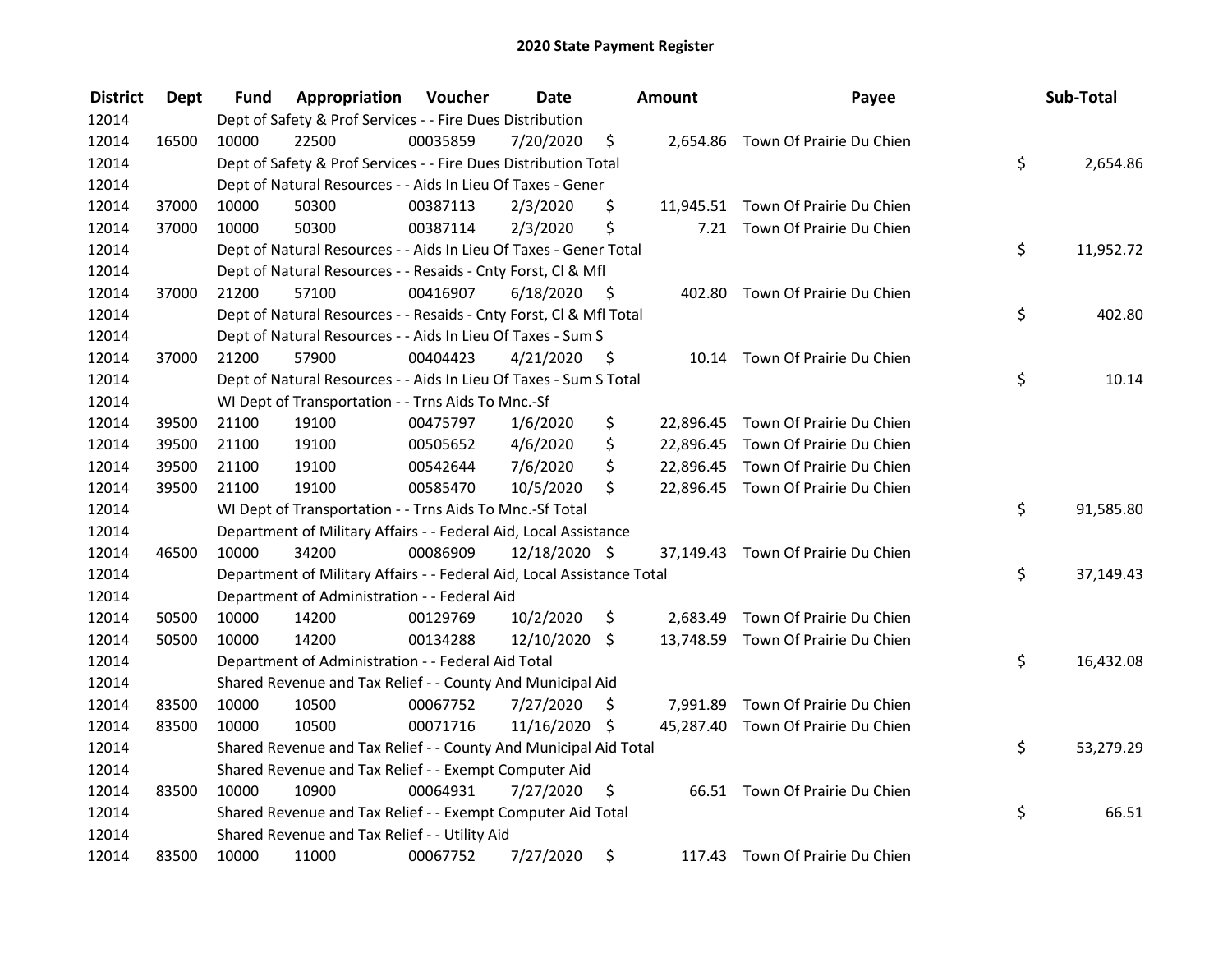| <b>District</b>    | Dept  | Fund  | Appropriation                                                   | <b>Voucher</b> | Date            | Amount    | Payee                    | Sub-Total  |
|--------------------|-------|-------|-----------------------------------------------------------------|----------------|-----------------|-----------|--------------------------|------------|
| 12014              | 83500 | 10000 | 11000                                                           | 00071716       | $11/16/2020$ \$ | 677.97    | Town Of Prairie Du Chien |            |
| 12014              |       |       | Shared Revenue and Tax Relief - - Utility Aid Total             |                |                 |           |                          | 795.40     |
| 12014              |       |       | Shared Revenue and Tax Relief - - Personal Property Aid         |                |                 |           |                          |            |
| 12014              | 83500 | 10000 | 11100                                                           | 00060300       | 5/4/2020        | 1.078.12  | Town Of Prairie Du Chien |            |
| 12014              |       |       | Shared Revenue and Tax Relief - - Personal Property Aid Total   |                |                 |           |                          | 1,078.12   |
| 12014              |       |       | Shared Revenue and Tax Relief - - Lottery & Gaming Credit       |                |                 |           |                          |            |
| 12014              | 83500 | 52100 | 36300                                                           | 00055230       | 3/23/2020       | 18.129.00 | Town Of Prairie Du Chien |            |
| 12014              |       |       | Shared Revenue and Tax Relief - - Lottery & Gaming Credit Total |                |                 |           |                          | 18,129.00  |
| <b>12014 Total</b> |       |       |                                                                 |                |                 |           |                          | 233,536.15 |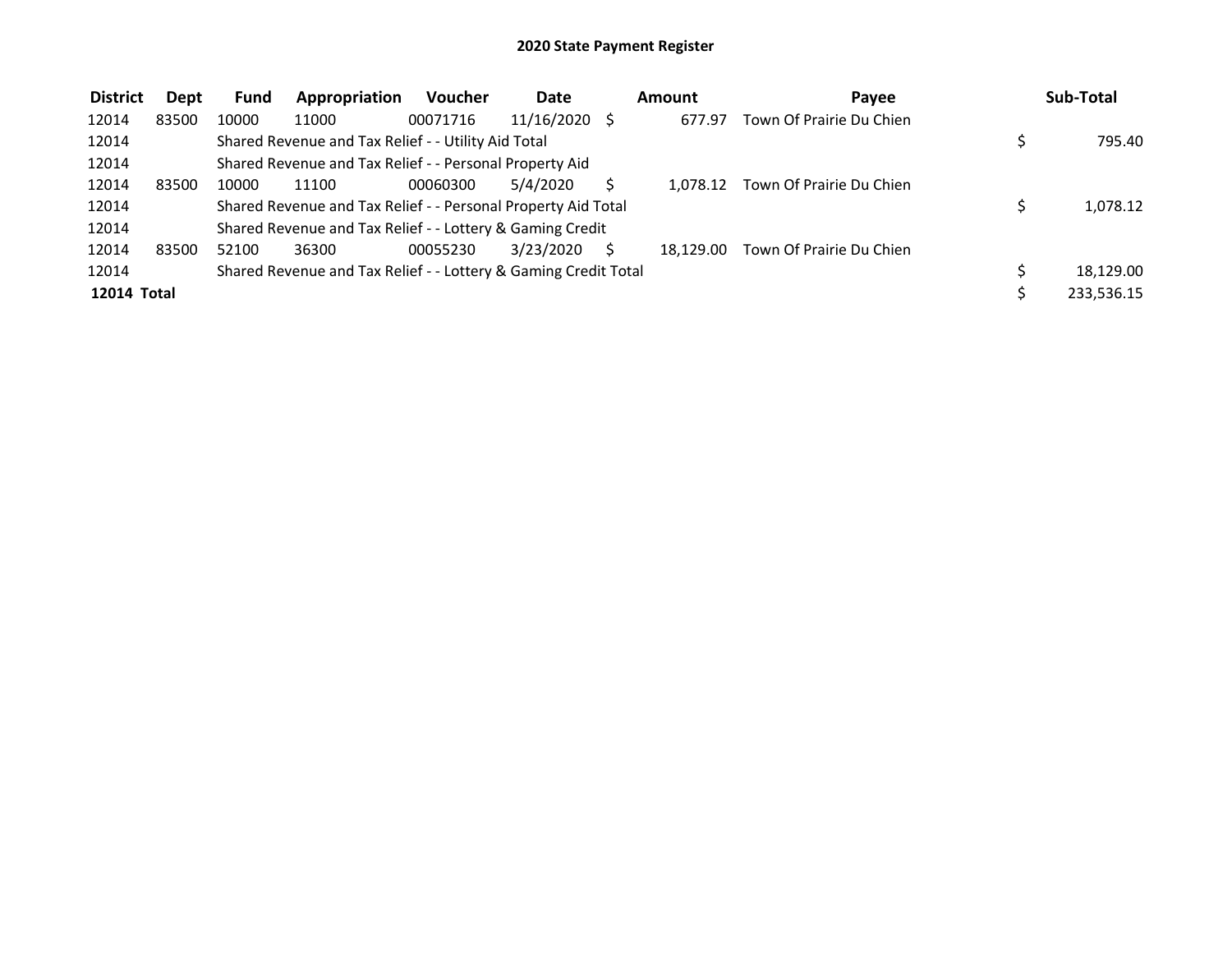| <b>District</b> | <b>Dept</b> | Fund  | <b>Appropriation Voucher</b>                                        |          | <b>Date</b>     |      | Amount |                         | Payee | Sub-Total  |
|-----------------|-------------|-------|---------------------------------------------------------------------|----------|-----------------|------|--------|-------------------------|-------|------------|
| 12016           |             |       | Dept of Safety & Prof Services - - Fire Dues Distribution           |          |                 |      |        |                         |       |            |
| 12016           | 16500       | 10000 | 22500                                                               | 00035860 | 7/17/2020       | \$   |        | 1,314.56 Town Of Scott  |       |            |
| 12016           |             |       | Dept of Safety & Prof Services - - Fire Dues Distribution Total     |          |                 |      |        |                         | \$    | 1,314.56   |
| 12016           |             |       | Dept of Natural Resources - - Aids In Lieu Of Taxes - Gener         |          |                 |      |        |                         |       |            |
| 12016           | 37000       | 10000 | 50300                                                               | 00387191 | 1/31/2020       | - \$ |        | 2,436.28 Town Of Scott  |       |            |
| 12016           |             |       | Dept of Natural Resources - - Aids In Lieu Of Taxes - Gener Total   |          |                 |      |        |                         | \$    | 2,436.28   |
| 12016           |             |       | Dept of Natural Resources - - Resaids - Cnty Forst, Cl & Mfl        |          |                 |      |        |                         |       |            |
| 12016           | 37000       | 21200 | 57100                                                               | 00416908 | 6/18/2020       | - \$ |        | 841.19 Town Of Scott    |       |            |
| 12016           |             |       | Dept of Natural Resources - - Resaids - Cnty Forst, Cl & Mfl Total  |          |                 |      |        |                         | \$    | 841.19     |
| 12016           |             |       | Dept of Natural Resources - - Fin Asst For Responsible Units        |          |                 |      |        |                         |       |            |
| 12016           | 37000       | 27400 | 67000                                                               | 00412549 | 5/29/2020       | \$   |        | 1,236.74 Town Of Scott  |       |            |
| 12016           |             |       | Dept of Natural Resources - - Fin Asst For Responsible Units Total  |          |                 |      |        |                         | \$    | 1,236.74   |
| 12016           |             |       | WI Dept of Transportation - - Trns Aids To Mnc.-Sf                  |          |                 |      |        |                         |       |            |
| 12016           | 39500       | 21100 | 19100                                                               | 00475798 | 1/6/2020        | \$   |        | 34,026.03 Town Of Scott |       |            |
| 12016           | 39500       | 21100 | 19100                                                               | 00505653 | 4/6/2020        | \$   |        | 34,026.03 Town Of Scott |       |            |
| 12016           | 39500       | 21100 | 19100                                                               | 00542645 | 7/6/2020        | \$   |        | 34,026.03 Town Of Scott |       |            |
| 12016           | 39500       | 21100 | 19100                                                               | 00585471 | 10/5/2020       | \$   |        | 34,026.03 Town Of Scott |       |            |
| 12016           |             |       | WI Dept of Transportation - - Trns Aids To Mnc.-Sf Total            |          |                 |      |        |                         | \$    | 136,104.12 |
| 12016           |             |       | Department of Military Affairs - - Major Disaster Assist; Pif       |          |                 |      |        |                         |       |            |
| 12016           | 46500       | 27200 | 36500                                                               | 00081334 | 8/6/2020        | \$   |        | 22,545.21 Town Of Scott |       |            |
| 12016           |             |       | Department of Military Affairs - - Major Disaster Assist; Pif Total |          |                 |      |        |                         | \$    | 22,545.21  |
| 12016           |             |       | Department of Administration - - Federal Aid                        |          |                 |      |        |                         |       |            |
| 12016           | 50500       | 10000 | 14200                                                               | 00132099 | $11/12/2020$ \$ |      |        | 587.01 Town Of Scott    |       |            |
| 12016           |             |       | Department of Administration - - Federal Aid Total                  |          |                 |      |        |                         | \$    | 587.01     |
| 12016           |             |       | Elections Commission - - 2018 Hava Election Security                |          |                 |      |        |                         |       |            |
| 12016           | 51000       | 22000 | 18200                                                               | 00004084 | 8/3/2020        | \$   |        | 493.70 Town Of Scott    |       |            |
| 12016           |             |       | Elections Commission - - 2018 Hava Election Security Total          |          |                 |      |        |                         | \$    | 493.70     |
| 12016           |             |       | Shared Revenue and Tax Relief - - County And Municipal Aid          |          |                 |      |        |                         |       |            |
| 12016           | 83500       | 10000 | 10500                                                               | 00067753 | 7/27/2020       | \$   |        | 5,570.93 Town Of Scott  |       |            |
| 12016           | 83500       | 10000 | 10500                                                               | 00071717 | 11/16/2020 \$   |      |        | 31,568.63 Town Of Scott |       |            |
| 12016           |             |       | Shared Revenue and Tax Relief - - County And Municipal Aid Total    |          |                 |      |        |                         | \$    | 37,139.56  |
| 12016           |             |       | Shared Revenue and Tax Relief - - Exempt Computer Aid               |          |                 |      |        |                         |       |            |
| 12016           | 83500       | 10000 | 10900                                                               | 00064932 | 7/27/2020       | \$   |        | 21.83 Town Of Scott     |       |            |
| 12016           |             |       | Shared Revenue and Tax Relief - - Exempt Computer Aid Total         |          |                 |      |        |                         | \$    | 21.83      |
| 12016           |             |       | Shared Revenue and Tax Relief - - Utility Aid                       |          |                 |      |        |                         |       |            |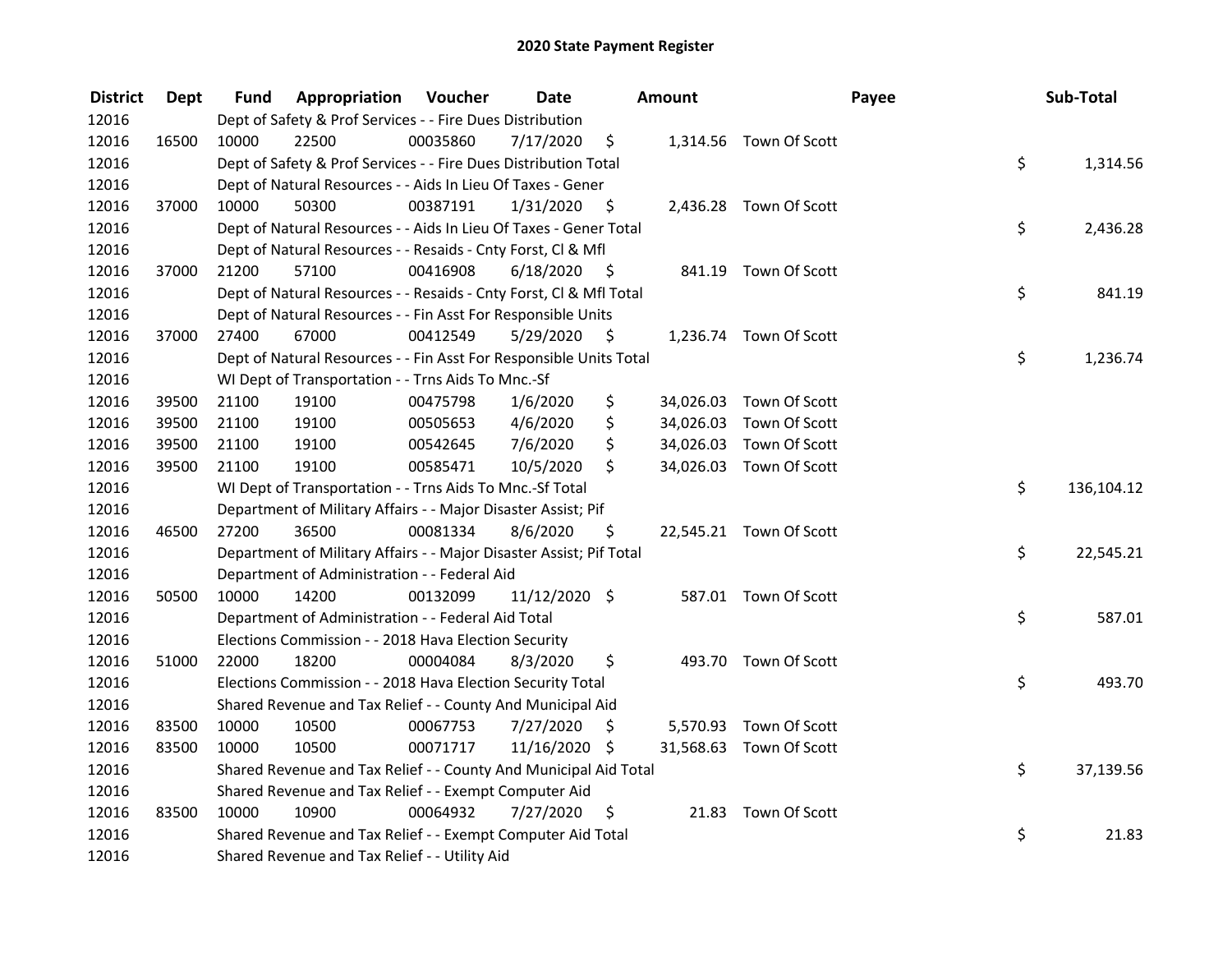| <b>District</b> | Dept  | <b>Fund</b> | Appropriation                                                 | <b>Voucher</b> | Date       | Amount |               | Payee | Sub-Total  |
|-----------------|-------|-------------|---------------------------------------------------------------|----------------|------------|--------|---------------|-------|------------|
| 12016           | 83500 | 10000       | 11000                                                         | 00067753       | 7/27/2020  | 26.22  | Town Of Scott |       |            |
| 12016           | 83500 | 10000       | 11000                                                         | 00071717       | 11/16/2020 | 152.41 | Town Of Scott |       |            |
| 12016           |       |             | Shared Revenue and Tax Relief - - Utility Aid Total           |                |            |        |               |       | 178.63     |
| 12016           |       |             | Shared Revenue and Tax Relief - - Personal Property Aid       |                |            |        |               |       |            |
| 12016           | 83500 | 10000       | 11100                                                         | 00060301       | 5/4/2020   | 87.80  | Town Of Scott |       |            |
| 12016           |       |             | Shared Revenue and Tax Relief - - Personal Property Aid Total |                |            |        |               |       | 87.80      |
| 12016 Total     |       |             |                                                               |                |            |        |               |       | 202,986.63 |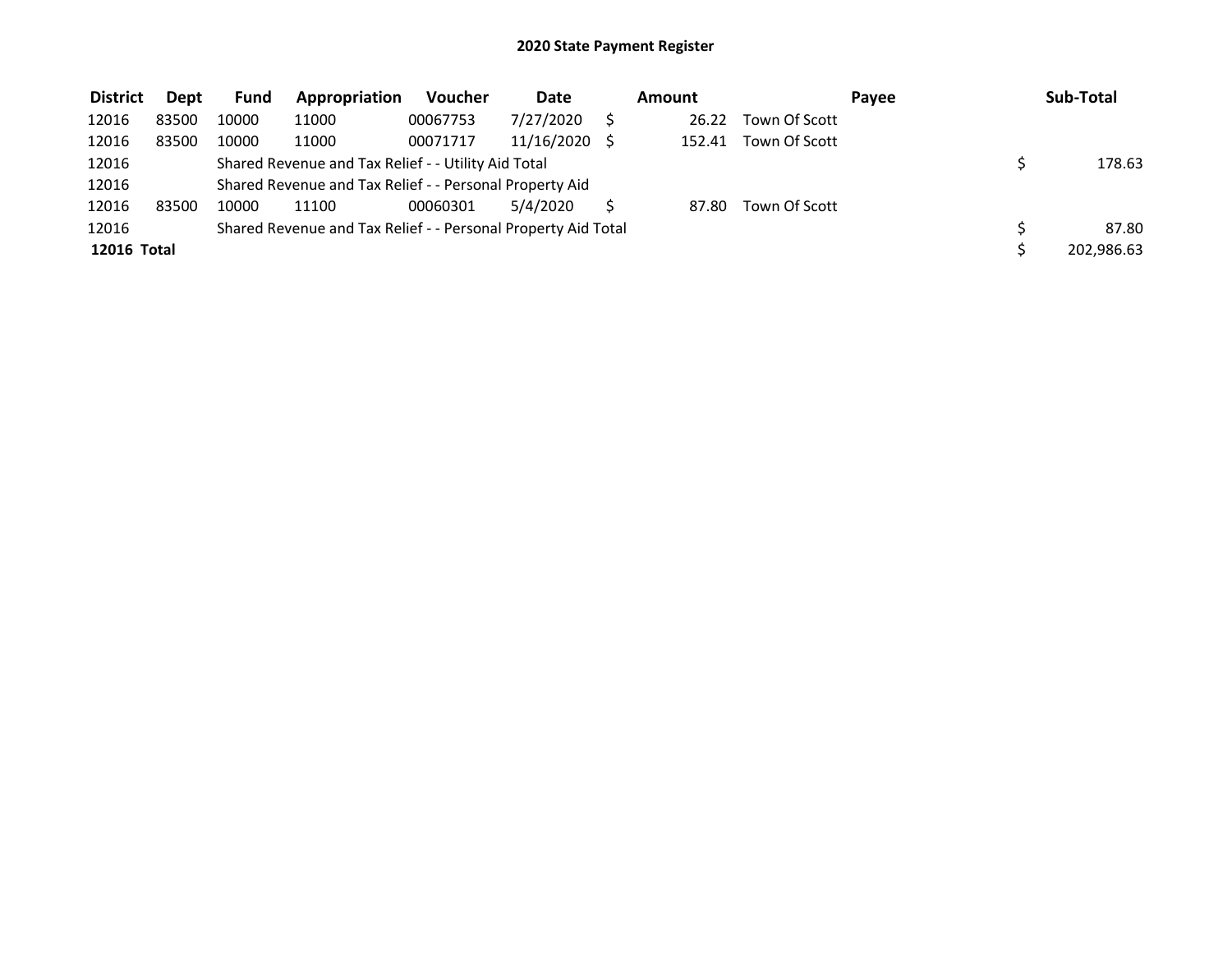| <b>District</b> | <b>Dept</b> | Fund  | Appropriation                                                          | Voucher  | <b>Date</b>   |      | <b>Amount</b> | Payee                    | Sub-Total        |
|-----------------|-------------|-------|------------------------------------------------------------------------|----------|---------------|------|---------------|--------------------------|------------------|
| 12018           |             |       | Dept of Safety & Prof Services - - Fire Dues Distribution              |          |               |      |               |                          |                  |
| 12018           | 16500       | 10000 | 22500                                                                  | 00035861 | 7/20/2020     | \$   |               | 3,357.94 Town Of Seneca  |                  |
| 12018           |             |       | Dept of Safety & Prof Services - - Fire Dues Distribution Total        |          |               |      |               |                          | \$<br>3,357.94   |
| 12018           |             |       | Dept of Natural Resources - - Aids In Lieu Of Taxes - Gener            |          |               |      |               |                          |                  |
| 12018           | 37000       | 10000 | 50300                                                                  | 00387192 | 2/3/2020      | \$   |               | 1,234.27 Town Of Seneca  |                  |
| 12018           |             |       | Dept of Natural Resources - - Aids In Lieu Of Taxes - Gener Total      |          |               |      |               |                          | \$<br>1,234.27   |
| 12018           |             |       | Dept of Natural Resources - - General Program Operations --            |          |               |      |               |                          |                  |
| 12018           | 37000       | 21200 | 25400                                                                  | 00448271 | 12/3/2020     | - \$ |               | 322.50 Town Of Seneca    |                  |
| 12018           |             |       | Dept of Natural Resources - - General Program Operations -- Total      |          |               |      |               |                          | \$<br>322.50     |
| 12018           |             |       | Dept of Natural Resources - - Resaids - Cnty Forst, Cl & Mfl           |          |               |      |               |                          |                  |
| 12018           | 37000       | 21200 | 57100                                                                  | 00416909 | 6/18/2020     | - \$ |               | 1,068.02 Town Of Seneca  |                  |
| 12018           |             |       | Dept of Natural Resources - - Resaids - Cnty Forst, Cl & Mfl Total     |          |               |      |               |                          | \$<br>1,068.02   |
| 12018           |             |       | Dept of Natural Resources - - Rec & Resource Aids, Fed                 |          |               |      |               |                          |                  |
| 12018           | 37000       | 21200 | 58300                                                                  | 00391928 | 3/3/2020      | \$   |               | 1,935.50 Town Of Seneca  |                  |
| 12018           |             |       | Dept of Natural Resources - - Rec & Resource Aids, Fed Total           |          |               |      |               |                          | \$<br>1,935.50   |
| 12018           |             |       | Dept of Natural Resources - - Fin Asst For Responsible Units           |          |               |      |               |                          |                  |
| 12018           | 37000       | 27400 | 67000                                                                  | 00412770 | 5/29/2020     | \$   |               | 1,739.84 Town Of Seneca  |                  |
| 12018           |             |       | Dept of Natural Resources - - Fin Asst For Responsible Units Total     |          |               |      |               |                          | \$<br>1,739.84   |
| 12018           |             |       | WI Dept of Transportation - - Trns Aids To Mnc.-Sf                     |          |               |      |               |                          |                  |
| 12018           | 39500       | 21100 | 19100                                                                  | 00475799 | 1/6/2020      | \$   |               | 43,894.17 Town Of Seneca |                  |
| 12018           | 39500       | 21100 | 19100                                                                  | 00505654 | 4/6/2020      | \$   |               | 43,894.17 Town Of Seneca |                  |
| 12018           | 39500       | 21100 | 19100                                                                  | 00542646 | 7/6/2020      | \$   |               | 43,894.17 Town Of Seneca |                  |
| 12018           | 39500       | 21100 | 19100                                                                  | 00585472 | 10/5/2020     | \$   |               | 43,894.17 Town Of Seneca |                  |
| 12018           |             |       | WI Dept of Transportation - - Trns Aids To Mnc.-Sf Total               |          |               |      |               |                          | \$<br>175,576.68 |
| 12018           |             |       | Department of Military Affairs - - Disaster Recovery Aid               |          |               |      |               |                          |                  |
| 12018           | 46500       | 10000 | 30500                                                                  | 00081514 | 8/12/2020     | \$   |               | 1,039.17 Town Of Seneca  |                  |
| 12018           |             |       | Department of Military Affairs - - Disaster Recovery Aid Total         |          |               |      |               |                          | \$<br>1,039.17   |
| 12018           |             |       | Department of Military Affairs - - Federal Aid, Local Assistance       |          |               |      |               |                          |                  |
| 12018           | 46500       | 10000 | 34200                                                                  | 00081514 | 8/12/2020     | \$   |               | 3,441.70 Town Of Seneca  |                  |
| 12018           |             |       | Department of Military Affairs - - Federal Aid, Local Assistance Total |          |               |      |               |                          | \$<br>3,441.70   |
| 12018           |             |       | Department of Administration - - Federal Aid                           |          |               |      |               |                          |                  |
| 12018           | 50500       | 10000 | 14200                                                                  | 00134289 | 12/10/2020 \$ |      |               | 9,679.08 Town Of Seneca  |                  |
| 12018           |             |       | Department of Administration - - Federal Aid Total                     |          |               |      |               |                          | \$<br>9,679.08   |
| 12018           |             |       | Shared Revenue and Tax Relief - - County And Municipal Aid             |          |               |      |               |                          |                  |
| 12018           | 83500       | 10000 | 10500                                                                  | 00067754 | 7/27/2020     | \$   |               | 6,311.52 Town Of Seneca  |                  |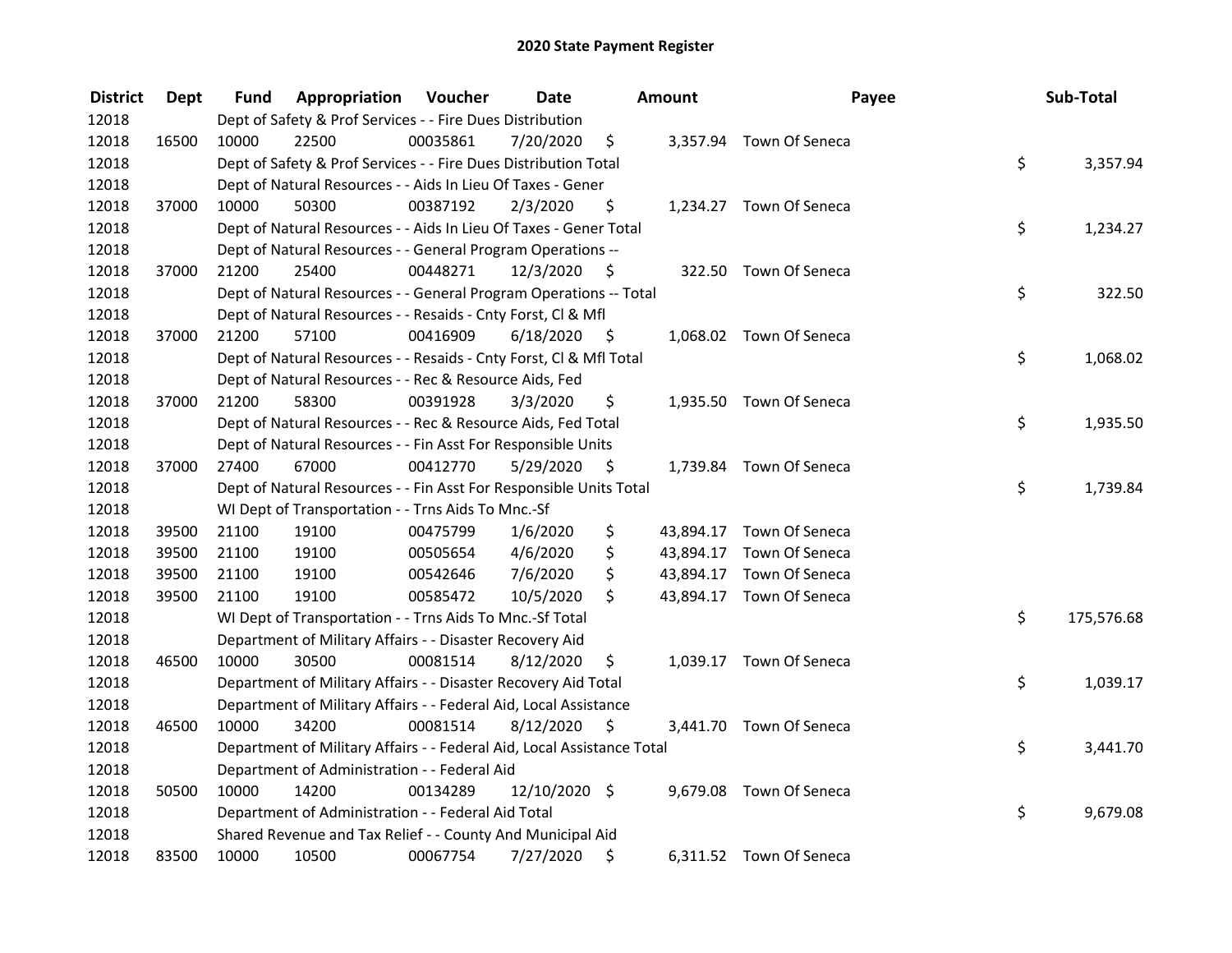| <b>District</b>    | Dept  | <b>Fund</b> | Appropriation                                                    | Voucher  | Date            |              | Amount    | Payee          | Sub-Total        |
|--------------------|-------|-------------|------------------------------------------------------------------|----------|-----------------|--------------|-----------|----------------|------------------|
| 12018              | 83500 | 10000       | 10500                                                            | 00071718 | $11/16/2020$ \$ |              | 35,765.28 | Town Of Seneca |                  |
| 12018              |       |             | Shared Revenue and Tax Relief - - County And Municipal Aid Total |          |                 |              |           |                | \$<br>42,076.80  |
| 12018              |       |             | Shared Revenue and Tax Relief - - Exempt Computer Aid            |          |                 |              |           |                |                  |
| 12018              | 83500 | 10000       | 10900                                                            | 00064933 | 7/27/2020       | - S          | 93.53     | Town Of Seneca |                  |
| 12018              |       |             | Shared Revenue and Tax Relief - - Exempt Computer Aid Total      |          |                 |              |           |                | \$<br>93.53      |
| 12018              |       |             | Shared Revenue and Tax Relief - - Utility Aid                    |          |                 |              |           |                |                  |
| 12018              | 83500 | 10000       | 11000                                                            | 00067754 | 7/27/2020       | <sub>S</sub> | 531.04    | Town Of Seneca |                  |
| 12018              | 83500 | 10000       | 11000                                                            | 00071718 | $11/16/2020$ \$ |              | 3.312.96  | Town Of Seneca |                  |
| 12018              |       |             | Shared Revenue and Tax Relief - - Utility Aid Total              |          |                 |              |           |                | \$<br>3,844.00   |
| 12018              |       |             | Shared Revenue and Tax Relief - - Personal Property Aid          |          |                 |              |           |                |                  |
| 12018              | 83500 | 10000       | 11100                                                            | 00060302 | 5/4/2020        | S.           | 45.79     | Town Of Seneca |                  |
| 12018              |       |             | Shared Revenue and Tax Relief - - Personal Property Aid Total    |          |                 |              |           |                | \$<br>45.79      |
| <b>12018 Total</b> |       |             |                                                                  |          |                 |              |           |                | \$<br>245,454.82 |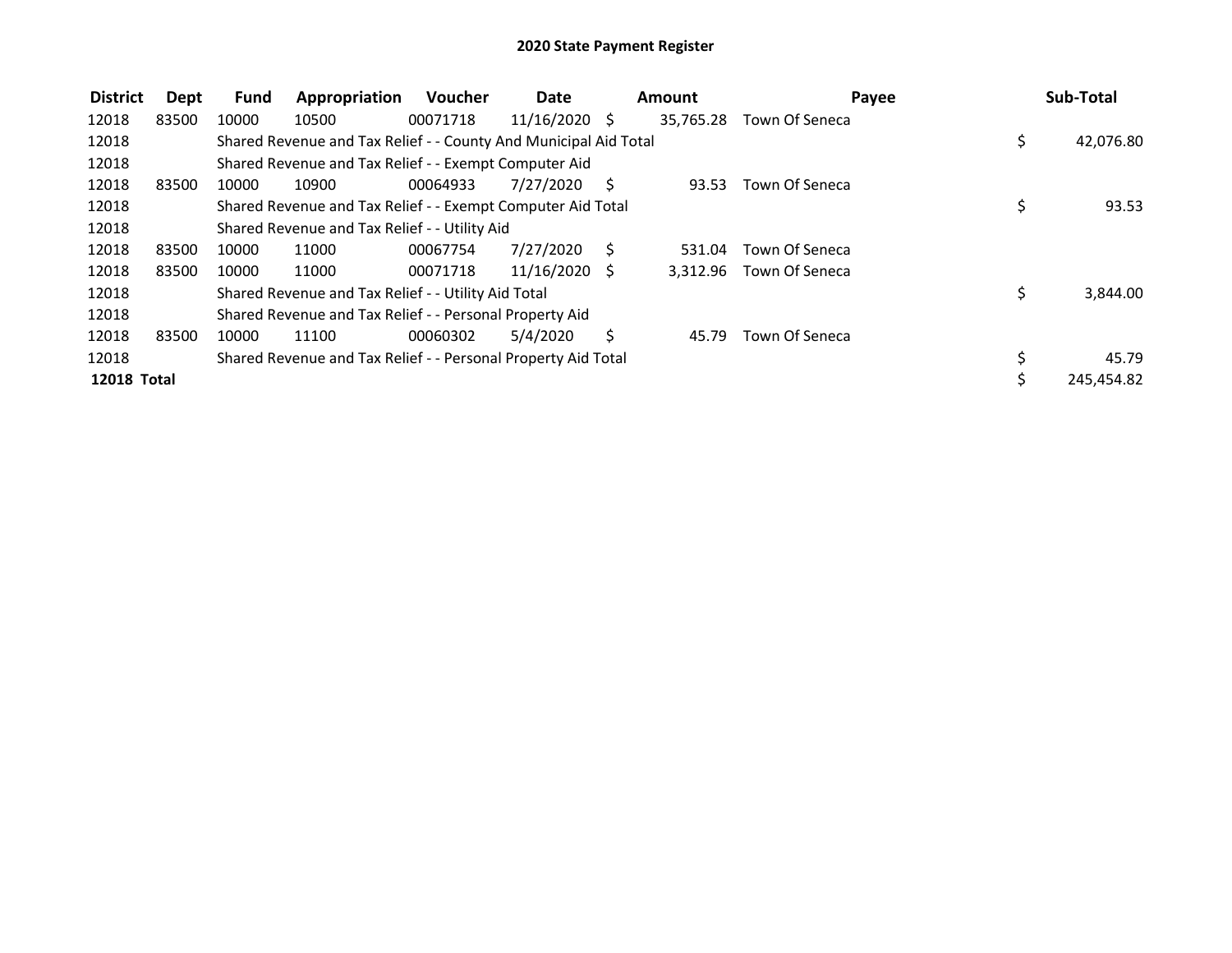| <b>District</b>    | Dept  | <b>Fund</b> | <b>Appropriation Voucher</b>                                       |          | <b>Date</b>   |      | <b>Amount</b> |                         | Payee | Sub-Total  |
|--------------------|-------|-------------|--------------------------------------------------------------------|----------|---------------|------|---------------|-------------------------|-------|------------|
| 12020              |       |             | Dept of Safety & Prof Services - - Fire Dues Distribution          |          |               |      |               |                         |       |            |
| 12020              | 16500 | 10000       | 22500                                                              | 00035862 | 7/20/2020     | \$   |               | 1,765.92 Town Of Utica  |       |            |
| 12020              |       |             | Dept of Safety & Prof Services - - Fire Dues Distribution Total    |          |               |      |               |                         | \$    | 1,765.92   |
| 12020              |       |             | Dept of Natural Resources - - Aids In Lieu Of Taxes - Gener        |          |               |      |               |                         |       |            |
| 12020              | 37000 | 10000       | 50300                                                              | 00387201 | 2/3/2020      | \$   |               | 466.59 Town Of Utica    |       |            |
| 12020              |       |             | Dept of Natural Resources - - Aids In Lieu Of Taxes - Gener Total  |          |               |      |               |                         | \$    | 466.59     |
| 12020              |       |             | Dept of Natural Resources - - Resaids - Cnty Forst, Cl & Mfl       |          |               |      |               |                         |       |            |
| 12020              | 37000 | 21200       | 57100                                                              | 00416910 | 6/18/2020     | - \$ |               | 814.24 Town Of Utica    |       |            |
| 12020              |       |             | Dept of Natural Resources - - Resaids - Cnty Forst, Cl & Mfl Total |          |               |      |               |                         | \$    | 814.24     |
| 12020              |       |             | Dept of Natural Resources - - Fin Asst For Responsible Units       |          |               |      |               |                         |       |            |
| 12020              | 37000 | 27400       | 67000                                                              | 00413494 | 5/29/2020     | - \$ |               | 549.05 Town Of Utica    |       |            |
| 12020              |       |             | Dept of Natural Resources - - Fin Asst For Responsible Units Total |          |               |      |               |                         | \$    | 549.05     |
| 12020              |       |             | WI Dept of Transportation - - Trns Aids To Mnc.-Sf                 |          |               |      |               |                         |       |            |
| 12020              | 39500 | 21100       | 19100                                                              | 00475800 | 1/6/2020      | \$   |               | 50,805.81 Town Of Utica |       |            |
| 12020              | 39500 | 21100       | 19100                                                              | 00505655 | 4/6/2020      | \$   |               | 50,805.81 Town Of Utica |       |            |
| 12020              | 39500 | 21100       | 19100                                                              | 00542647 | 7/6/2020      | \$   |               | 50,805.81 Town Of Utica |       |            |
| 12020              | 39500 | 21100       | 19100                                                              | 00585473 | 10/5/2020     | \$   |               | 50,805.81 Town Of Utica |       |            |
| 12020              |       |             | WI Dept of Transportation - - Trns Aids To Mnc.-Sf Total           |          |               |      |               |                         | \$    | 203,223.24 |
| 12020              |       |             | Shared Revenue and Tax Relief - - County And Municipal Aid         |          |               |      |               |                         |       |            |
| 12020              | 83500 | 10000       | 10500                                                              | 00067755 | 7/27/2020     | S    |               | 9,916.76 Town Of Utica  |       |            |
| 12020              | 83500 | 10000       | 10500                                                              | 00071719 | 11/16/2020 \$ |      |               | 56,194.96 Town Of Utica |       |            |
| 12020              |       |             | Shared Revenue and Tax Relief - - County And Municipal Aid Total   |          |               |      |               |                         | \$    | 66,111.72  |
| 12020              |       |             | Shared Revenue and Tax Relief - - Exempt Computer Aid              |          |               |      |               |                         |       |            |
| 12020              | 83500 | 10000       | 10900                                                              | 00064934 | 7/27/2020     | \$   | 2.08          | Town Of Utica           |       |            |
| 12020              |       |             | Shared Revenue and Tax Relief - - Exempt Computer Aid Total        |          |               |      |               |                         | \$    | 2.08       |
| 12020              |       |             | Shared Revenue and Tax Relief - - Utility Aid                      |          |               |      |               |                         |       |            |
| 12020              | 83500 | 10000       | 11000                                                              | 00067755 | 7/27/2020     | \$   | 172.84        | Town Of Utica           |       |            |
| 12020              | 83500 | 10000       | 11000                                                              | 00071719 | 11/16/2020    | \$   |               | 1,232.49 Town Of Utica  |       |            |
| 12020              |       |             | Shared Revenue and Tax Relief - - Utility Aid Total                |          |               |      |               |                         | \$    | 1,405.33   |
| 12020              |       |             | Shared Revenue and Tax Relief - - Personal Property Aid            |          |               |      |               |                         |       |            |
| 12020              | 83500 | 10000       | 11100                                                              | 00060303 | 5/4/2020      | \$   | 15.45         | Town Of Utica           |       |            |
| 12020              |       |             | Shared Revenue and Tax Relief - - Personal Property Aid Total      |          |               |      |               |                         | \$    | 15.45      |
| <b>12020 Total</b> |       |             |                                                                    |          |               |      |               |                         | \$    | 274,353.62 |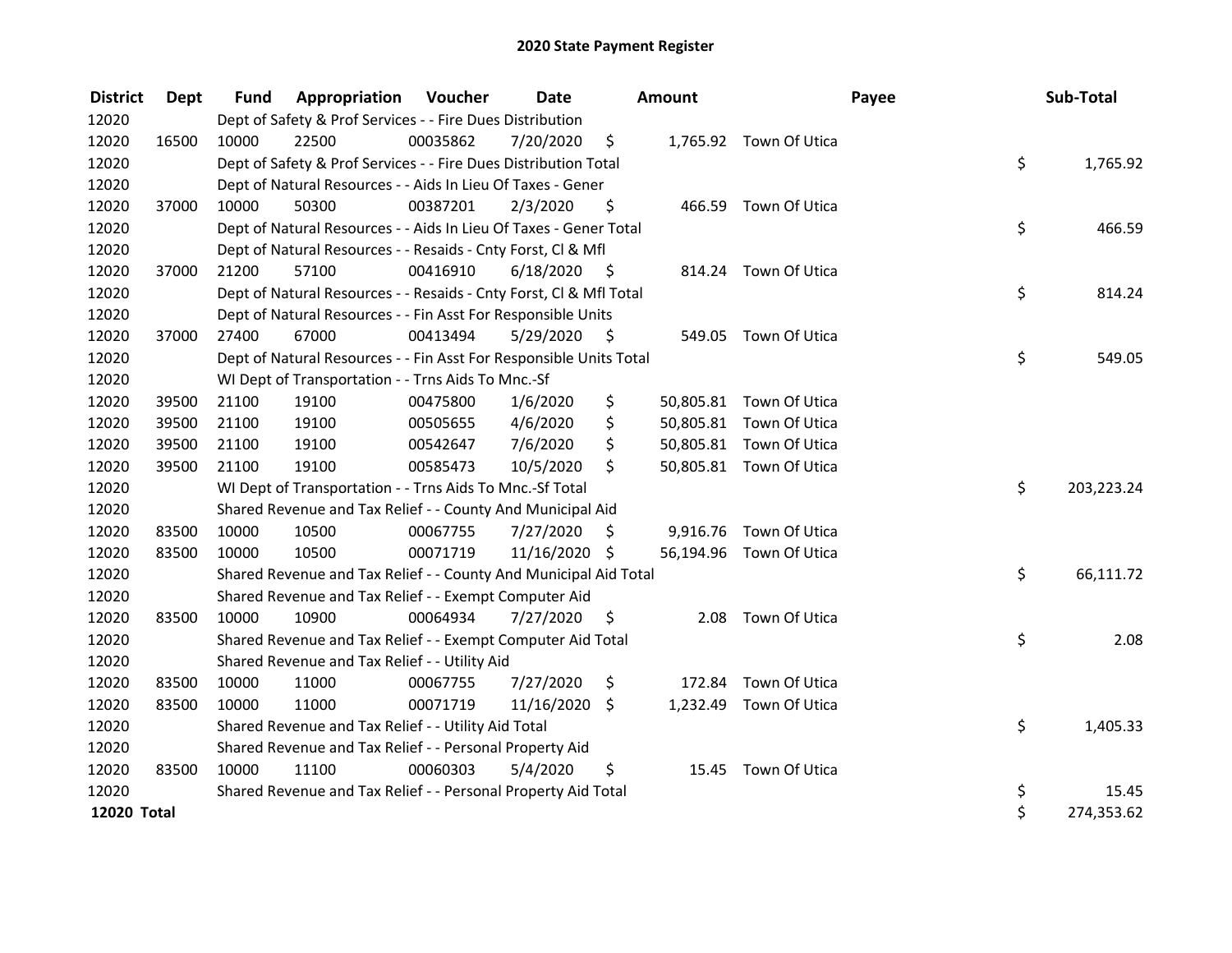| <b>District</b> | <b>Dept</b> | Fund  | Appropriation                                                       | Voucher  | <b>Date</b>   |      | Amount    | Payee                     | Sub-Total        |
|-----------------|-------------|-------|---------------------------------------------------------------------|----------|---------------|------|-----------|---------------------------|------------------|
| 12022           |             |       | Dept of Safety & Prof Services - - Fire Dues Distribution           |          |               |      |           |                           |                  |
| 12022           | 16500       | 10000 | 22500                                                               | 00035863 | 7/20/2020     | \$   |           | 1,069.37 Town Of Wauzeka  |                  |
| 12022           |             |       | Dept of Safety & Prof Services - - Fire Dues Distribution Total     |          |               |      |           |                           | \$<br>1,069.37   |
| 12022           |             |       | Dept of Natural Resources - - Aids In Lieu Of Taxes - Gener         |          |               |      |           |                           |                  |
| 12022           | 37000       | 10000 | 50300                                                               | 00387126 | 2/3/2020      | \$   |           | 1,307.98 Town Of Wauzeka  |                  |
| 12022           | 37000       | 10000 | 50300                                                               | 00387127 | 2/3/2020      | \$   |           | 13,848.28 Town Of Wauzeka |                  |
| 12022           | 37000       | 10000 | 50300                                                               | 00404553 | 4/21/2020     | \$   |           | 2,475.90 Town Of Wauzeka  |                  |
| 12022           |             |       | Dept of Natural Resources - - Aids In Lieu Of Taxes - Gener Total   |          |               |      |           |                           | \$<br>17,632.16  |
| 12022           |             |       | Dept of Natural Resources - - Resaids - Cnty Forst, Cl & Mfl        |          |               |      |           |                           |                  |
| 12022           | 37000       | 21200 | 57100                                                               | 00416911 | 6/18/2020     | - \$ |           | 499.72 Town Of Wauzeka    |                  |
| 12022           |             |       | Dept of Natural Resources - - Resaids - Cnty Forst, Cl & Mfl Total  |          |               |      |           |                           | \$<br>499.72     |
| 12022           |             |       | Dept of Natural Resources - - Fin Asst For Responsible Units        |          |               |      |           |                           |                  |
| 12022           | 37000       | 27400 | 67000                                                               | 00413376 | 5/29/2020     | -\$  |           | 308.99 Town Of Wauzeka    |                  |
| 12022           |             |       | Dept of Natural Resources - - Fin Asst For Responsible Units Total  |          |               |      |           |                           | \$<br>308.99     |
| 12022           |             |       | WI Dept of Transportation - - Trns Aids To Mnc.-Sf                  |          |               |      |           |                           |                  |
| 12022           | 39500       | 21100 | 19100                                                               | 00475801 | 1/6/2020      | \$   | 31,470.30 | Town Of Wauzeka           |                  |
| 12022           | 39500       | 21100 | 19100                                                               | 00505656 | 4/6/2020      | \$   | 31,470.30 | Town Of Wauzeka           |                  |
| 12022           | 39500       | 21100 | 19100                                                               | 00542648 | 7/6/2020      | \$   | 31,470.30 | Town Of Wauzeka           |                  |
| 12022           | 39500       | 21100 | 19100                                                               | 00585474 | 10/5/2020     | \$   |           | 31,470.30 Town Of Wauzeka |                  |
| 12022           |             |       | WI Dept of Transportation - - Trns Aids To Mnc.-Sf Total            |          |               |      |           |                           | \$<br>125,881.20 |
| 12022           |             |       | Department of Military Affairs - - Major Disaster Assist; Pif       |          |               |      |           |                           |                  |
| 12022           | 46500       | 27200 | 36500                                                               | 00085397 | 11/13/2020 \$ |      |           | 54,149.52 Town Of Wauzeka |                  |
| 12022           |             |       | Department of Military Affairs - - Major Disaster Assist; Pif Total |          |               |      |           |                           | \$<br>54,149.52  |
| 12022           |             |       | Shared Revenue and Tax Relief - - County And Municipal Aid          |          |               |      |           |                           |                  |
| 12022           | 83500       | 10000 | 10500                                                               | 00067756 | 7/27/2020     | S    |           | 6,916.66 Town Of Wauzeka  |                  |
| 12022           | 83500       | 10000 | 10500                                                               | 00071720 | 11/16/2020 \$ |      |           | 39,194.41 Town Of Wauzeka |                  |
| 12022           |             |       | Shared Revenue and Tax Relief - - County And Municipal Aid Total    |          |               |      |           |                           | \$<br>46,111.07  |
| 12022           |             |       | Shared Revenue and Tax Relief - - Exempt Computer Aid               |          |               |      |           |                           |                  |
| 12022           | 83500       | 10000 | 10900                                                               | 00064935 | 7/27/2020     | \$   | 10.40     | Town Of Wauzeka           |                  |
| 12022           |             |       | Shared Revenue and Tax Relief - - Exempt Computer Aid Total         |          |               |      |           |                           | \$<br>10.40      |
| 12022           |             |       | Shared Revenue and Tax Relief - - Utility Aid                       |          |               |      |           |                           |                  |
| 12022           | 83500       | 10000 | 11000                                                               | 00067756 | 7/27/2020     | \$   |           | 831.15 Town Of Wauzeka    |                  |
| 12022           | 83500       | 10000 | 11000                                                               | 00071720 | 11/16/2020    | \$   |           | 4,625.11 Town Of Wauzeka  |                  |
| 12022           |             |       | Shared Revenue and Tax Relief - - Utility Aid Total                 |          |               |      |           |                           | \$<br>5,456.26   |
| 12022           |             |       | Shared Revenue and Tax Relief - - Personal Property Aid             |          |               |      |           |                           |                  |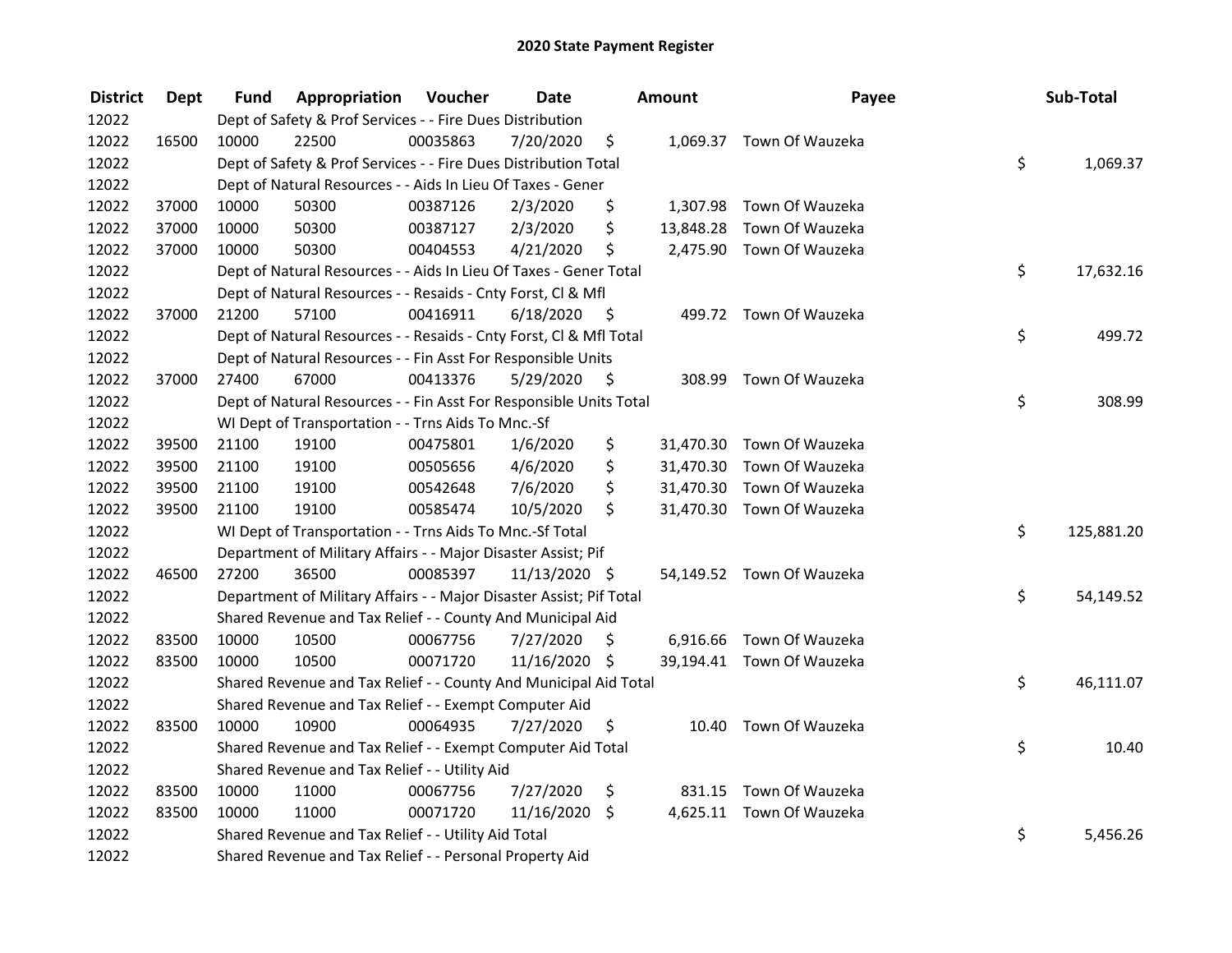| <b>District</b> | Dept  | Fund  | <b>Appropriation</b>                                          | Voucher  | Date     | Amount | Pavee                | Sub-Total  |
|-----------------|-------|-------|---------------------------------------------------------------|----------|----------|--------|----------------------|------------|
| 12022           | 83500 | 10000 | 11100                                                         | 00060304 | 5/4/2020 |        | 2.52 Town Of Wauzeka |            |
| 12022           |       |       | Shared Revenue and Tax Relief - - Personal Property Aid Total |          |          |        |                      | 2.52       |
| 12022 Total     |       |       |                                                               |          |          |        |                      | 251.121.21 |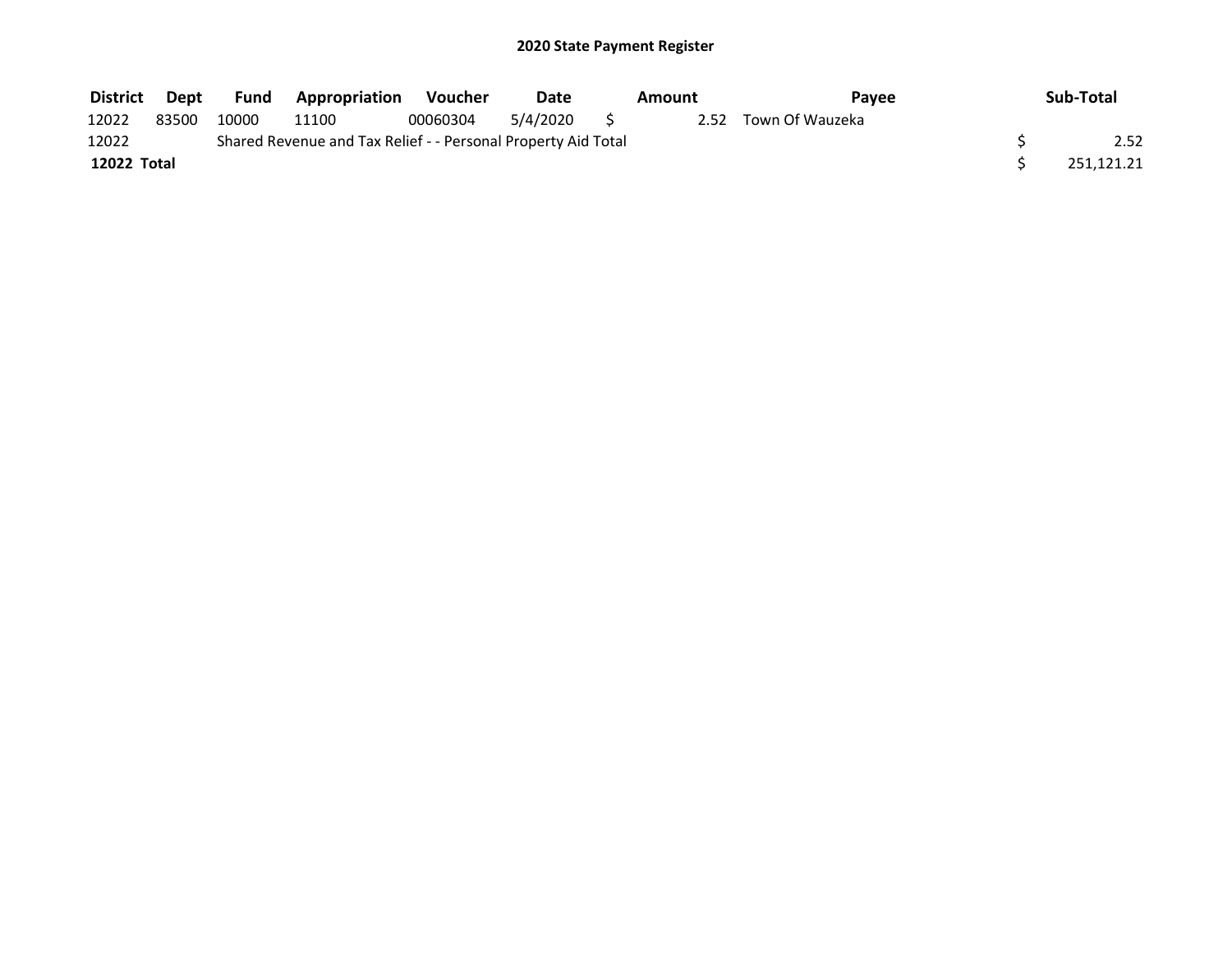| <b>District</b>    | <b>Dept</b> | <b>Fund</b> | Appropriation                                                      | <b>Voucher</b> | Date          |      | <b>Amount</b> | Payee                            | Sub-Total       |
|--------------------|-------------|-------------|--------------------------------------------------------------------|----------------|---------------|------|---------------|----------------------------------|-----------------|
| 12106              |             |             | Dept of Safety & Prof Services - - Fire Dues Distribution          |                |               |      |               |                                  |                 |
| 12106              | 16500       | 10000       | 22500                                                              | 00035864       | 7/20/2020     | \$   |               | 240.46 Village Of Bell Center    |                 |
| 12106              |             |             | Dept of Safety & Prof Services - - Fire Dues Distribution Total    |                |               |      |               |                                  | \$<br>240.46    |
| 12106              |             |             | Dept of Natural Resources - - Aids In Lieu Of Taxes - Gener        |                |               |      |               |                                  |                 |
| 12106              | 37000       | 10000       | 50300                                                              | 00387109       | 2/3/2020      | \$   |               | 8,014.67 Village Of Bell Center  |                 |
| 12106              |             |             | Dept of Natural Resources - - Aids In Lieu Of Taxes - Gener Total  |                |               |      |               |                                  | \$<br>8,014.67  |
| 12106              |             |             | Dept of Natural Resources - - Resaids - Cnty Forst, CI & Mfl       |                |               |      |               |                                  |                 |
| 12106              | 37000       | 21200       | 57100                                                              | 00416912       | 6/18/2020     | - \$ |               | 130.50 Village Of Bell Center    |                 |
| 12106              |             |             | Dept of Natural Resources - - Resaids - Cnty Forst, Cl & Mfl Total |                |               |      |               |                                  | \$<br>130.50    |
| 12106              |             |             | Dept of Natural Resources - - Fin Asst For Responsible Units       |                |               |      |               |                                  |                 |
| 12106              | 37000       | 27400       | 67000                                                              | 00413306       | 5/29/2020     | - \$ |               | 102.20 Village Of Bell Center    |                 |
| 12106              |             |             | Dept of Natural Resources - - Fin Asst For Responsible Units Total |                |               |      |               |                                  | \$<br>102.20    |
| 12106              |             |             | WI Dept of Transportation - - Trns Aids To Mnc.-Sf                 |                |               |      |               |                                  |                 |
| 12106              | 39500       | 21100       | 19100                                                              | 00475802       | 1/6/2020      | \$   | 3,842.99      | Village Of Bell Center           |                 |
| 12106              | 39500       | 21100       | 19100                                                              | 00505657       | 4/6/2020      | \$   | 3,842.99      | Village Of Bell Center           |                 |
| 12106              | 39500       | 21100       | 19100                                                              | 00542649       | 7/6/2020      | \$   | 3,842.99      | Village Of Bell Center           |                 |
| 12106              | 39500       | 21100       | 19100                                                              | 00585475       | 10/5/2020     | Ŝ.   | 3,843.00      | Village Of Bell Center           |                 |
| 12106              |             |             | WI Dept of Transportation - - Trns Aids To Mnc.-Sf Total           |                |               |      |               |                                  | \$<br>15,371.97 |
| 12106              |             |             | Elections Commission - - 2018 Hava Election Security               |                |               |      |               |                                  |                 |
| 12106              | 51000       | 22000       | 18200                                                              | 00004194       | 8/17/2020     | \$   |               | 256.10 Village Of Bell Center    |                 |
| 12106              |             |             | Elections Commission - - 2018 Hava Election Security Total         |                |               |      |               |                                  | \$<br>256.10    |
| 12106              |             |             | Shared Revenue and Tax Relief - - County And Municipal Aid         |                |               |      |               |                                  |                 |
| 12106              | 83500       | 10000       | 10500                                                              | 00067757       | 7/27/2020     | \$   |               | 4,294.15 Village Of Bell Center  |                 |
| 12106              | 83500       | 10000       | 10500                                                              | 00071721       | 11/16/2020 \$ |      |               | 24,333.49 Village Of Bell Center |                 |
| 12106              |             |             | Shared Revenue and Tax Relief - - County And Municipal Aid Total   |                |               |      |               |                                  | \$<br>28,627.64 |
| 12106              |             |             | Shared Revenue and Tax Relief - - Utility Aid                      |                |               |      |               |                                  |                 |
| 12106              | 83500       | 10000       | 11000                                                              | 00067757       | 7/27/2020     | \$   |               | 1,525.66 Village Of Bell Center  |                 |
| 12106              | 83500       | 10000       | 11000                                                              | 00071721       | 11/16/2020    | S.   | 8,868.03      | Village Of Bell Center           |                 |
| 12106              |             |             | Shared Revenue and Tax Relief - - Utility Aid Total                |                |               |      |               |                                  | \$<br>10,393.69 |
| <b>12106 Total</b> |             |             |                                                                    |                |               |      |               |                                  | \$<br>63,137.23 |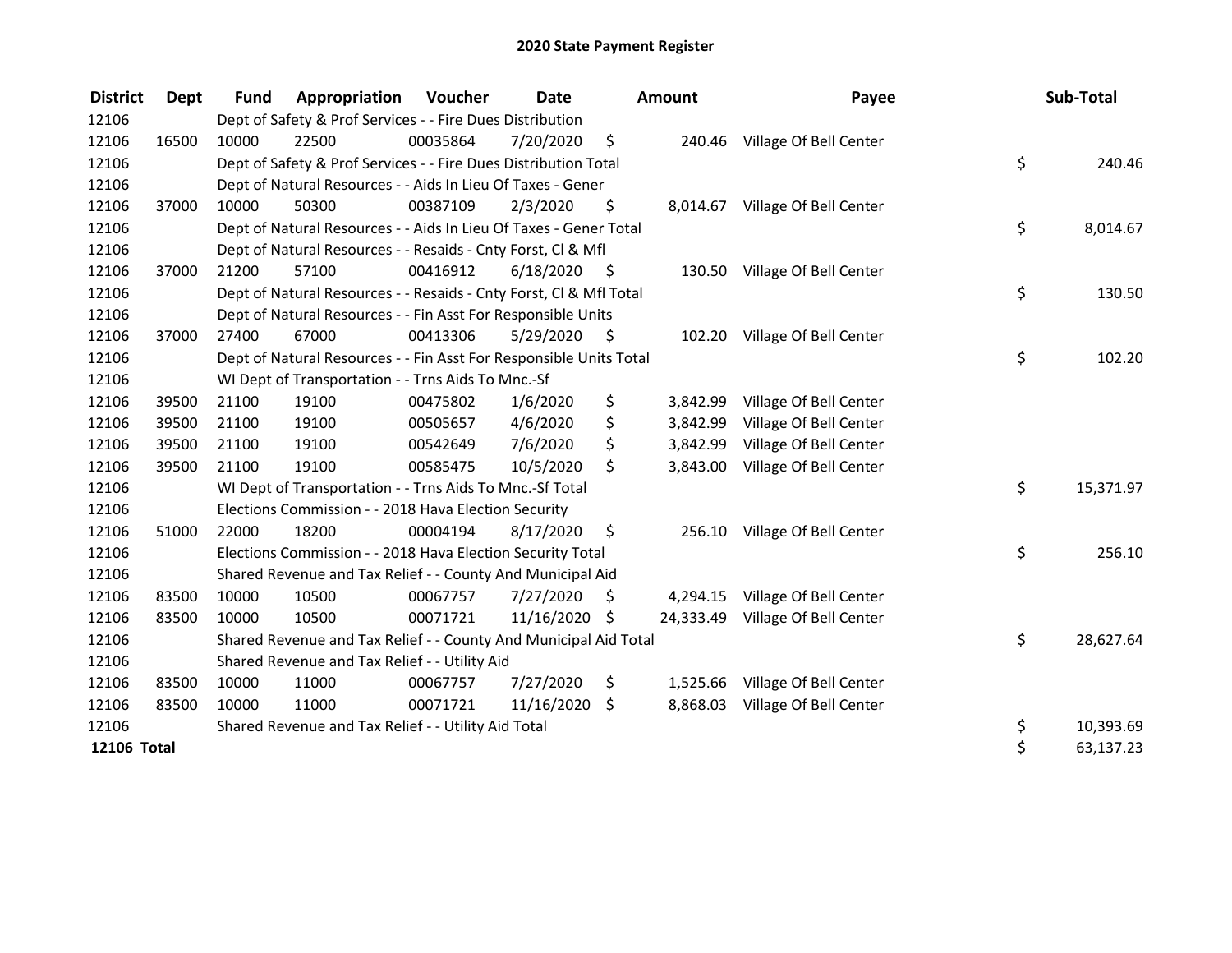| <b>District</b>    | Dept  | <b>Fund</b> | Appropriation                                                      | <b>Voucher</b> | Date          |     | <b>Amount</b> | Payee              | Sub-Total       |
|--------------------|-------|-------------|--------------------------------------------------------------------|----------------|---------------|-----|---------------|--------------------|-----------------|
| 12116              |       |             | Dept of Natural Resources - - Resaids - Cnty Forst, CI & Mfl       |                |               |     |               |                    |                 |
| 12116              | 37000 | 21200       | 57100                                                              | 00416913       | 6/18/2020     | - S | 1.51          | Village Of De Soto |                 |
| 12116              | 37000 | 21200       | 57100                                                              | 00417857       | 6/18/2020     | -S  | 12.25         | Village Of De Soto |                 |
| 12116              |       |             | Dept of Natural Resources - - Resaids - Cnty Forst, Cl & Mfl Total |                |               |     |               |                    | \$<br>13.76     |
| 12116              |       |             | WI Dept of Transportation - - Loc Rd Imp Prg St Fd                 |                |               |     |               |                    |                 |
| 12116              | 39500 | 21100       | 27800                                                              | 00634643       | 12/29/2020 \$ |     | 12,197.49     | Village Of De Soto |                 |
| 12116              |       |             | WI Dept of Transportation - - Loc Rd Imp Prg St Fd Total           |                |               |     |               |                    | \$<br>12,197.49 |
| 12116              |       |             | Shared Revenue and Tax Relief - - Personal Property Aid            |                |               |     |               |                    |                 |
| 12116              | 83500 | 10000       | 11100                                                              | 00060305       | 5/4/2020      | Ś.  | 3.49          | Village Of De Soto |                 |
| 12116              |       |             | Shared Revenue and Tax Relief - - Personal Property Aid Total      |                |               |     |               |                    | \$<br>3.49      |
| 12116              |       |             | Shared Revenue and Tax Relief - - Lottery & Gaming Credit          |                |               |     |               |                    |                 |
| 12116              | 83500 | 52100       | 36300                                                              | 00055231       | 3/23/2020     | - S | 444.00        | Village Of De Soto |                 |
| 12116              |       |             | Shared Revenue and Tax Relief - - Lottery & Gaming Credit Total    |                |               |     |               |                    | \$<br>444.00    |
| <b>12116 Total</b> |       |             |                                                                    |                |               |     |               |                    | \$<br>12,658.74 |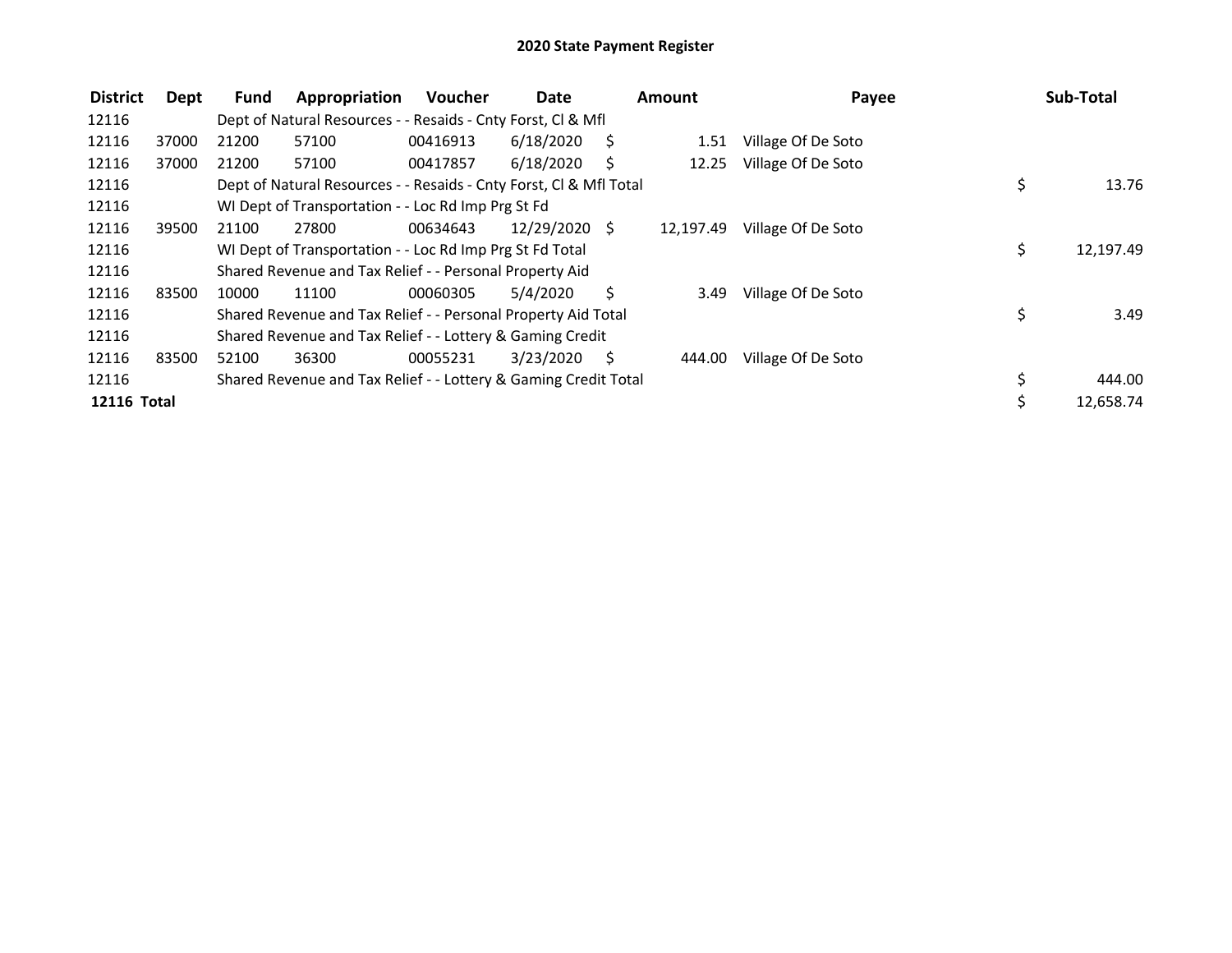| <b>District</b> | <b>Dept</b> | Fund  | Appropriation                                                         | Voucher  | <b>Date</b>   |      | <b>Amount</b> | Payee                        | Sub-Total       |
|-----------------|-------------|-------|-----------------------------------------------------------------------|----------|---------------|------|---------------|------------------------------|-----------------|
| 12121           |             |       | Dept of Safety & Prof Services - - Fire Dues Distribution             |          |               |      |               |                              |                 |
| 12121           | 16500       | 10000 | 22500                                                                 | 00035865 | 7/20/2020     | \$   |               | 792.08 Village Of Eastman    |                 |
| 12121           |             |       | Dept of Safety & Prof Services - - Fire Dues Distribution Total       |          |               |      |               |                              | \$<br>792.08    |
| 12121           |             |       | Dept of Natural Resources - - Resaids - Cnty Forst, Cl & Mfl          |          |               |      |               |                              |                 |
| 12121           | 37000       | 21200 | 57100                                                                 | 00416914 | 6/18/2020     | - \$ | 2.80          | Village Of Eastman           |                 |
| 12121           |             |       | Dept of Natural Resources - - Resaids - Cnty Forst, Cl & Mfl Total    |          |               |      |               |                              | \$<br>2.80      |
| 12121           |             |       | Dept of Natural Resources - - Fin Asst For Responsible Units          |          |               |      |               |                              |                 |
| 12121           | 37000       | 27400 | 67000                                                                 | 00413309 | 5/29/2020     | - \$ |               | 1,228.82 Village Of Eastman  |                 |
| 12121           |             |       | Dept of Natural Resources - - Fin Asst For Responsible Units Total    |          |               |      |               |                              | \$<br>1,228.82  |
| 12121           |             |       | WI Dept of Transportation - - Trns Aids To Mnc.-Sf                    |          |               |      |               |                              |                 |
| 12121           | 39500       | 21100 | 19100                                                                 | 00475803 | 1/6/2020      | \$   |               | 5,416.83 Village Of Eastman  |                 |
| 12121           | 39500       | 21100 | 19100                                                                 | 00505658 | 4/6/2020      | \$   |               | 5,416.83 Village Of Eastman  |                 |
| 12121           | 39500       | 21100 | 19100                                                                 | 00542650 | 7/6/2020      | \$   |               | 5,416.83 Village Of Eastman  |                 |
| 12121           | 39500       | 21100 | 19100                                                                 | 00585476 | 10/5/2020     | \$   |               | 5,416.83 Village Of Eastman  |                 |
| 12121           |             |       | WI Dept of Transportation - - Trns Aids To Mnc.-Sf Total              |          |               |      |               |                              | \$<br>21,667.32 |
| 12121           |             |       | Department of Administration - - Federal Aid                          |          |               |      |               |                              |                 |
| 12121           | 50500       | 10000 | 14200                                                                 | 00132100 | 11/13/2020 \$ |      | 1,277.72      | Village Of Eastman           |                 |
| 12121           | 50500       | 10000 | 14200                                                                 | 00134290 | 12/10/2020    | \$   | 6,018.28      | Village Of Eastman           |                 |
| 12121           | 50500       | 10000 | 14200                                                                 | 00136157 | 12/17/2020 \$ |      |               | 721.28 Village Of Eastman    |                 |
| 12121           |             |       | Department of Administration - - Federal Aid Total                    |          |               |      |               |                              | \$<br>8,017.28  |
| 12121           |             |       | Elections Commission - - 2018 Hava Election Security                  |          |               |      |               |                              |                 |
| 12121           | 51000       | 22000 | 18200                                                                 | 00003663 | 7/1/2020      | \$.  |               | 407.90 Village Of Eastman    |                 |
| 12121           |             |       | Elections Commission - - 2018 Hava Election Security Total            |          |               |      |               |                              | \$<br>407.90    |
| 12121           |             |       | Shared Revenue and Tax Relief - - Expenditure Restraint Program       |          |               |      |               |                              |                 |
| 12121           | 83500       | 10000 | 10100                                                                 | 00067758 | 7/27/2020     | S    |               | 1,767.16 Village Of Eastman  |                 |
| 12121           |             |       | Shared Revenue and Tax Relief - - Expenditure Restraint Program Total |          |               |      |               |                              | \$<br>1,767.16  |
| 12121           |             |       | Shared Revenue and Tax Relief - - County And Municipal Aid            |          |               |      |               |                              |                 |
| 12121           | 83500       | 10000 | 10500                                                                 | 00067758 | 7/27/2020     | \$   |               | 10,537.61 Village Of Eastman |                 |
| 12121           | 83500       | 10000 | 10500                                                                 | 00071722 | 11/16/2020 \$ |      |               | 59,713.13 Village Of Eastman |                 |
| 12121           |             |       | Shared Revenue and Tax Relief - - County And Municipal Aid Total      |          |               |      |               |                              | \$<br>70,250.74 |
| 12121           |             |       | Shared Revenue and Tax Relief - - Exempt Computer Aid                 |          |               |      |               |                              |                 |
| 12121           | 83500       | 10000 | 10900                                                                 | 00064936 | 7/27/2020     | \$   |               | 15.59 Village Of Eastman     |                 |
| 12121           |             |       | Shared Revenue and Tax Relief - - Exempt Computer Aid Total           |          |               |      |               |                              | \$<br>15.59     |
| 12121           |             |       | Shared Revenue and Tax Relief - - Personal Property Aid               |          |               |      |               |                              |                 |
| 12121           | 83500       | 10000 | 11100                                                                 | 00060306 | 5/4/2020      | \$   |               | 357.00 Village Of Eastman    |                 |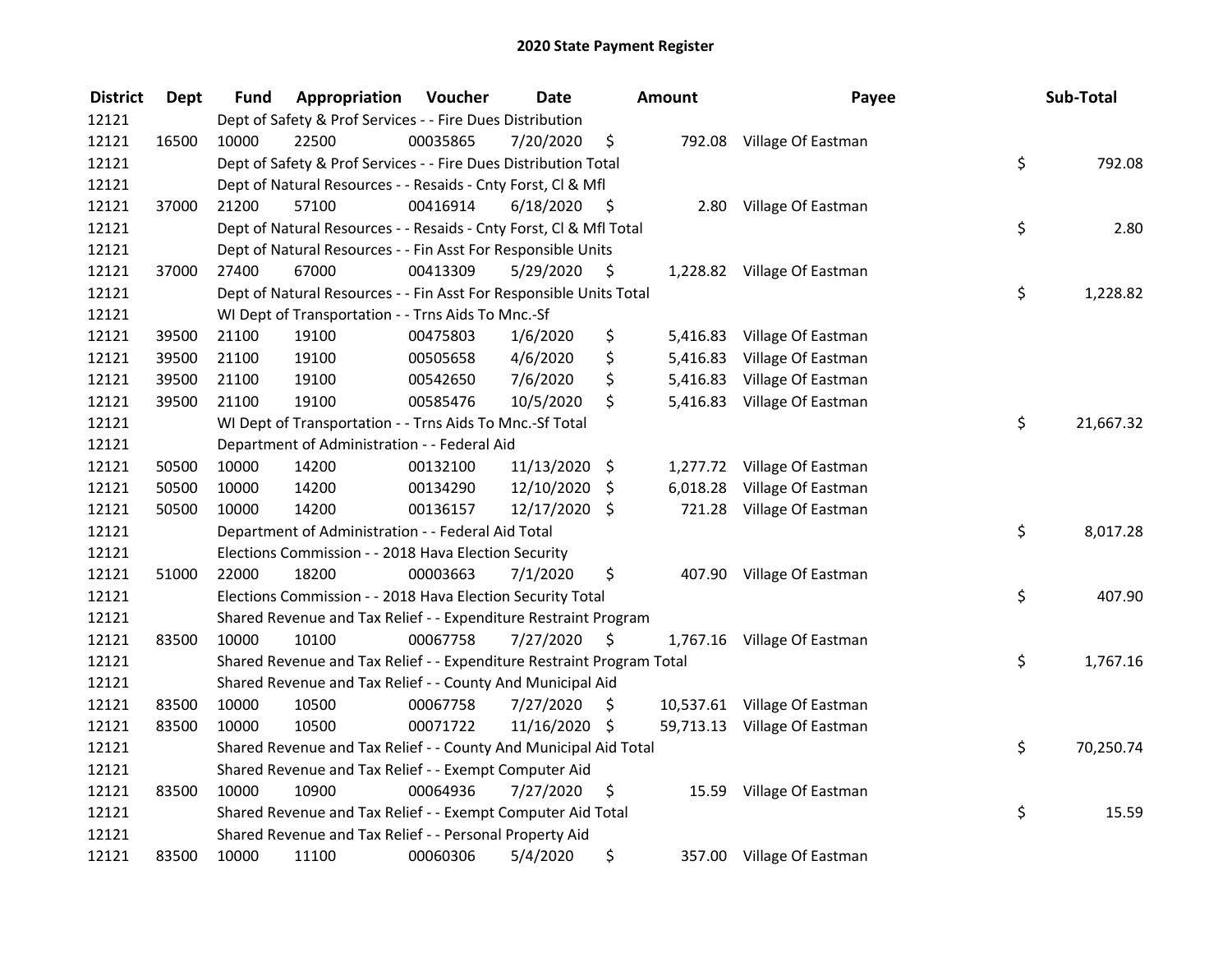| <b>District</b> | Dept | <b>Fund Appropriation</b>                                     | Voucher | <b>Date</b> | Amount | Payee | Sub-Total  |
|-----------------|------|---------------------------------------------------------------|---------|-------------|--------|-------|------------|
| 12121           |      | Shared Revenue and Tax Relief - - Personal Property Aid Total |         |             |        |       | 357.00     |
| 12121 Total     |      |                                                               |         |             |        |       | 104,506.69 |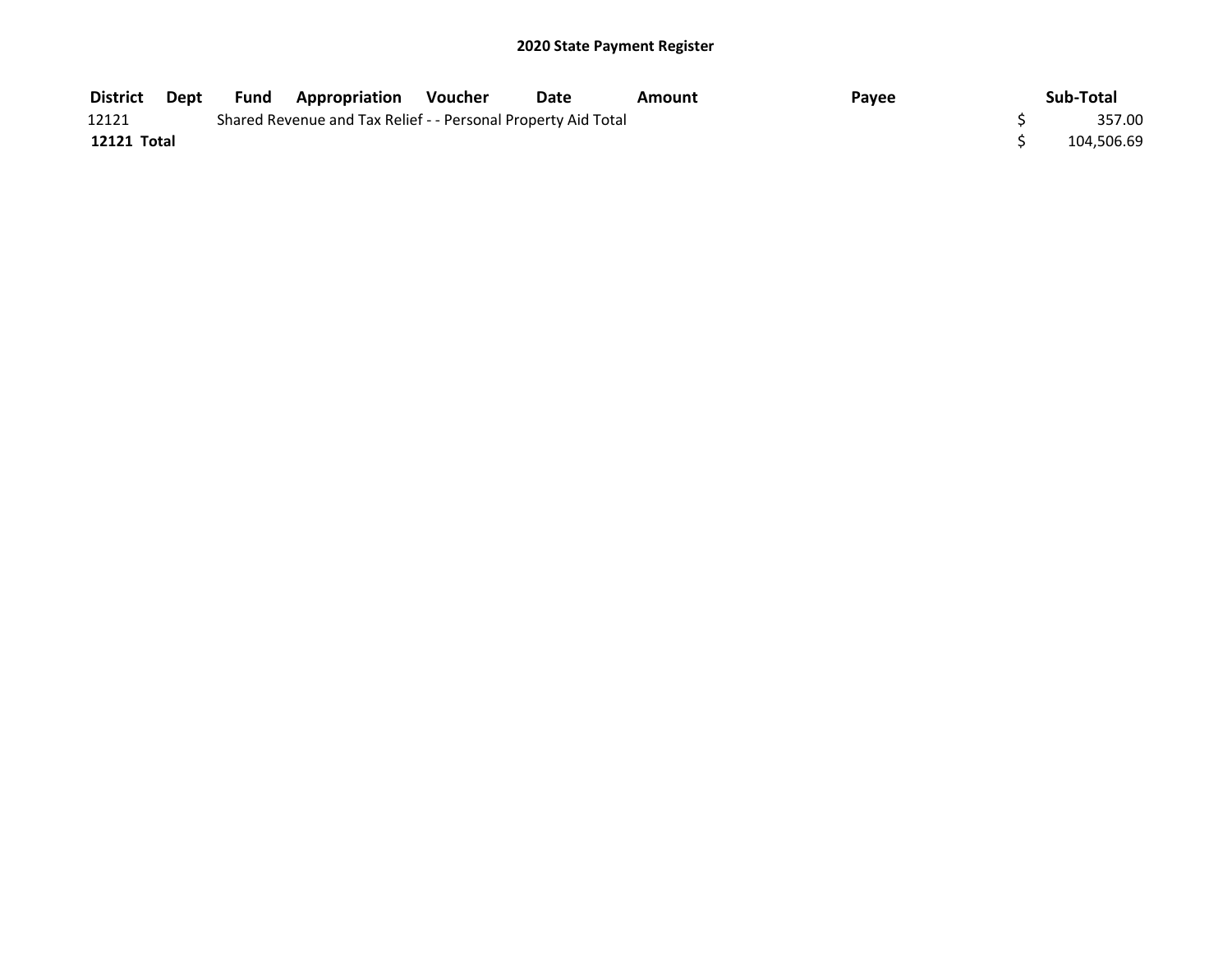| <b>District</b>    | <b>Dept</b> | <b>Fund</b> | Appropriation                                                           | Voucher  | <b>Date</b>   |      | Amount   | Payee                           | Sub-Total       |
|--------------------|-------------|-------------|-------------------------------------------------------------------------|----------|---------------|------|----------|---------------------------------|-----------------|
| 12126              |             |             | Dept of Safety & Prof Services - - Fire Dues Distribution               |          |               |      |          |                                 |                 |
| 12126              | 16500       | 10000       | 22500                                                                   | 00035866 | 7/20/2020     | \$   |          | 933.49 Village Of Ferryville    |                 |
| 12126              |             |             | Dept of Safety & Prof Services - - Fire Dues Distribution Total         |          |               |      |          |                                 | \$<br>933.49    |
| 12126              |             |             | Environmental Improvement Prog - - Clean Water Fund Program Finan       |          |               |      |          |                                 |                 |
| 12126              | 32000       | 57300       | 16300                                                                   | 00000263 | 2/20/2020     | \$   |          | 474.97 Village Of Ferryville    |                 |
| 12126              |             |             | Environmental Improvement Prog - - Clean Water Fund Program Finan Total |          |               |      |          |                                 | \$<br>474.97    |
| 12126              |             |             | Dept of Natural Resources - - Resaids - Cnty Forst, Cl & Mfl            |          |               |      |          |                                 |                 |
| 12126              | 37000       | 21200       | 57100                                                                   | 00416915 | 6/18/2020     | - \$ |          | 20.58 Village Of Ferryville     |                 |
| 12126              |             |             | Dept of Natural Resources - - Resaids - Cnty Forst, Cl & Mfl Total      |          |               |      |          |                                 | \$<br>20.58     |
| 12126              |             |             | Dept of Natural Resources - - Fin Asst For Responsible Units            |          |               |      |          |                                 |                 |
| 12126              | 37000       | 27400       | 67000                                                                   | 00413196 | 5/29/2020     | - \$ |          | 306.61 Village Of Ferryville    |                 |
| 12126              |             |             | Dept of Natural Resources - - Fin Asst For Responsible Units Total      |          |               |      |          |                                 | \$<br>306.61    |
| 12126              |             |             | WI Dept of Transportation - - Trns Aids To Mnc.-Sf                      |          |               |      |          |                                 |                 |
| 12126              | 39500       | 21100       | 19100                                                                   | 00475804 | 1/6/2020      | \$   |          | 5,733.55 Village Of Ferryville  |                 |
| 12126              | 39500       | 21100       | 19100                                                                   | 00505659 | 4/6/2020      | \$   | 5,733.55 | Village Of Ferryville           |                 |
| 12126              | 39500       | 21100       | 19100                                                                   | 00542651 | 7/6/2020      | \$   | 5,733.55 | Village Of Ferryville           |                 |
| 12126              | 39500       | 21100       | 19100                                                                   | 00585477 | 10/5/2020     | \$   |          | 5,733.58 Village Of Ferryville  |                 |
| 12126              |             |             | WI Dept of Transportation - - Trns Aids To Mnc.-Sf Total                |          |               |      |          |                                 | \$<br>22,934.23 |
| 12126              |             |             | Department of Administration - - Federal Aid                            |          |               |      |          |                                 |                 |
| 12126              | 50500       | 10000       | 14200                                                                   | 00126592 | 8/12/2020     | \$   | 355.00   | Village Of Ferryville           |                 |
| 12126              | 50500       | 10000       | 14200                                                                   | 00132101 | 11/13/2020    | \$   | 844.00   | Village Of Ferryville           |                 |
| 12126              |             |             | Department of Administration - - Federal Aid Total                      |          |               |      |          |                                 | \$<br>1,199.00  |
| 12126              |             |             | Shared Revenue and Tax Relief - - County And Municipal Aid              |          |               |      |          |                                 |                 |
| 12126              | 83500       | 10000       | 10500                                                                   | 00067759 | 7/27/2020     | \$   | 6,483.89 | Village Of Ferryville           |                 |
| 12126              | 83500       | 10000       | 10500                                                                   | 00071723 | 11/16/2020 \$ |      |          | 36,742.03 Village Of Ferryville |                 |
| 12126              |             |             | Shared Revenue and Tax Relief - - County And Municipal Aid Total        |          |               |      |          |                                 | \$<br>43,225.92 |
| 12126              |             |             | Shared Revenue and Tax Relief - - Exempt Computer Aid                   |          |               |      |          |                                 |                 |
| 12126              | 83500       | 10000       | 10900                                                                   | 00064937 | 7/27/2020     | \$   | 51.97    | Village Of Ferryville           |                 |
| 12126              | 83500       | 10000       | 10900                                                                   | 00066964 | 7/27/2020     | \$   |          | 157.51 Village Of Ferryville    |                 |
| 12126              |             |             | Shared Revenue and Tax Relief - - Exempt Computer Aid Total             |          |               |      |          |                                 | \$<br>209.48    |
| 12126              |             |             | Shared Revenue and Tax Relief - - Personal Property Aid                 |          |               |      |          |                                 |                 |
| 12126              | 83500       | 10000       | 11100                                                                   | 00060307 | 5/4/2020      | \$   | 107.04   | Village Of Ferryville           |                 |
| 12126              |             |             | Shared Revenue and Tax Relief - - Personal Property Aid Total           |          |               |      |          |                                 | \$<br>107.04    |
| <b>12126 Total</b> |             |             |                                                                         |          |               |      |          |                                 | \$<br>69,411.32 |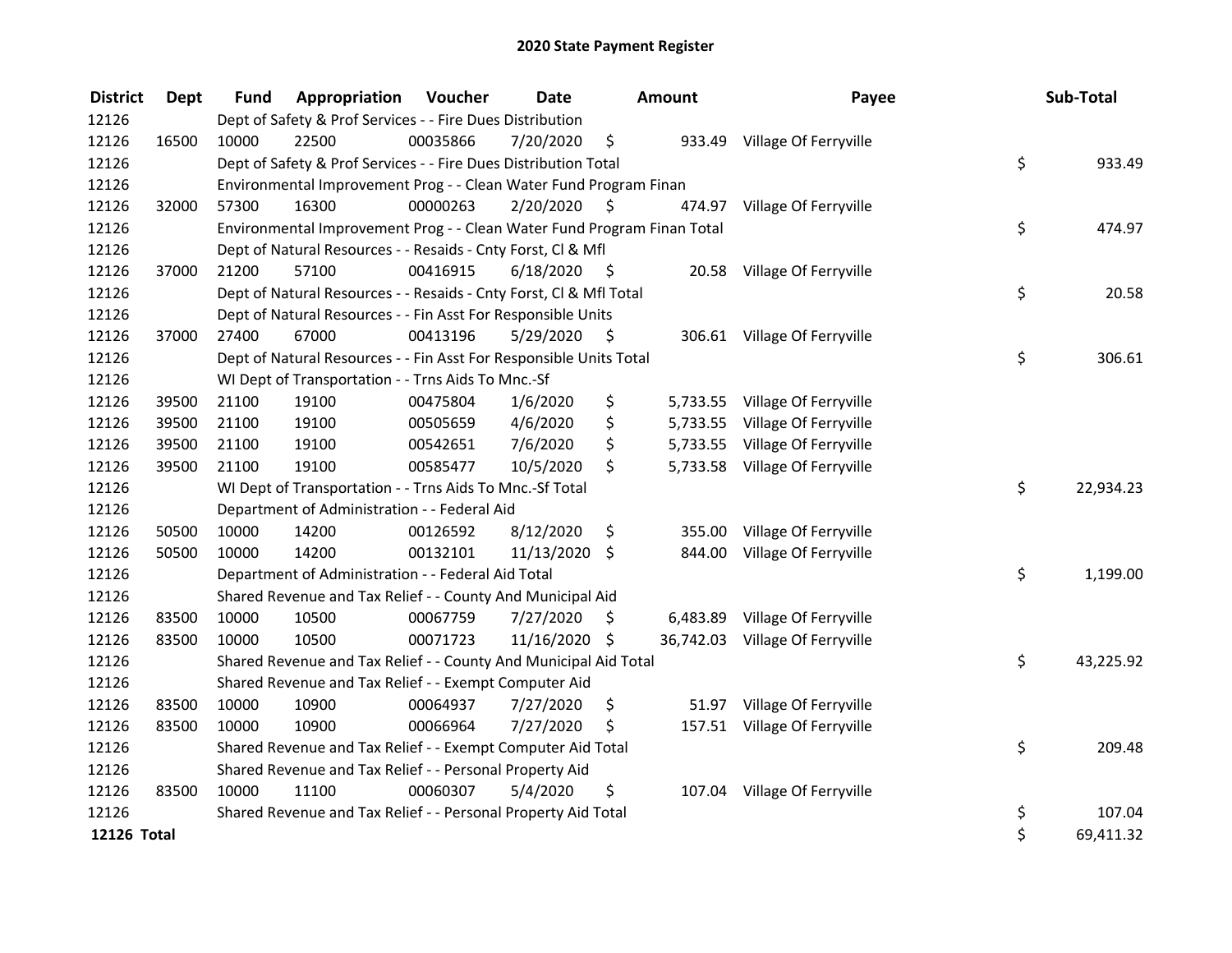| <b>District</b> | <b>Dept</b> | <b>Fund</b> | Appropriation                                                      | Voucher  | <b>Date</b>   |      | Amount    | Payee                           | Sub-Total       |
|-----------------|-------------|-------------|--------------------------------------------------------------------|----------|---------------|------|-----------|---------------------------------|-----------------|
| 12131           |             |             | Dept of Safety & Prof Services - - Fire Dues Distribution          |          |               |      |           |                                 |                 |
| 12131           | 16500       | 10000       | 22500                                                              | 00035867 | 7/17/2020     | \$   |           | 1,121.88 Village Of Gays Mills  |                 |
| 12131           |             |             | Dept of Safety & Prof Services - - Fire Dues Distribution Total    |          |               |      |           |                                 | \$<br>1,121.88  |
| 12131           |             |             | Dept of Natural Resources - - General Program Operations --        |          |               |      |           |                                 |                 |
| 12131           | 37000       | 21200       | 25400                                                              | 00416082 | 7/10/2020     | \$   | 270.00    | Village Of Gays Mills           |                 |
| 12131           | 37000       | 21200       | 25400                                                              | 00424249 | 7/14/2020     | \$   | 270.00    | Village Of Gays Mills           |                 |
| 12131           | 37000       | 21200       | 25400                                                              | 00424547 | 7/15/2020     | \$   | 136.75    | Village Of Gays Mills           |                 |
| 12131           |             |             | Dept of Natural Resources - - General Program Operations -- Total  |          |               |      |           |                                 | \$<br>676.75    |
| 12131           |             |             | Dept of Natural Resources - - Resaids - Cnty Forst, Cl & Mfl       |          |               |      |           |                                 |                 |
| 12131           | 37000       | 21200       | 57100                                                              | 00416916 | 6/18/2020     | - \$ |           | 90.79 Village Of Gays Mills     |                 |
| 12131           |             |             | Dept of Natural Resources - - Resaids - Cnty Forst, Cl & Mfl Total |          |               |      |           |                                 | \$<br>90.79     |
| 12131           |             |             | Dept of Natural Resources - - Resaids - Urban Forestry Grant       |          |               |      |           |                                 |                 |
| 12131           | 37000       | 21200       | 58700                                                              | 00454334 | 12/29/2020 \$ |      |           | 21,011.00 Village Of Gays Mills |                 |
| 12131           |             |             | Dept of Natural Resources - - Resaids - Urban Forestry Grant Total |          |               |      |           |                                 | \$<br>21,011.00 |
| 12131           |             |             | Dept of Natural Resources - - Ea - Urban Nonpoint Source           |          |               |      |           |                                 |                 |
| 12131           | 37000       | 27400       | 65800                                                              | 00426087 | 7/23/2020     | \$   | 5,062.00  | Village Of Gays Mills           |                 |
| 12131           | 37000       | 27400       | 65800                                                              | 00434360 | 9/9/2020      | \$   | 1,875.00  | Village Of Gays Mills           |                 |
| 12131           | 37000       | 27400       | 65800                                                              | 00448243 | 11/20/2020 \$ |      | 375.00    | Village Of Gays Mills           |                 |
| 12131           |             |             | Dept of Natural Resources - - Ea - Urban Nonpoint Source Total     |          |               |      |           |                                 | \$<br>7,312.00  |
| 12131           |             |             | Dept of Natural Resources - - Fin Asst For Responsible Units       |          |               |      |           |                                 |                 |
| 12131           | 37000       | 27400       | 67000                                                              | 00412535 | 5/29/2020     | - \$ |           | 2,127.26 Village Of Gays Mills  |                 |
| 12131           |             |             | Dept of Natural Resources - - Fin Asst For Responsible Units Total |          |               |      |           |                                 | \$<br>2,127.26  |
| 12131           |             |             | Dept of Natural Resources - - Urban Nonpoint Source Cost-Sha       |          |               |      |           |                                 |                 |
| 12131           | 37000       | 36300       | TH100                                                              | 00426093 | 7/23/2020     | \$   |           | 39,839.07 Village Of Gays Mills |                 |
| 12131           | 37000       | 36300       | TH100                                                              | 00434359 | 9/9/2020      | \$   | 22,809.88 | Village Of Gays Mills           |                 |
| 12131           | 37000       | 36300       | TH100                                                              | 00448245 | 11/20/2020    | \$   | 1,370.00  | Village Of Gays Mills           |                 |
| 12131           |             |             | Dept of Natural Resources - - Urban Nonpoint Source Cost-Sha Total |          |               |      |           |                                 | \$<br>64,018.95 |
| 12131           |             |             | WI Dept of Transportation - - Trns Aids To Mnc.-Sf                 |          |               |      |           |                                 |                 |
| 12131           | 39500       | 21100       | 19100                                                              | 00475805 | 1/6/2020      | \$   |           | 18,220.12 Village Of Gays Mills |                 |
| 12131           | 39500       | 21100       | 19100                                                              | 00505660 | 4/6/2020      | \$   |           | 18,220.12 Village Of Gays Mills |                 |
| 12131           | 39500       | 21100       | 19100                                                              | 00542652 | 7/6/2020      | \$   |           | 18,220.12 Village Of Gays Mills |                 |
| 12131           | 39500       | 21100       | 19100                                                              | 00585478 | 10/5/2020     | \$   |           | 18,220.12 Village Of Gays Mills |                 |
| 12131           |             |             | WI Dept of Transportation - - Trns Aids To Mnc.-Sf Total           |          |               |      |           |                                 | \$<br>72,880.48 |
| 12131           |             |             | Department of Military Affairs - - Disaster Recovery Aid           |          |               |      |           |                                 |                 |
| 12131           | 46500       | 10000       | 30500                                                              | 00070679 | 1/9/2020      | \$   |           | 7,281.87 Village Of Gays Mills  |                 |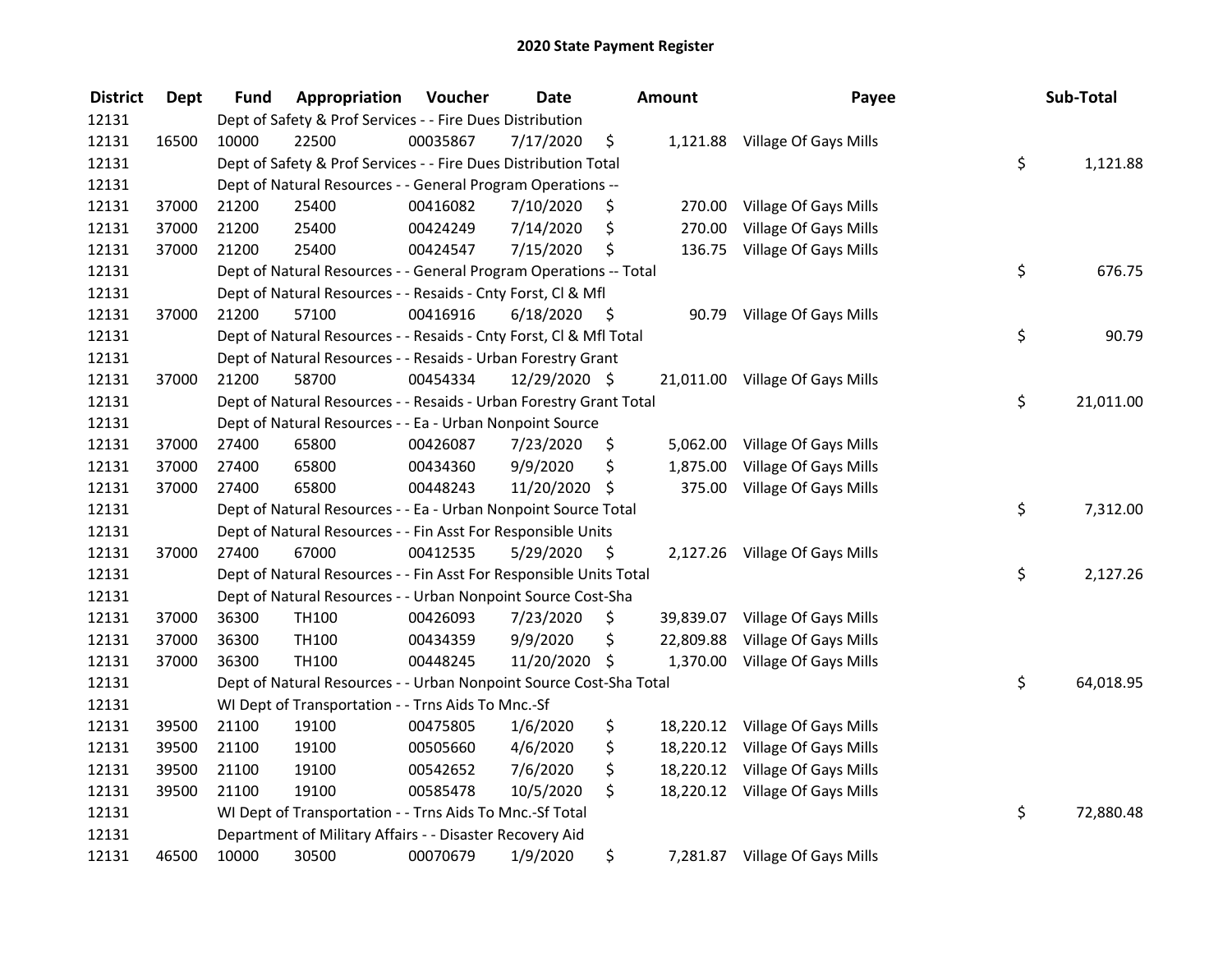| <b>District</b>    | <b>Dept</b> | <b>Fund</b> | Appropriation                                                          | Voucher  | <b>Date</b>   |      | Amount    | Payee                            | Sub-Total        |
|--------------------|-------------|-------------|------------------------------------------------------------------------|----------|---------------|------|-----------|----------------------------------|------------------|
| 12131              | 46500       | 10000       | 30500                                                                  | 00083683 | 9/28/2020     | \$   |           | 6,171.22 Village Of Gays Mills   |                  |
| 12131              | 46500       | 10000       | 30500                                                                  | 00085994 | 11/24/2020 \$ |      |           | 136.25 Village Of Gays Mills     |                  |
| 12131              |             |             | Department of Military Affairs - - Disaster Recovery Aid Total         |          |               |      |           |                                  | \$<br>13,589.34  |
| 12131              |             |             | Department of Military Affairs - - Federal Aid, Local Assistance       |          |               |      |           |                                  |                  |
| 12131              | 46500       | 10000       | 34200                                                                  | 00070679 | 1/9/2020      | \$   |           | 21,845.62 Village Of Gays Mills  |                  |
| 12131              | 46500       | 10000       | 34200                                                                  | 00077147 | 4/30/2020     | \$   | 79,955.88 | Village Of Gays Mills            |                  |
| 12131              | 46500       | 10000       | 34200                                                                  | 00083683 | 9/28/2020     | \$   |           | 18,513.66 Village Of Gays Mills  |                  |
| 12131              | 46500       | 10000       | 34200                                                                  | 00085994 | 11/24/2020 \$ |      |           | 2,058.75 Village Of Gays Mills   |                  |
| 12131              |             |             | Department of Military Affairs - - Federal Aid, Local Assistance Total |          |               |      |           |                                  | \$<br>122,373.91 |
| 12131              |             |             | Elections Commission - - 2018 Hava Election Security                   |          |               |      |           |                                  |                  |
| 12131              | 51000       | 22000       | 18200                                                                  | 00003868 | 7/15/2020     | - \$ | 498.10    | Village Of Gays Mills            |                  |
| 12131              |             |             | Elections Commission - - 2018 Hava Election Security Total             |          |               |      |           |                                  | \$<br>498.10     |
| 12131              |             |             | Shared Revenue and Tax Relief - - Expenditure Restraint Program        |          |               |      |           |                                  |                  |
| 12131              | 83500       | 10000       | 10100                                                                  | 00067760 | 7/27/2020     | S    |           | 1,301.73 Village Of Gays Mills   |                  |
| 12131              |             |             | Shared Revenue and Tax Relief - - Expenditure Restraint Program Total  |          |               |      |           |                                  | \$<br>1,301.73   |
| 12131              |             |             | Shared Revenue and Tax Relief - - County And Municipal Aid             |          |               |      |           |                                  |                  |
| 12131              | 83500       | 10000       | 10500                                                                  | 00067760 | 7/27/2020     | \$   |           | 32,394.06 Village Of Gays Mills  |                  |
| 12131              | 83500       | 10000       | 10500                                                                  | 00071724 | 11/16/2020 \$ |      |           | 183,566.34 Village Of Gays Mills |                  |
| 12131              |             |             | Shared Revenue and Tax Relief - - County And Municipal Aid Total       |          |               |      |           |                                  | \$<br>215,960.40 |
| 12131              |             |             | Shared Revenue and Tax Relief - - Exempt Computer Aid                  |          |               |      |           |                                  |                  |
| 12131              | 83500       | 10000       | 10900                                                                  | 00064938 | 7/27/2020     | \$   | 138.23    | Village Of Gays Mills            |                  |
| 12131              | 83500       | 10000       | 10900                                                                  | 00066965 | 7/27/2020     | \$   |           | 3,556.31 Village Of Gays Mills   |                  |
| 12131              |             |             | Shared Revenue and Tax Relief - - Exempt Computer Aid Total            |          |               |      |           |                                  | \$<br>3,694.54   |
| 12131              |             |             | Shared Revenue and Tax Relief - - Utility Aid                          |          |               |      |           |                                  |                  |
| 12131              | 83500       | 10000       | 11000                                                                  | 00067760 | 7/27/2020     | \$   | 527.44    | Village Of Gays Mills            |                  |
| 12131              | 83500       | 10000       | 11000                                                                  | 00071724 | 11/16/2020 \$ |      |           | 3,149.17 Village Of Gays Mills   |                  |
| 12131              |             |             | Shared Revenue and Tax Relief - - Utility Aid Total                    |          |               |      |           |                                  | \$<br>3,676.61   |
| 12131              |             |             | Shared Revenue and Tax Relief - - Personal Property Aid                |          |               |      |           |                                  |                  |
| 12131              | 83500       | 10000       | 11100                                                                  | 00060308 | 5/4/2020      | \$   |           | 82.02 Village Of Gays Mills      |                  |
| 12131              |             |             | Shared Revenue and Tax Relief - - Personal Property Aid Total          |          |               |      |           |                                  | \$<br>82.02      |
| 12131              |             |             | Shared Revenue and Tax Relief - - Lottery & Gaming Credit              |          |               |      |           |                                  |                  |
| 12131              | 83500       | 52100       | 36300                                                                  | 00055232 | 3/23/2020     | - \$ |           | 684.26 Village Of Gays Mills     |                  |
| 12131              |             |             | Shared Revenue and Tax Relief - - Lottery & Gaming Credit Total        |          |               |      |           |                                  | \$<br>684.26     |
| <b>12131 Total</b> |             |             |                                                                        |          |               |      |           |                                  | \$<br>531,100.02 |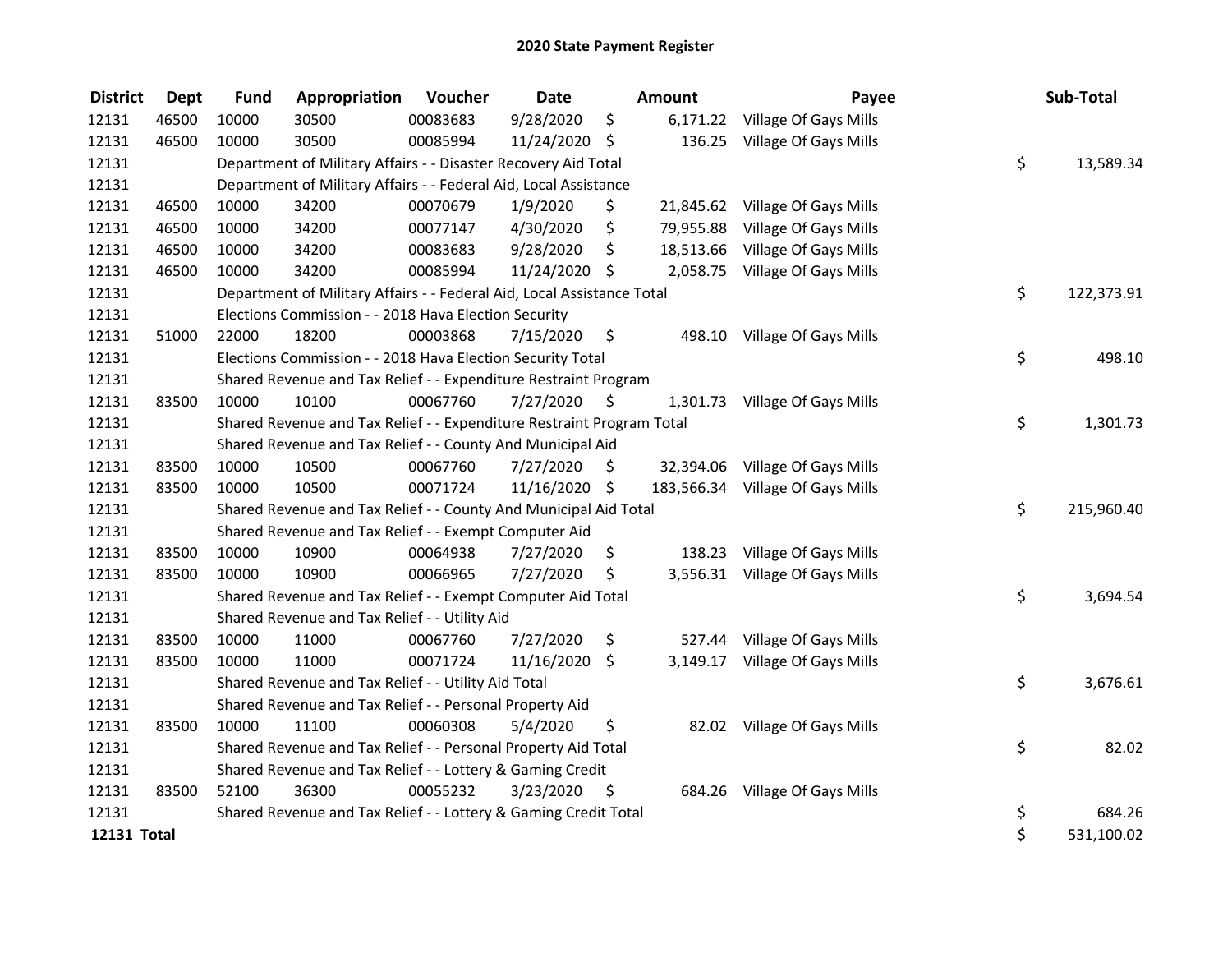| <b>District</b> | Dept  | <b>Fund</b> | Appropriation                                                      | Voucher  | <b>Date</b>   |      | <b>Amount</b> | Payee                         | Sub-Total       |
|-----------------|-------|-------------|--------------------------------------------------------------------|----------|---------------|------|---------------|-------------------------------|-----------------|
| 12146           |       |             | Dept of Safety & Prof Services - - Fire Dues Distribution          |          |               |      |               |                               |                 |
| 12146           | 16500 | 10000       | 22500                                                              | 00035868 | 7/20/2020     | \$   |               | 412.55 Village Of Lynxville   |                 |
| 12146           |       |             | Dept of Safety & Prof Services - - Fire Dues Distribution Total    |          |               |      |               |                               | \$<br>412.55    |
| 12146           |       |             | Dept of Natural Resources - - Resaids - Cnty Forst, Cl & Mfl       |          |               |      |               |                               |                 |
| 12146           | 37000 | 21200       | 57100                                                              | 00416917 | 6/18/2020     | - \$ | 8.06          | Village Of Lynxville          |                 |
| 12146           |       |             | Dept of Natural Resources - - Resaids - Cnty Forst, Cl & Mfl Total |          |               |      |               |                               | \$<br>8.06      |
| 12146           |       |             | Dept of Natural Resources - - Fin Asst For Responsible Units       |          |               |      |               |                               |                 |
| 12146           | 37000 | 27400       | 67000                                                              | 00413412 | 5/29/2020     | - \$ |               | 618.77 Village Of Lynxville   |                 |
| 12146           |       |             | Dept of Natural Resources - - Fin Asst For Responsible Units Total |          |               |      |               |                               | \$<br>618.77    |
| 12146           |       |             | WI Dept of Transportation - - Trns Aids To Mnc.-Sf                 |          |               |      |               |                               |                 |
| 12146           | 39500 | 21100       | 19100                                                              | 00475806 | 1/6/2020      | \$   | 2,509.74      | Village Of Lynxville          |                 |
| 12146           | 39500 | 21100       | 19100                                                              | 00505661 | 4/6/2020      | \$   | 2,509.74      | Village Of Lynxville          |                 |
| 12146           | 39500 | 21100       | 19100                                                              | 00542653 | 7/6/2020      | \$   |               | 2,509.74 Village Of Lynxville |                 |
| 12146           | 39500 | 21100       | 19100                                                              | 00585479 | 10/5/2020     | \$   |               | 2,509.74 Village Of Lynxville |                 |
| 12146           |       |             | WI Dept of Transportation - - Trns Aids To Mnc.-Sf Total           |          |               |      |               |                               | \$<br>10,038.96 |
| 12146           |       |             | Department of Administration - - Federal Aid                       |          |               |      |               |                               |                 |
| 12146           | 50500 | 10000       | 14200                                                              | 00132102 | 11/13/2020 \$ |      |               | 5,000.00 Village Of Lynxville |                 |
| 12146           |       |             | Department of Administration - - Federal Aid Total                 |          |               |      |               |                               | \$<br>5,000.00  |
| 12146           |       |             | Elections Commission - - 2018 Hava Election Security               |          |               |      |               |                               |                 |
| 12146           | 51000 | 22000       | 18200                                                              | 00003493 | 6/30/2020     | \$   | 290.20        | Village Of Lynxville          |                 |
| 12146           |       |             | Elections Commission - - 2018 Hava Election Security Total         |          |               |      |               |                               | \$<br>290.20    |
| 12146           |       |             | Shared Revenue and Tax Relief - - County And Municipal Aid         |          |               |      |               |                               |                 |
| 12146           | 83500 | 10000       | 10500                                                              | 00067761 | 7/27/2020     | \$   | 5,491.07      | Village Of Lynxville          |                 |
| 12146           | 83500 | 10000       | 10500                                                              | 00071725 | 11/16/2020 \$ |      | 31,116.06     | Village Of Lynxville          |                 |
| 12146           |       |             | Shared Revenue and Tax Relief - - County And Municipal Aid Total   |          |               |      |               |                               | \$<br>36,607.13 |
| 12146           |       |             | Shared Revenue and Tax Relief - - Exempt Computer Aid              |          |               |      |               |                               |                 |
| 12146           | 83500 | 10000       | 10900                                                              | 00064939 | 7/27/2020     | S    | 12.47         | Village Of Lynxville          |                 |
| 12146           |       |             | Shared Revenue and Tax Relief - - Exempt Computer Aid Total        |          |               |      |               |                               | \$<br>12.47     |
| 12146           |       |             | Shared Revenue and Tax Relief - - Personal Property Aid            |          |               |      |               |                               |                 |
| 12146           | 83500 | 10000       | 11100                                                              | 00060309 | 5/4/2020      | \$   |               | 124.75 Village Of Lynxville   |                 |
| 12146           |       |             | Shared Revenue and Tax Relief - - Personal Property Aid Total      |          |               |      |               |                               | \$<br>124.75    |
| 12146 Total     |       |             |                                                                    |          |               |      |               |                               | \$<br>53,112.89 |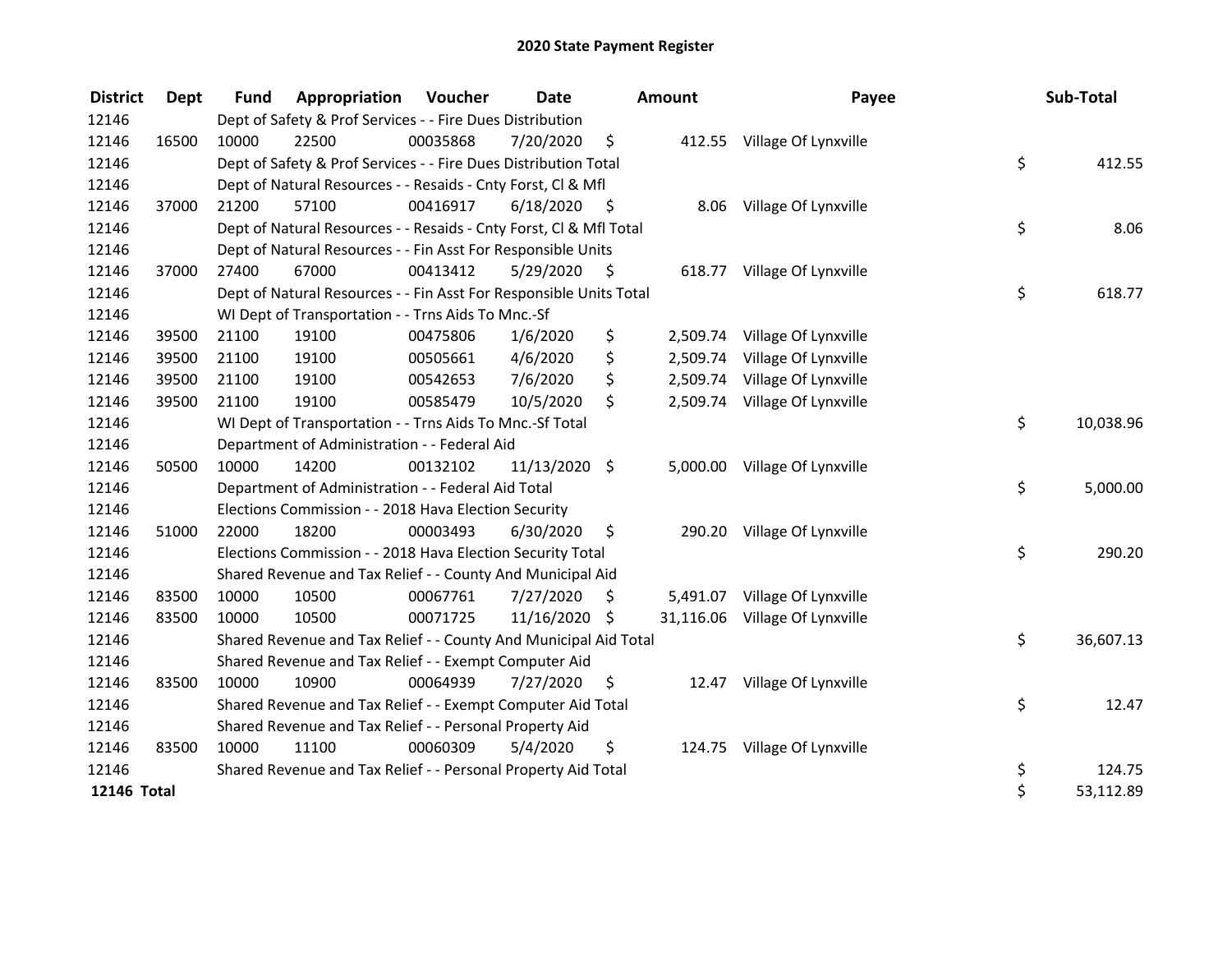| <b>District</b> | Dept  | <b>Fund</b> | Appropriation                                                      | Voucher  | <b>Date</b> |      | <b>Amount</b> | Payee                     | Sub-Total       |
|-----------------|-------|-------------|--------------------------------------------------------------------|----------|-------------|------|---------------|---------------------------|-----------------|
| 12151           |       |             | Dept of Safety & Prof Services - - Fire Dues Distribution          |          |             |      |               |                           |                 |
| 12151           | 16500 | 10000       | 22500                                                              | 00035869 | 7/20/2020   | \$   | 332.61        | Village Of Mount Sterling |                 |
| 12151           |       |             | Dept of Safety & Prof Services - - Fire Dues Distribution Total    |          |             |      |               |                           | \$<br>332.61    |
| 12151           |       |             | Dept of Natural Resources - - Fin Asst For Responsible Units       |          |             |      |               |                           |                 |
| 12151           | 37000 | 27400       | 67000                                                              | 00412806 | 5/29/2020   | - \$ | 535.58        | Village Of Mount Sterling |                 |
| 12151           |       |             | Dept of Natural Resources - - Fin Asst For Responsible Units Total |          |             |      |               |                           | \$<br>535.58    |
| 12151           |       |             | WI Dept of Transportation - - Trns Aids To Mnc.-Sf                 |          |             |      |               |                           |                 |
| 12151           | 39500 | 21100       | 19100                                                              | 00475807 | 1/6/2020    | \$   | 1,078.99      | Village Of Mount Sterling |                 |
| 12151           | 39500 | 21100       | 19100                                                              | 00505662 | 4/6/2020    | \$   | 1,078.99      | Village Of Mount Sterling |                 |
| 12151           | 39500 | 21100       | 19100                                                              | 00542654 | 7/6/2020    | \$   | 1,078.99      | Village Of Mount Sterling |                 |
| 12151           | 39500 | 21100       | 19100                                                              | 00585480 | 10/5/2020   | \$   | 1,079.00      | Village Of Mount Sterling |                 |
| 12151           |       |             | WI Dept of Transportation - - Trns Aids To Mnc.-Sf Total           |          |             |      |               |                           | \$<br>4,315.97  |
| 12151           |       |             | Shared Revenue and Tax Relief - - County And Municipal Aid         |          |             |      |               |                           |                 |
| 12151           | 83500 | 10000       | 10500                                                              | 00067762 | 7/27/2020   | \$.  | 6,961.01      | Village Of Mount Sterling |                 |
| 12151           | 83500 | 10000       | 10500                                                              | 00071726 | 11/16/2020  | Ŝ.   | 39.445.72     | Village Of Mount Sterling |                 |
| 12151           |       |             | Shared Revenue and Tax Relief - - County And Municipal Aid Total   |          |             |      |               |                           | \$<br>46,406.73 |
| 12151           |       |             | Shared Revenue and Tax Relief - - Exempt Computer Aid              |          |             |      |               |                           |                 |
| 12151           | 83500 | 10000       | 10900                                                              | 00064940 | 7/27/2020   | S.   | 7.27          | Village Of Mount Sterling |                 |
| 12151           |       |             | Shared Revenue and Tax Relief - - Exempt Computer Aid Total        |          |             |      |               |                           | \$<br>7.27      |
| 12151           |       |             | Shared Revenue and Tax Relief - - Personal Property Aid            |          |             |      |               |                           |                 |
| 12151           | 83500 | 10000       | 11100                                                              | 00060310 | 5/4/2020    | \$   | 21.14         | Village Of Mount Sterling |                 |
| 12151           |       |             | Shared Revenue and Tax Relief - - Personal Property Aid Total      |          |             |      |               |                           | \$<br>21.14     |
| 12151 Total     |       |             |                                                                    |          |             |      |               |                           | \$<br>51,619.30 |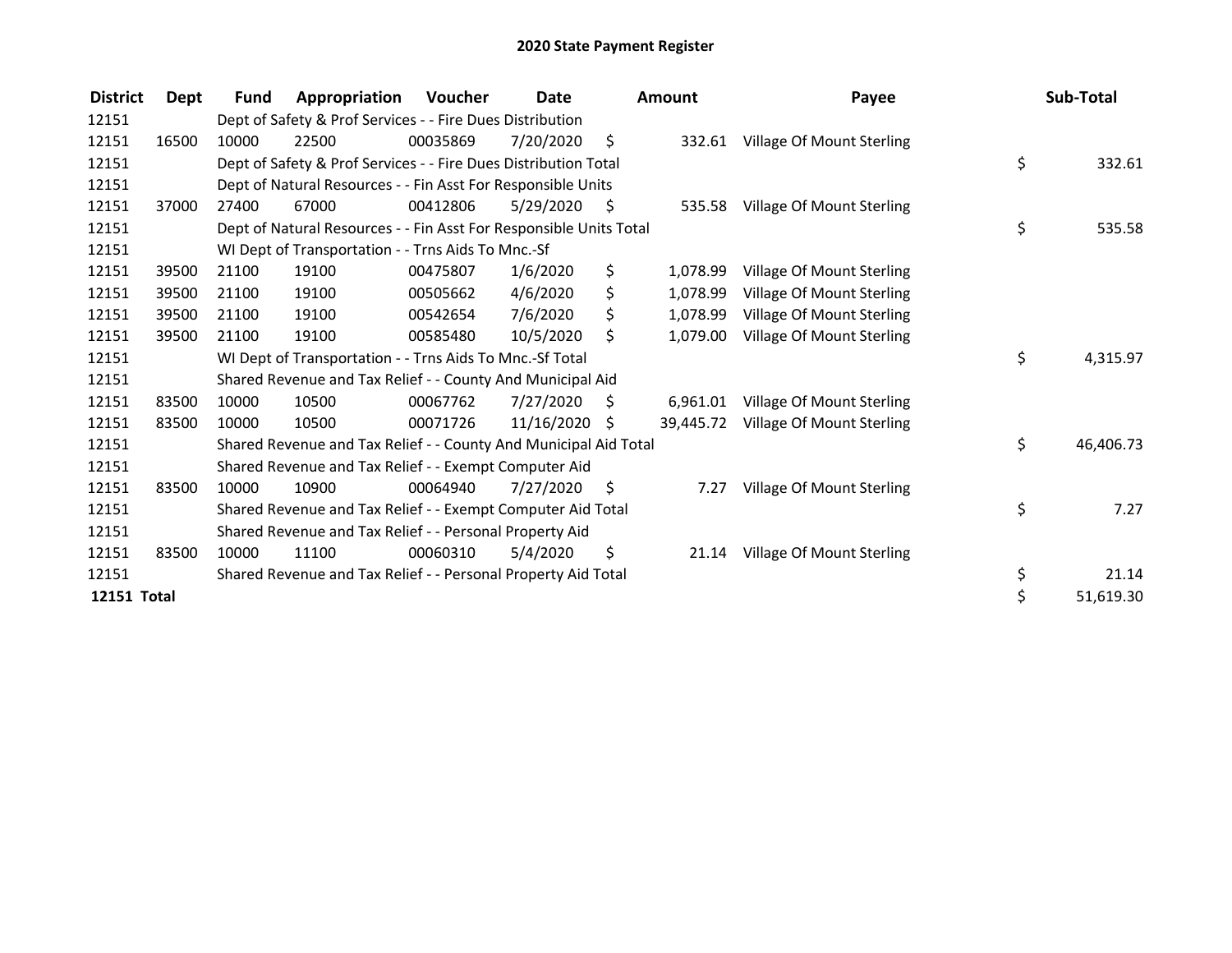| <b>District</b> | <b>Dept</b> | Fund  | Appropriation                                                          | Voucher  | <b>Date</b>   |      | <b>Amount</b> | Payee                                | Sub-Total        |
|-----------------|-------------|-------|------------------------------------------------------------------------|----------|---------------|------|---------------|--------------------------------------|------------------|
| 12181           |             |       | Dept of Safety & Prof Services - - Fire Dues Distribution              |          |               |      |               |                                      |                  |
| 12181           | 16500       | 10000 | 22500                                                                  | 00035870 | 7/20/2020     | \$   |               | 1,036.57 Village Of Soldiers Grove   |                  |
| 12181           |             |       | Dept of Safety & Prof Services - - Fire Dues Distribution Total        |          |               |      |               |                                      | \$<br>1,036.57   |
| 12181           |             |       | Dept of Natural Resources - - Resaids - Cnty Forst, Cl & Mfl           |          |               |      |               |                                      |                  |
| 12181           | 37000       | 21200 | 57100                                                                  | 00416918 | 6/18/2020     | - \$ |               | 71.33 Village Of Soldiers Grove      |                  |
| 12181           |             |       | Dept of Natural Resources - - Resaids - Cnty Forst, CI & Mfl Total     |          |               |      |               |                                      | \$<br>71.33      |
| 12181           |             |       | Dept of Natural Resources - - Fin Asst For Responsible Units           |          |               |      |               |                                      |                  |
| 12181           | 37000       | 27400 | 67000                                                                  | 00413087 | 5/29/2020     | - \$ |               | 834.27 Village Of Soldiers Grove     |                  |
| 12181           |             |       | Dept of Natural Resources - - Fin Asst For Responsible Units Total     |          |               |      |               |                                      | \$<br>834.27     |
| 12181           |             |       | WI Dept of Transportation - - Trns Aids To Mnc.-Sf                     |          |               |      |               |                                      |                  |
| 12181           | 39500       | 21100 | 19100                                                                  | 00475808 | 1/6/2020      | \$   |               | 6,622.56 Village Of Soldiers Grove   |                  |
| 12181           | 39500       | 21100 | 19100                                                                  | 00505663 | 4/6/2020      | \$   | 6,622.56      | Village Of Soldiers Grove            |                  |
| 12181           | 39500       | 21100 | 19100                                                                  | 00542655 | 7/6/2020      | \$   | 6,622.56      | Village Of Soldiers Grove            |                  |
| 12181           | 39500       | 21100 | 19100                                                                  | 00585481 | 10/5/2020     | \$   |               | 6,622.56 Village Of Soldiers Grove   |                  |
| 12181           |             |       | WI Dept of Transportation - - Trns Aids To Mnc.-Sf Total               |          |               |      |               |                                      | \$<br>26,490.24  |
| 12181           |             |       | Department of Military Affairs - - Disaster Recovery Aid               |          |               |      |               |                                      |                  |
| 12181           | 46500       | 10000 | 30500                                                                  | 00085069 | 11/3/2020     | \$   | 22,743.80     | Village Of Soldiers Grove            |                  |
| 12181           |             |       | Department of Military Affairs - - Disaster Recovery Aid Total         |          |               |      |               |                                      | \$<br>22,743.80  |
| 12181           |             |       | Department of Military Affairs - - Federal Aid, Local Assistance       |          |               |      |               |                                      |                  |
| 12181           | 46500       | 10000 | 34200                                                                  | 00085069 | 11/3/2020     | - \$ |               | 136,462.81 Village Of Soldiers Grove |                  |
| 12181           |             |       | Department of Military Affairs - - Federal Aid, Local Assistance Total |          |               |      |               |                                      | \$<br>136,462.81 |
| 12181           |             |       | Department of Administration - - Federal Aid                           |          |               |      |               |                                      |                  |
| 12181           | 50500       | 10000 | 14200                                                                  | 00134291 | 12/10/2020 \$ |      |               | 9,104.00 Village Of Soldiers Grove   |                  |
| 12181           |             |       | Department of Administration - - Federal Aid Total                     |          |               |      |               |                                      | \$<br>9,104.00   |
| 12181           |             |       | Shared Revenue and Tax Relief - - County And Municipal Aid             |          |               |      |               |                                      |                  |
| 12181           | 83500       | 10000 | 10500                                                                  | 00067763 | 7/27/2020     | \$   |               | 34,575.54 Village Of Soldiers Grove  |                  |
| 12181           | 83500       | 10000 | 10500                                                                  | 00071727 | 11/16/2020 \$ |      |               | 195,928.05 Village Of Soldiers Grove |                  |
| 12181           |             |       | Shared Revenue and Tax Relief - - County And Municipal Aid Total       |          |               |      |               |                                      | \$<br>230,503.59 |
| 12181           |             |       | Shared Revenue and Tax Relief - - Exempt Computer Aid                  |          |               |      |               |                                      |                  |
| 12181           | 83500       | 10000 | 10900                                                                  | 00064941 | 7/27/2020     | \$   |               | 19.75 Village Of Soldiers Grove      |                  |
| 12181           |             |       | Shared Revenue and Tax Relief - - Exempt Computer Aid Total            |          |               |      |               |                                      | \$<br>19.75      |
| 12181           |             |       | Shared Revenue and Tax Relief - - Personal Property Aid                |          |               |      |               |                                      |                  |
| 12181           | 83500       | 10000 | 11100                                                                  | 00060311 | 5/4/2020      | \$   | 63.45         | Village Of Soldiers Grove            |                  |
| 12181           |             |       | Shared Revenue and Tax Relief - - Personal Property Aid Total          |          |               |      |               |                                      | \$<br>63.45      |
| 12181           |             |       | Shared Revenue and Tax Relief - - Lottery & Gaming Credit              |          |               |      |               |                                      |                  |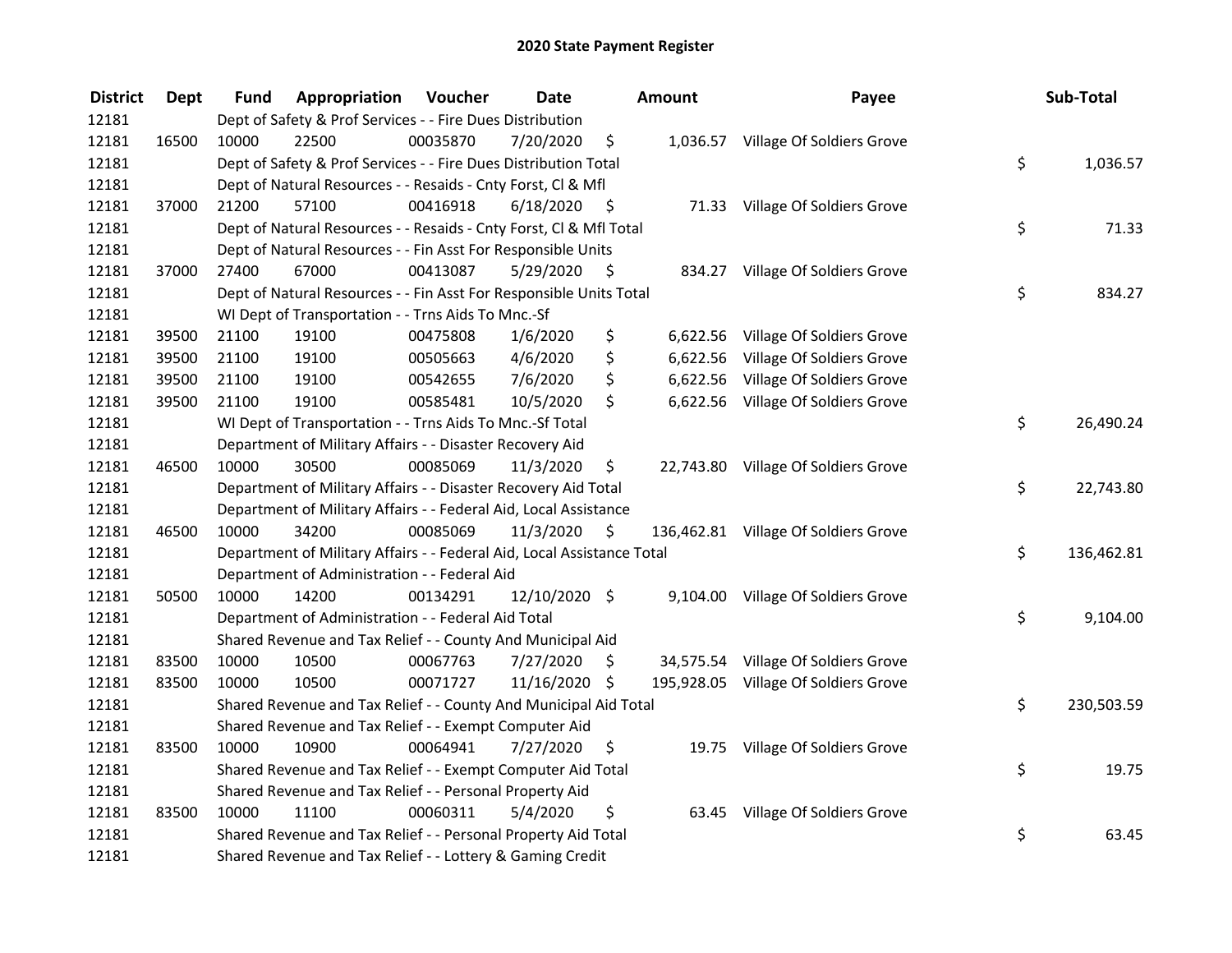| <b>District</b> | Dept  | Fund  | <b>Appropriation</b>                                            | Voucher  | Date         | Amount | Pavee                            | Sub-Total  |
|-----------------|-------|-------|-----------------------------------------------------------------|----------|--------------|--------|----------------------------------|------------|
| 12181           | 83500 | 52100 | 36300                                                           | 00055233 | 3/23/2020 \$ |        | 710.39 Village Of Soldiers Grove |            |
| 12181           |       |       | Shared Revenue and Tax Relief - - Lottery & Gaming Credit Total |          |              |        |                                  | 710.39     |
| 12181 Total     |       |       |                                                                 |          |              |        |                                  | 428,040.20 |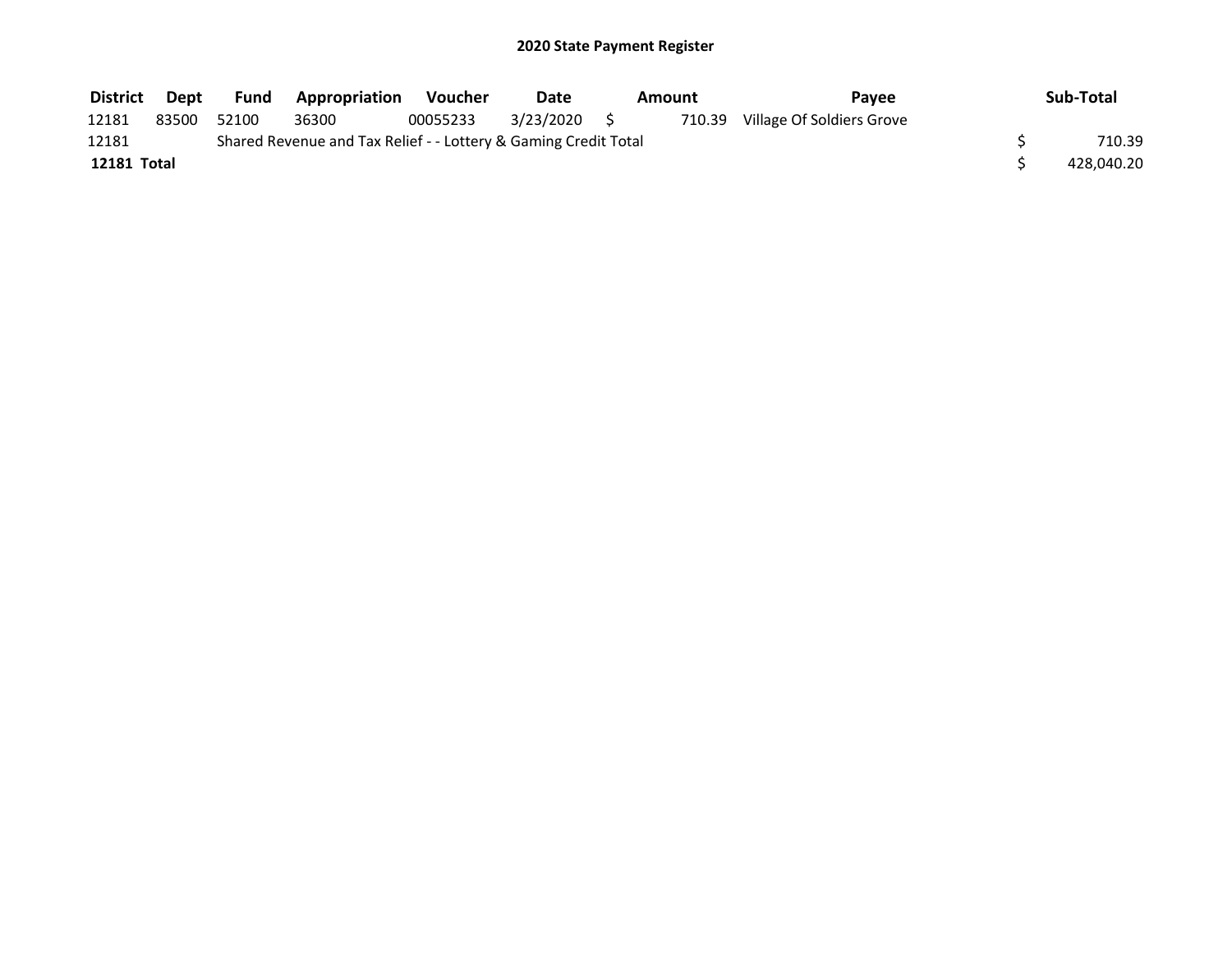| <b>District</b>    | Dept  | <b>Fund</b> | <b>Appropriation Voucher</b>                                       |          | Date       |      | Amount   | Payee                        | Sub-Total       |
|--------------------|-------|-------------|--------------------------------------------------------------------|----------|------------|------|----------|------------------------------|-----------------|
| 12182              |       |             | Dept of Safety & Prof Services - - Fire Dues Distribution          |          |            |      |          |                              |                 |
| 12182              | 16500 | 10000       | 22500                                                              | 00035871 | 7/20/2020  | \$   |          | 180.35 Village Of Steuben    |                 |
| 12182              |       |             | Dept of Safety & Prof Services - - Fire Dues Distribution Total    |          |            |      |          |                              | \$<br>180.35    |
| 12182              |       |             | Dept of Natural Resources - - Aids In Lieu Of Taxes - Gener        |          |            |      |          |                              |                 |
| 12182              | 37000 | 10000       | 50300                                                              | 00387079 | 2/3/2020   | \$.  |          | 8,931.34 Village Of Steuben  |                 |
| 12182              |       |             | Dept of Natural Resources - - Aids In Lieu Of Taxes - Gener Total  |          |            |      |          |                              | \$<br>8,931.34  |
| 12182              |       |             | Dept of Natural Resources - - Resaids - Cnty Forst, Cl & Mfl       |          |            |      |          |                              |                 |
| 12182              | 37000 | 21200       | 57100                                                              | 00416919 | 6/18/2020  | - \$ |          | 183.33 Village Of Steuben    |                 |
| 12182              |       |             | Dept of Natural Resources - - Resaids - Cnty Forst, Cl & Mfl Total |          |            |      |          |                              | \$<br>183.33    |
| 12182              |       |             | Dept of Natural Resources - - Fin Asst For Responsible Units       |          |            |      |          |                              |                 |
| 12182              | 37000 | 27400       | 67000                                                              | 00413410 | 5/29/2020  | \$   |          | 645.82 Village Of Steuben    |                 |
| 12182              |       |             | Dept of Natural Resources - - Fin Asst For Responsible Units Total |          |            |      |          |                              | \$<br>645.82    |
| 12182              |       |             | WI Dept of Transportation - - Trns Aids To Mnc.-Sf                 |          |            |      |          |                              |                 |
| 12182              | 39500 | 21100       | 19100                                                              | 00475809 | 1/6/2020   | \$   | 5,637.06 | Village Of Steuben           |                 |
| 12182              | 39500 | 21100       | 19100                                                              | 00505664 | 4/6/2020   | \$   | 5,637.06 | Village Of Steuben           |                 |
| 12182              | 39500 | 21100       | 19100                                                              | 00542656 | 7/6/2020   | \$   | 5,637.06 | Village Of Steuben           |                 |
| 12182              | 39500 | 21100       | 19100                                                              | 00585482 | 10/5/2020  | \$   | 5,637.06 | Village Of Steuben           |                 |
| 12182              |       |             | WI Dept of Transportation - - Trns Aids To Mnc.-Sf Total           |          |            |      |          |                              | \$<br>22,548.24 |
| 12182              |       |             | Department of Military Affairs - - Disaster Recovery Aid           |          |            |      |          |                              |                 |
| 12182              | 46500 | 10000       | 30500                                                              | 00080992 | 7/30/2020  | \$   | 3,424.14 | Village Of Steuben           |                 |
| 12182              | 46500 | 10000       | 30500                                                              | 00081910 | 8/21/2020  | \$   |          | 1,773.18 Village Of Steuben  |                 |
| 12182              |       |             | Department of Military Affairs - - Disaster Recovery Aid Total     |          |            |      |          |                              | \$<br>5,197.32  |
| 12182              |       |             | Shared Revenue and Tax Relief - - County And Municipal Aid         |          |            |      |          |                              |                 |
| 12182              | 83500 | 10000       | 10500                                                              | 00067764 | 7/27/2020  | \$   |          | 5,349.82 Village Of Steuben  |                 |
| 12182              | 83500 | 10000       | 10500                                                              | 00071728 | 11/16/2020 | \$   |          | 30,315.64 Village Of Steuben |                 |
| 12182              |       |             | Shared Revenue and Tax Relief - - County And Municipal Aid Total   |          |            |      |          |                              | \$<br>35,665.46 |
| 12182              |       |             | Shared Revenue and Tax Relief - - Exempt Computer Aid              |          |            |      |          |                              |                 |
| 12182              | 83500 | 10000       | 10900                                                              | 00064942 | 7/27/2020  | \$   |          | 99.77 Village Of Steuben     |                 |
| 12182              |       |             | Shared Revenue and Tax Relief - - Exempt Computer Aid Total        |          |            |      |          |                              | \$<br>99.77     |
| 12182              |       |             | Shared Revenue and Tax Relief - - Personal Property Aid            |          |            |      |          |                              |                 |
| 12182              | 83500 | 10000       | 11100                                                              | 00060312 | 5/4/2020   | \$   | 38.17    | Village Of Steuben           |                 |
| 12182              |       |             | Shared Revenue and Tax Relief - - Personal Property Aid Total      |          |            |      |          |                              | \$<br>38.17     |
| <b>12182 Total</b> |       |             |                                                                    |          |            |      |          |                              | \$<br>73,489.80 |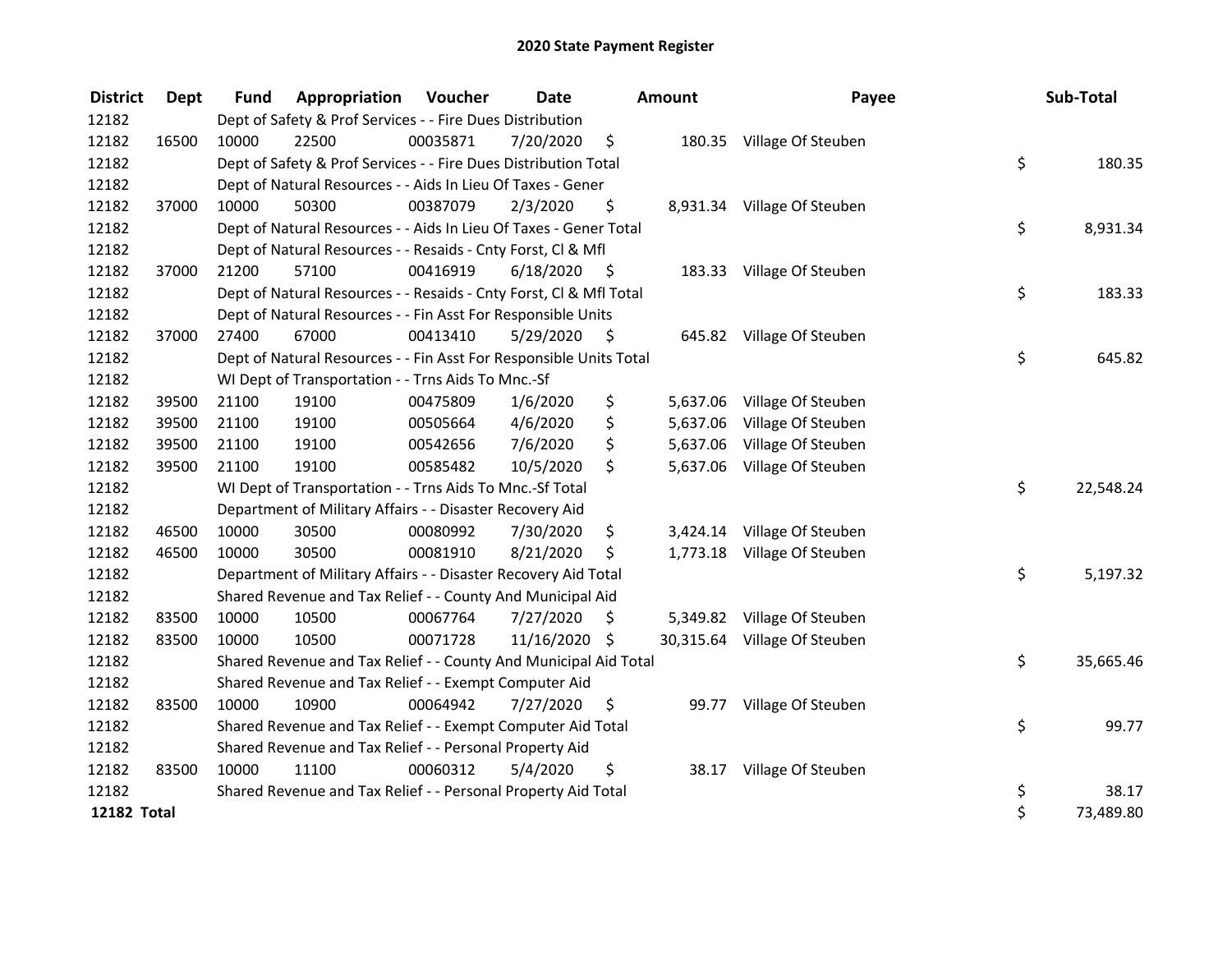| <b>District</b> | <b>Dept</b> | Fund  | Appropriation                                                           | Voucher  | <b>Date</b>   |    | Amount   | Payee                         | Sub-Total        |
|-----------------|-------------|-------|-------------------------------------------------------------------------|----------|---------------|----|----------|-------------------------------|------------------|
| 12191           |             |       | Dept of Safety & Prof Services - - Fire Dues Distribution               |          |               |    |          |                               |                  |
| 12191           | 16500       | 10000 | 22500                                                                   | 00035872 | 7/20/2020     | \$ |          | 944.82 Village Of Wauzeka     |                  |
| 12191           |             |       | Dept of Safety & Prof Services - - Fire Dues Distribution Total         |          |               |    |          |                               | \$<br>944.82     |
| 12191           |             |       | Environmental Improvement Prog - - Clean Water Fund Program Finan       |          |               |    |          |                               |                  |
| 12191           | 32000       | 57300 | 16300                                                                   | 00000264 | 2/20/2020     | \$ |          | 2,862.56 Village Of Wauzeka   |                  |
| 12191           |             |       | Environmental Improvement Prog - - Clean Water Fund Program Finan Total |          |               |    |          |                               | \$<br>2,862.56   |
| 12191           |             |       | Dept of Natural Resources - - Aids In Lieu Of Taxes - Gener             |          |               |    |          |                               |                  |
| 12191           | 37000       | 10000 | 50300                                                                   | 00387223 | 2/3/2020      | \$ |          | 10,479.47 Village Of Wauzeka  |                  |
| 12191           |             |       | Dept of Natural Resources - - Aids In Lieu Of Taxes - Gener Total       |          |               |    |          |                               | \$<br>10,479.47  |
| 12191           |             |       | Dept of Natural Resources - - Fin Asst For Responsible Units            |          |               |    |          |                               |                  |
| 12191           | 37000       | 27400 | 67000                                                                   | 00413137 | 5/29/2020     | \$ |          | 2,428.97 Village Of Wauzeka   |                  |
| 12191           |             |       | Dept of Natural Resources - - Fin Asst For Responsible Units Total      |          |               |    |          |                               | \$<br>2,428.97   |
| 12191           |             |       | WI Dept of Transportation - - Trns Aids To Mnc.-Sf                      |          |               |    |          |                               |                  |
| 12191           | 39500       | 21100 | 19100                                                                   | 00475810 | 1/6/2020      | \$ | 7,044.03 | Village Of Wauzeka            |                  |
| 12191           | 39500       | 21100 | 19100                                                                   | 00505665 | 4/6/2020      | \$ | 7,044.03 | Village Of Wauzeka            |                  |
| 12191           | 39500       | 21100 | 19100                                                                   | 00542657 | 7/6/2020      | \$ | 7,044.03 | Village Of Wauzeka            |                  |
| 12191           | 39500       | 21100 | 19100                                                                   | 00585483 | 10/5/2020     | \$ |          | 7,044.04 Village Of Wauzeka   |                  |
| 12191           |             |       | WI Dept of Transportation - - Trns Aids To Mnc.-Sf Total                |          |               |    |          |                               | \$<br>28,176.13  |
| 12191           |             |       | WI Dept of Transportation - - Loc Rd Imp Prg St Fd                      |          |               |    |          |                               |                  |
| 12191           | 39500       | 21100 | 27800                                                                   | 00493637 | 2/18/2020     | \$ |          | 10,041.72 Village Of Wauzeka  |                  |
| 12191           |             |       | WI Dept of Transportation - - Loc Rd Imp Prg St Fd Total                |          |               |    |          |                               | \$<br>10,041.72  |
| 12191           |             |       | Department of Administration - - Federal Aid                            |          |               |    |          |                               |                  |
| 12191           | 50500       | 10000 | 14200                                                                   | 00134292 | 12/10/2020 \$ |    |          | 157.90 Village Of Wauzeka     |                  |
| 12191           |             |       | Department of Administration - - Federal Aid Total                      |          |               |    |          |                               | \$<br>157.90     |
| 12191           |             |       | Shared Revenue and Tax Relief - - County And Municipal Aid              |          |               |    |          |                               |                  |
| 12191           | 83500       | 10000 | 10500                                                                   | 00067765 | 7/27/2020     | S. |          | 23,516.03 Village Of Wauzeka  |                  |
| 12191           | 83500       | 10000 | 10500                                                                   | 00071729 | 11/16/2020 \$ |    |          | 133,257.52 Village Of Wauzeka |                  |
| 12191           |             |       | Shared Revenue and Tax Relief - - County And Municipal Aid Total        |          |               |    |          |                               | \$<br>156,773.55 |
| 12191           |             |       | Shared Revenue and Tax Relief - - Exempt Computer Aid                   |          |               |    |          |                               |                  |
| 12191           | 83500       | 10000 | 10900                                                                   | 00064943 | 7/27/2020     | \$ |          | 45.73 Village Of Wauzeka      |                  |
| 12191           |             |       | Shared Revenue and Tax Relief - - Exempt Computer Aid Total             |          |               |    |          |                               | \$<br>45.73      |
| 12191           |             |       | Shared Revenue and Tax Relief - - Utility Aid                           |          |               |    |          |                               |                  |
| 12191           | 83500       | 10000 | 11000                                                                   | 00067765 | 7/27/2020     | \$ |          | 60.46 Village Of Wauzeka      |                  |
| 12191           | 83500       | 10000 | 11000                                                                   | 00071729 | 11/16/2020    | \$ | 430.95   | Village Of Wauzeka            |                  |
| 12191           |             |       | Shared Revenue and Tax Relief - - Utility Aid Total                     |          |               |    |          |                               | \$<br>491.41     |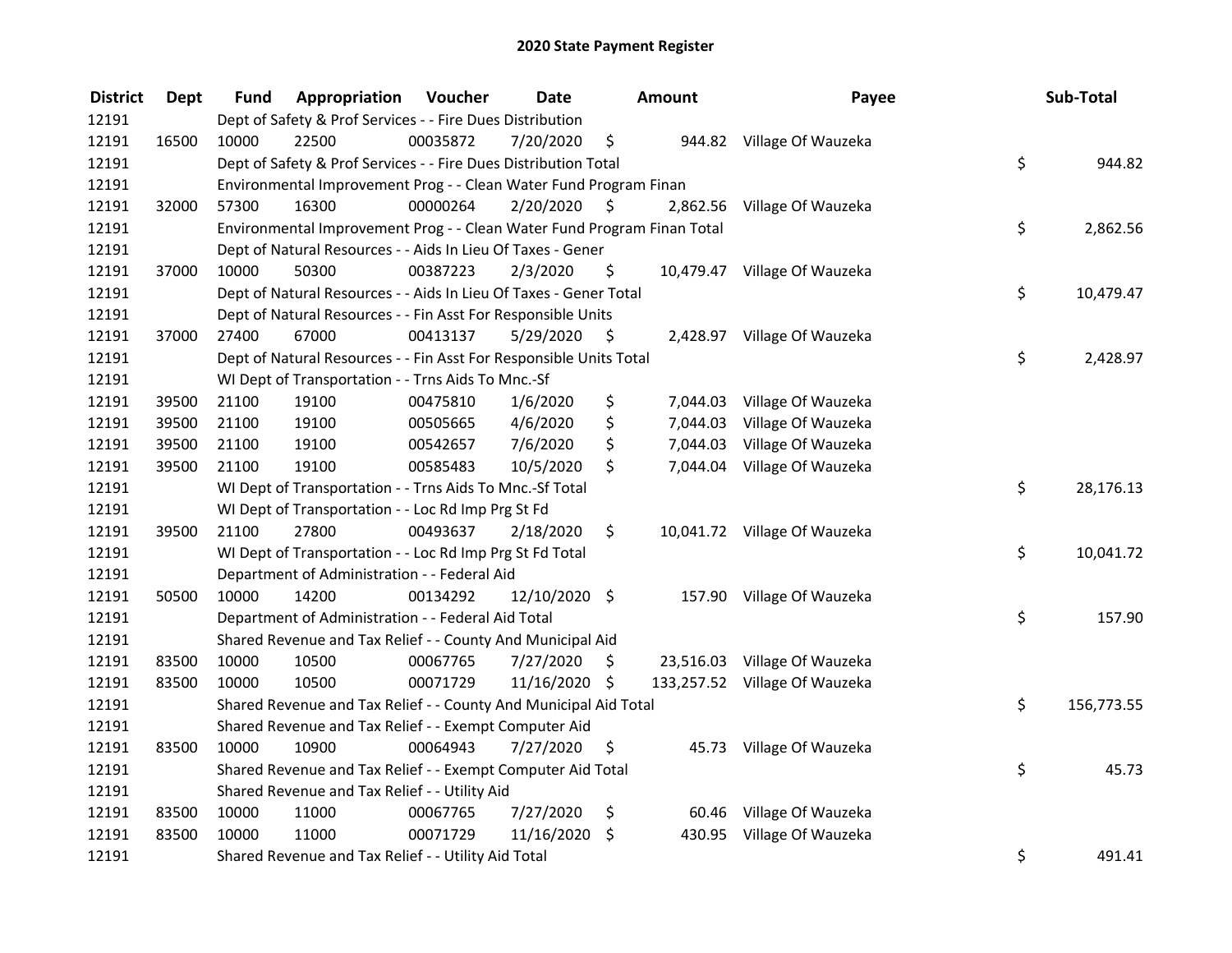| <b>District</b> | <b>Dept</b> | Fund  | Appropriation                                                   | <b>Voucher</b> | <b>Date</b> | Amount   | Payee              | Sub-Total  |
|-----------------|-------------|-------|-----------------------------------------------------------------|----------------|-------------|----------|--------------------|------------|
| 12191           |             |       | Shared Revenue and Tax Relief - - Personal Property Aid         |                |             |          |                    |            |
| 12191           | 83500       | 10000 | 11100                                                           | 00060313       | 5/4/2020    | 828.90   | Village Of Wauzeka |            |
| 12191           | 83500       | 10000 | 11100                                                           | 00062407       | 5/4/2020    | 187.09   | Village Of Wauzeka |            |
| 12191           |             |       | Shared Revenue and Tax Relief - - Personal Property Aid Total   |                |             |          |                    | 1,015.99   |
| 12191           |             |       | Shared Revenue and Tax Relief - - Lottery & Gaming Credit       |                |             |          |                    |            |
| 12191           | 83500       | 52100 | 36300                                                           | 00055234       | 3/23/2020   | 1.037.01 | Village Of Wauzeka |            |
| 12191           |             |       | Shared Revenue and Tax Relief - - Lottery & Gaming Credit Total |                |             |          |                    | 1.037.01   |
| 12191 Total     |             |       |                                                                 |                |             |          |                    | 214,455.26 |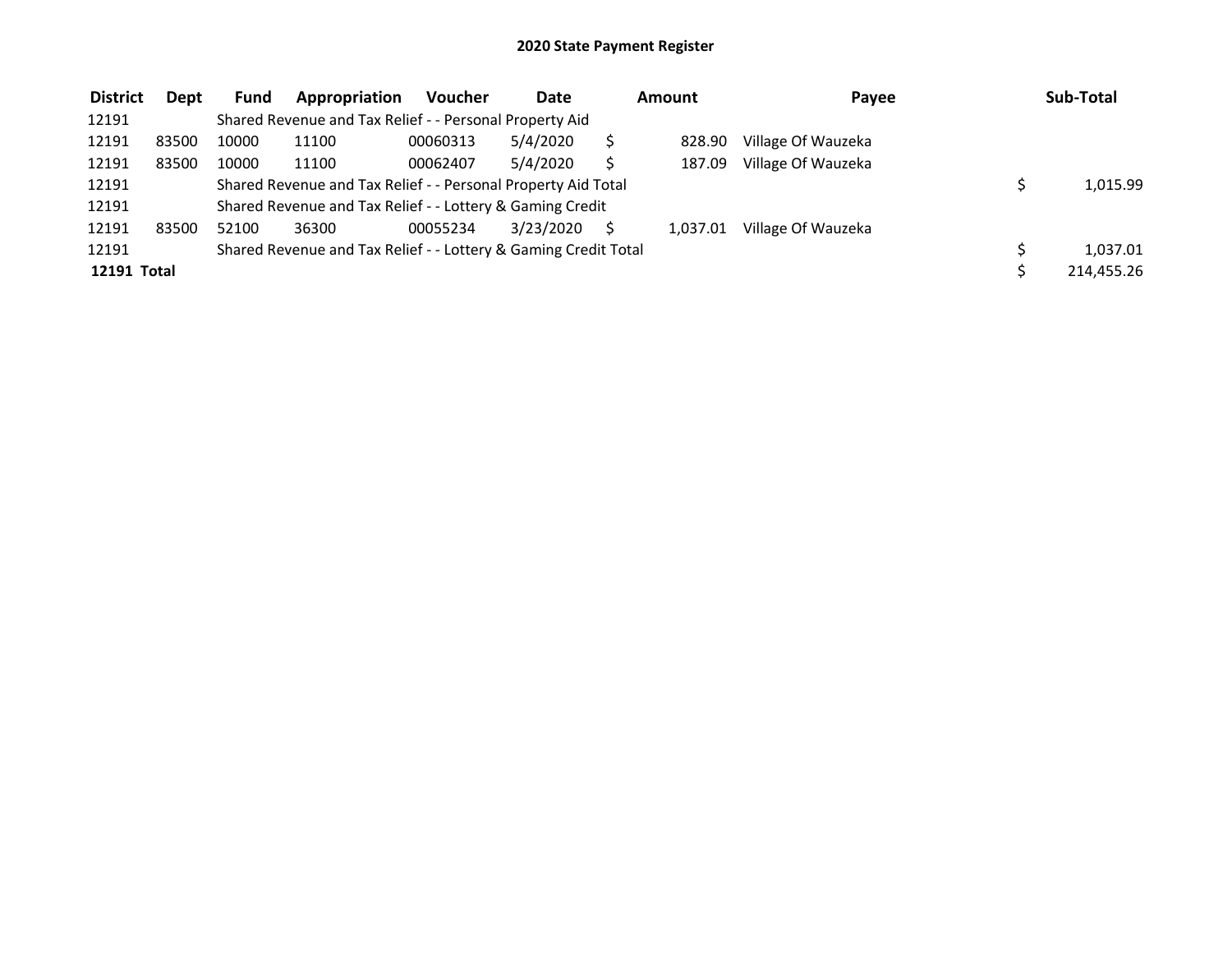| <b>District</b> | Dept  | Fund  | Appropriation                                                      | Voucher  | <b>Date</b> |     | <b>Amount</b> | Payee                              | Sub-Total       |
|-----------------|-------|-------|--------------------------------------------------------------------|----------|-------------|-----|---------------|------------------------------------|-----------------|
| 12271           |       |       | Dept of Safety & Prof Services - - Fire Dues Distribution          |          |             |     |               |                                    |                 |
| 12271           | 16500 | 10000 | 22500                                                              | 00035873 | 7/17/2020   | \$  |               | 16,259.23 City Of Prairie Du Chien |                 |
| 12271           |       |       | Dept of Safety & Prof Services - - Fire Dues Distribution Total    |          |             |     |               |                                    | \$<br>16,259.23 |
| 12271           |       |       | Wisconsin Historical Society - - Energy Costs                      |          |             |     |               |                                    |                 |
| 12271           | 24500 | 10000 | 10500                                                              | 00026745 | 1/8/2020    | \$  | 69.52         | City Of Prairie Du Chien           |                 |
| 12271           | 24500 | 10000 | 10500                                                              | 00026746 | 1/8/2020    | \$  | 75.60         | City Of Prairie Du Chien           |                 |
| 12271           | 24500 | 10000 | 10500                                                              | 00026747 | 1/8/2020    | \$  | 81.00         | City Of Prairie Du Chien           |                 |
| 12271           | 24500 | 10000 | 10500                                                              | 00026748 | 1/8/2020    | \$  | 53.28         | City Of Prairie Du Chien           |                 |
| 12271           | 24500 | 10000 | 10500                                                              | 00027876 | 3/30/2020   | \$  | 46.76         | City Of Prairie Du Chien           |                 |
| 12271           | 24500 | 10000 | 10500                                                              | 00027877 | 3/30/2020   | \$  | 773.97        | City Of Prairie Du Chien           |                 |
| 12271           | 24500 | 10000 | 10500                                                              | 00027878 | 3/30/2020   | \$  | 85.46         | City Of Prairie Du Chien           |                 |
| 12271           | 24500 | 10000 | 10500                                                              | 00027879 | 3/30/2020   | \$  | 43.18         | City Of Prairie Du Chien           |                 |
| 12271           | 24500 | 10000 | 10500                                                              | 00028712 | 6/29/2020   | \$  | 89.43         | City Of Prairie Du Chien           |                 |
| 12271           | 24500 | 10000 | 10500                                                              | 00028713 | 6/29/2020   | \$  | 81.00         | City Of Prairie Du Chien           |                 |
| 12271           | 24500 | 10000 | 10500                                                              | 00028714 | 6/29/2020   | \$  | 43.13         | City Of Prairie Du Chien           |                 |
| 12271           | 24500 | 10000 | 10500                                                              | 00028715 | 6/29/2020   | \$  | 41.10         | City Of Prairie Du Chien           |                 |
| 12271           | 24500 | 10000 | 10500                                                              | 00029799 | 9/28/2020   | \$  | 81.00         | City Of Prairie Du Chien           |                 |
| 12271           | 24500 | 10000 | 10500                                                              | 00029800 | 9/28/2020   | \$  | 75.60         | City Of Prairie Du Chien           |                 |
| 12271           | 24500 | 10000 | 10500                                                              | 00029801 | 9/28/2020   | \$  | 41.10         | City Of Prairie Du Chien           |                 |
| 12271           | 24500 | 10000 | 10500                                                              | 00029802 | 9/28/2020   | \$  | 41.10         | City Of Prairie Du Chien           |                 |
| 12271           |       |       | Wisconsin Historical Society - - Energy Costs Total                |          |             |     |               |                                    | \$<br>1,722.23  |
| 12271           |       |       | Dept of Natural Resources - - Aids In Lieu Of Taxes - Gener        |          |             |     |               |                                    |                 |
| 12271           | 37000 | 10000 | 50300                                                              | 00387137 | 1/31/2020   | -\$ |               | 1,327.16 City Of Prairie Du Chien  |                 |
| 12271           |       |       | Dept of Natural Resources - - Aids In Lieu Of Taxes - Gener Total  |          |             |     |               |                                    | \$<br>1,327.16  |
| 12271           |       |       | Dept of Natural Resources - - Brownfields Revolv Loan Repay        |          |             |     |               |                                    |                 |
| 12271           | 37000 | 10000 | 62100                                                              | 00423367 | 7/9/2020    | Ś.  | 9,692.95      | City Of Prairie Du Chien           |                 |
| 12271           |       |       | Dept of Natural Resources - - Brownfields Revolv Loan Repay Total  |          |             |     |               |                                    | \$<br>9,692.95  |
| 12271           |       |       | Dept of Natural Resources - - Fin Asst For Responsible Units       |          |             |     |               |                                    |                 |
| 12271           | 37000 | 27400 | 67000                                                              | 00412570 | 5/29/2020   | \$  | 18,386.34     | City Of Prairie Du Chien           |                 |
| 12271           |       |       | Dept of Natural Resources - - Fin Asst For Responsible Units Total |          |             |     |               |                                    | \$<br>18,386.34 |
| 12271           |       |       | Dept of Natural Resources - - Land Acquisition                     |          |             |     |               |                                    |                 |
| 12271           | 37000 | 36300 | TA100                                                              | 00449066 | 12/1/2020   | \$  |               | 99,275.98 City Of Prairie Du Chien |                 |
| 12271           |       |       | Dept of Natural Resources - - Land Acquisition Total               |          |             |     |               |                                    | \$<br>99,275.98 |
| 12271           |       |       | WI Dept of Transportation - - Conn Hwy Aids St Fds                 |          |             |     |               |                                    |                 |
| 12271           | 39500 | 21100 | 16200                                                              | 00477359 | 1/6/2020    | \$  |               | 15,031.55 City Of Prairie Du Chien |                 |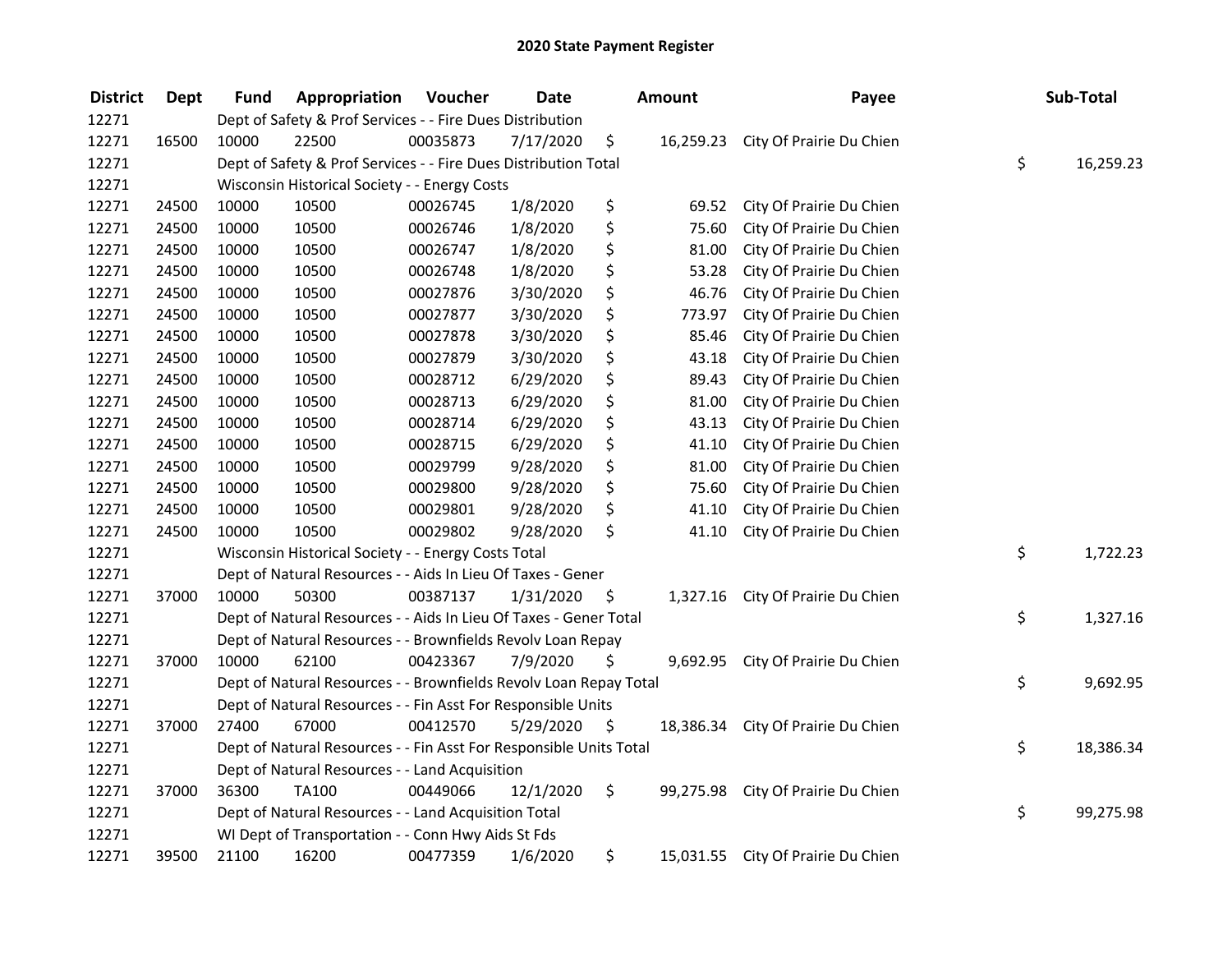| <b>District</b> | <b>Dept</b> | <b>Fund</b> | Appropriation                                                | Voucher  | <b>Date</b> | <b>Amount</b>    | Payee                    | Sub-Total        |
|-----------------|-------------|-------------|--------------------------------------------------------------|----------|-------------|------------------|--------------------------|------------------|
| 12271           | 39500       | 21100       | 16200                                                        | 00507214 | 4/6/2020    | \$<br>15,031.55  | City Of Prairie Du Chien |                  |
| 12271           | 39500       | 21100       | 16200                                                        | 00544206 | 7/6/2020    | \$<br>15,031.55  | City Of Prairie Du Chien |                  |
| 12271           | 39500       | 21100       | 16200                                                        | 00587032 | 10/5/2020   | \$<br>15,031.57  | City Of Prairie Du Chien |                  |
| 12271           |             |             | WI Dept of Transportation - - Conn Hwy Aids St Fds Total     |          |             |                  |                          | \$<br>60,126.22  |
| 12271           |             |             | WI Dept of Transportation - - Tc, Trns Oper Aid Sf           |          |             |                  |                          |                  |
| 12271           | 39500       | 21100       | 17700                                                        | 00525254 | 5/12/2020   | \$<br>18,489.00  | City Of Prairie Du Chien |                  |
| 12271           | 39500       | 21100       | 17700                                                        | 00574286 | 8/27/2020   | \$<br>55,466.00  | City Of Prairie Du Chien |                  |
| 12271           |             |             | WI Dept of Transportation - - Tc, Trns Oper Aid Sf Total     |          |             |                  |                          | \$<br>73,955.00  |
| 12271           |             |             | WI Dept of Transportation - - Trnst/Trns-Rel Aid F           |          |             |                  |                          |                  |
| 12271           | 39500       | 21100       | 18200                                                        | 00499061 | 3/4/2020    | \$<br>27,360.83  | City Of Prairie Du Chien |                  |
| 12271           | 39500       | 21100       | 18200                                                        | 00514662 | 4/13/2020   | \$<br>30,359.20  | City Of Prairie Du Chien |                  |
| 12271           | 39500       | 21100       | 18200                                                        | 00536314 | 6/12/2020   | \$<br>46,643.13  | City Of Prairie Du Chien |                  |
| 12271           | 39500       | 21100       | 18200                                                        | 00578312 | 9/4/2020    | \$<br>60,618.30  | City Of Prairie Du Chien |                  |
| 12271           | 39500       | 21100       | 18200                                                        | 00591873 | 9/28/2020   | \$<br>32,256.65  | City Of Prairie Du Chien |                  |
| 12271           |             |             | WI Dept of Transportation - - Trnst/Trns-Rel Aid F Total     |          |             |                  |                          | \$<br>197,238.11 |
| 12271           |             |             | WI Dept of Transportation - - Hwy Sfty Loc Aid Ffd           |          |             |                  |                          |                  |
| 12271           | 39500       | 21100       | 18500                                                        | 00589500 | 9/24/2020   | \$<br>4,000.00   | City Of Prairie Du Chien |                  |
| 12271           |             |             | WI Dept of Transportation - - Hwy Sfty Loc Aid Ffd Total     |          |             |                  |                          | \$<br>4,000.00   |
| 12271           |             |             | WI Dept of Transportation - - Trns Aids To Mnc.-Sf           |          |             |                  |                          |                  |
| 12271           | 39500       | 21100       | 19100                                                        | 00475811 | 1/6/2020    | \$<br>119,395.62 | City Of Prairie Du Chien |                  |
| 12271           | 39500       | 21100       | 19100                                                        | 00505666 | 4/6/2020    | \$<br>119,395.62 | City Of Prairie Du Chien |                  |
| 12271           | 39500       | 21100       | 19100                                                        | 00542658 | 7/6/2020    | \$<br>119,395.62 | City Of Prairie Du Chien |                  |
| 12271           | 39500       | 21100       | 19100                                                        | 00585484 | 10/5/2020   | \$<br>119,395.63 | City Of Prairie Du Chien |                  |
| 12271           |             |             | WI Dept of Transportation - - Trns Aids To Mnc.-Sf Total     |          |             |                  |                          | \$<br>477,582.49 |
| 12271           |             |             | Department of Corrections - - Energy Costs, Energy-Related A |          |             |                  |                          |                  |
| 12271           | 41000       | 10000       | 10600                                                        | 00332333 | 1/17/2020   | \$<br>27,626.50  | City Of Prairie Du Chien |                  |
| 12271           | 41000       | 10000       | 10600                                                        | 00332337 | 1/10/2020   | \$<br>150.00     | City Of Prairie Du Chien |                  |
| 12271           | 41000       | 10000       | 10600                                                        | 00332339 | 1/17/2020   | \$<br>80.21      | City Of Prairie Du Chien |                  |
| 12271           | 41000       | 10000       | 10600                                                        | 00332340 | 1/17/2020   | \$<br>5,722.64   | City Of Prairie Du Chien |                  |
| 12271           | 41000       | 10000       | 10600                                                        | 00332355 | 1/17/2020   | \$<br>11,983.49  | City Of Prairie Du Chien |                  |
| 12271           | 41000       | 10000       | 10600                                                        | 00332358 | 1/17/2020   | \$<br>150.00     | City Of Prairie Du Chien |                  |
| 12271           | 41000       | 10000       | 10600                                                        | 00350316 | 4/17/2020   | \$<br>25,344.81  | City Of Prairie Du Chien |                  |
| 12271           | 41000       | 10000       | 10600                                                        | 00350319 | 4/17/2020   | \$<br>150.00     | City Of Prairie Du Chien |                  |
| 12271           | 41000       | 10000       | 10600                                                        | 00350328 | 4/17/2020   | \$<br>150.00     | City Of Prairie Du Chien |                  |
| 12271           | 41000       | 10000       | 10600                                                        | 00350329 | 4/17/2020   | \$<br>12,143.89  | City Of Prairie Du Chien |                  |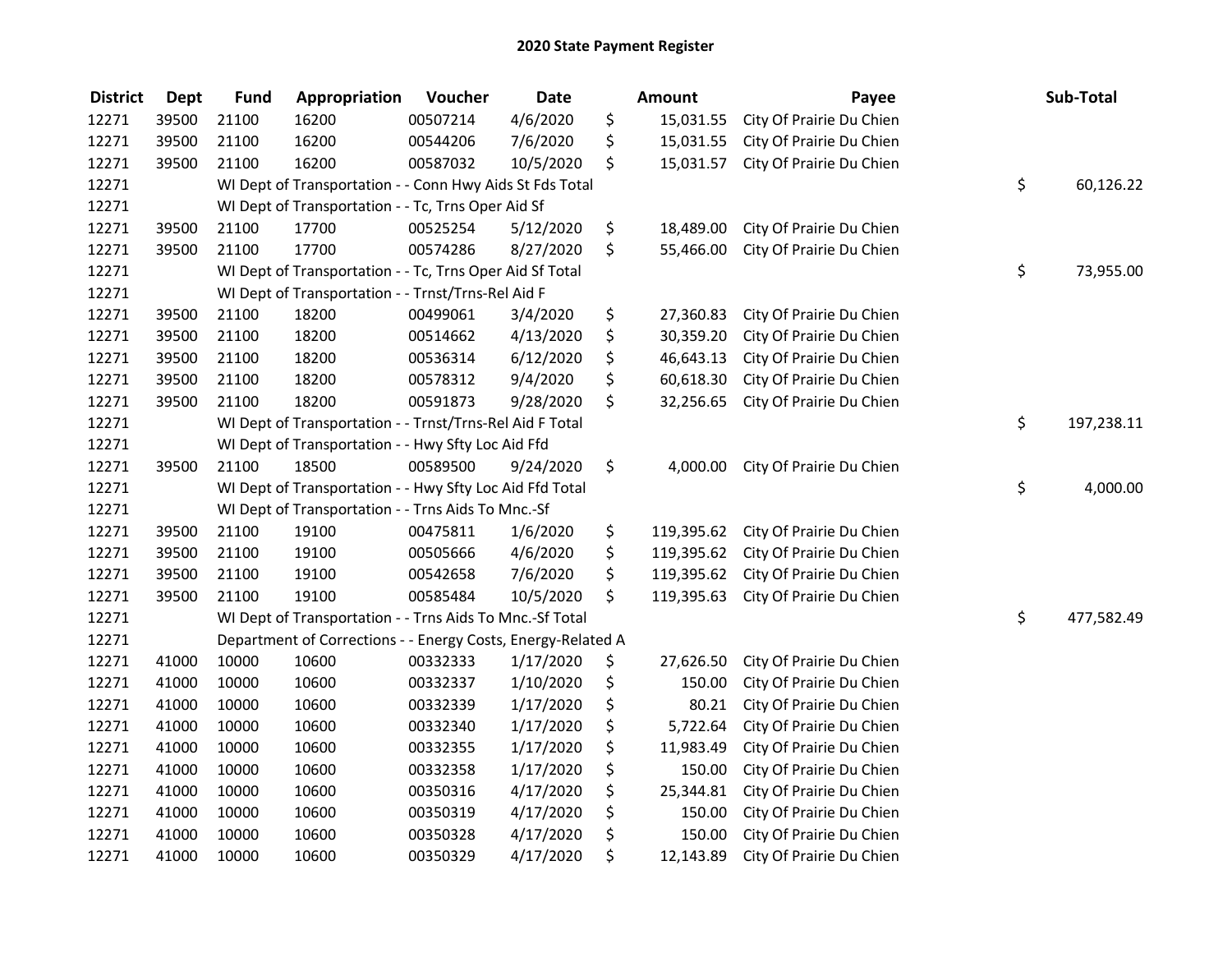| <b>District</b> | <b>Dept</b> | <b>Fund</b>                                                                  | Appropriation | Voucher  | <b>Date</b> |    | Amount    | Payee                    |    | Sub-Total  |
|-----------------|-------------|------------------------------------------------------------------------------|---------------|----------|-------------|----|-----------|--------------------------|----|------------|
| 12271           | 41000       | 10000                                                                        | 10600         | 00350331 | 4/17/2020   | \$ | 5,044.95  | City Of Prairie Du Chien |    |            |
| 12271           | 41000       | 10000                                                                        | 10600         | 00350338 | 4/17/2020   | \$ | 75.60     | City Of Prairie Du Chien |    |            |
| 12271           | 41000       | 10000                                                                        | 10600         | 00368537 | 7/16/2020   | \$ | 25,152.33 | City Of Prairie Du Chien |    |            |
| 12271           | 41000       | 10000                                                                        | 10600         | 00368543 | 7/16/2020   | \$ | 150.00    | City Of Prairie Du Chien |    |            |
| 12271           | 41000       | 10000                                                                        | 10600         | 00368551 | 7/16/2020   | \$ | 150.00    | City Of Prairie Du Chien |    |            |
| 12271           | 41000       | 10000                                                                        | 10600         | 00368561 | 7/16/2020   | \$ | 10,656.18 | City Of Prairie Du Chien |    |            |
| 12271           | 41000       | 10000                                                                        | 10600         | 00368564 | 7/16/2020   | \$ | 4,708.11  | City Of Prairie Du Chien |    |            |
| 12271           | 41000       | 10000                                                                        | 10600         | 00368663 | 7/16/2020   | \$ | 84.82     | City Of Prairie Du Chien |    |            |
| 12271           | 41000       | 10000                                                                        | 10600         | 00385170 | 10/9/2020   | \$ | 23,403.97 | City Of Prairie Du Chien |    |            |
| 12271           | 41000       | 10000                                                                        | 10600         | 00385179 | 10/9/2020   | \$ | 150.00    | City Of Prairie Du Chien |    |            |
| 12271           | 41000       | 10000                                                                        | 10600         | 00385193 | 10/9/2020   | \$ | 150.00    | City Of Prairie Du Chien |    |            |
| 12271           | 41000       | 10000                                                                        | 10600         | 00385199 | 10/9/2020   | \$ | 190.85    | City Of Prairie Du Chien |    |            |
| 12271           | 41000       | 10000                                                                        | 10600         | 00385203 | 10/9/2020   | \$ | 8,354.44  | City Of Prairie Du Chien |    |            |
| 12271           | 41000       | 10000                                                                        | 10600         | 00385209 | 10/9/2020   | \$ | 5,046.19  | City Of Prairie Du Chien |    |            |
| 12271           | 41000       | 10000                                                                        | 10600         | 00388067 | 10/30/2020  | \$ | 42.03     | City Of Prairie Du Chien |    |            |
| 12271           |             | Department of Corrections - - Energy Costs, Energy-Related A Total           |               |          |             |    |           |                          | \$ | 166,861.01 |
| 12271           |             | Department of Justice - - Drug Trafficking Resp Grants                       |               |          |             |    |           |                          |    |            |
| 12271           | 45500       | 10000                                                                        | 20800         | 00087227 | 8/14/2020   | \$ | 12,892.64 | City Of Prairie Du Chien |    |            |
| 12271           | 45500       | 10000                                                                        | 20800         | 00089645 | 11/4/2020   | \$ | 10,027.36 | City Of Prairie Du Chien |    |            |
| 12271           |             | Department of Justice - - Drug Trafficking Resp Grants Total                 |               |          |             |    |           |                          |    | 22,920.00  |
| 12271           |             | \$<br>Department of Justice - - Law Enforcement Train, Local                 |               |          |             |    |           |                          |    |            |
| 12271           | 45500       | 10000                                                                        | 23100         | 00091829 | 12/8/2020   | \$ | 1,920.00  | City Of Prairie Du Chien |    |            |
| 12271           |             | \$<br>Department of Justice - - Law Enforcement Train, Local Total           |               |          |             |    |           |                          |    | 1,920.00   |
| 12271           |             | Department of Justice - - Federal Aid, Local Assistance                      |               |          |             |    |           |                          |    |            |
| 12271           | 45500       | 10000                                                                        | 25100         | 00088499 | 9/28/2020   | \$ | 533.53    | City Of Prairie Du Chien |    |            |
| 12271           |             | \$<br>Department of Justice - - Federal Aid, Local Assistance Total          |               |          |             |    |           |                          |    | 533.53     |
| 12271           |             | Department of Administration - - Federal Aid                                 |               |          |             |    |           |                          |    |            |
| 12271           | 50500       | 10000                                                                        | 14200         | 00129767 | 10/1/2020   | \$ | 21,378.09 | City Of Prairie Du Chien |    |            |
| 12271           | 50500       | 10000                                                                        | 14200         | 00134281 | 12/9/2020   | \$ | 73,923.91 | City Of Prairie Du Chien |    |            |
| 12271           | 50500       | 10000                                                                        | 14200         | 00136155 | 12/16/2020  | \$ | 10,114.59 | City Of Prairie Du Chien |    |            |
| 12271           |             | Department of Administration - - Federal Aid Total                           |               |          |             |    |           |                          |    | 105,416.59 |
| 12271           |             | Elections Commission - - 2018 Hava Election Security                         |               |          |             |    |           |                          |    |            |
| 12271           | 51000       | 22000                                                                        | 18200         | 00004382 | 9/8/2020    | \$ | 3,102.90  | City Of Prairie Du Chien |    |            |
| 12271           |             | \$<br>Elections Commission - - 2018 Hava Election Security Total<br>3,102.90 |               |          |             |    |           |                          |    |            |
| 12271           |             | Shared Revenue and Tax Relief - - Expenditure Restraint Program              |               |          |             |    |           |                          |    |            |